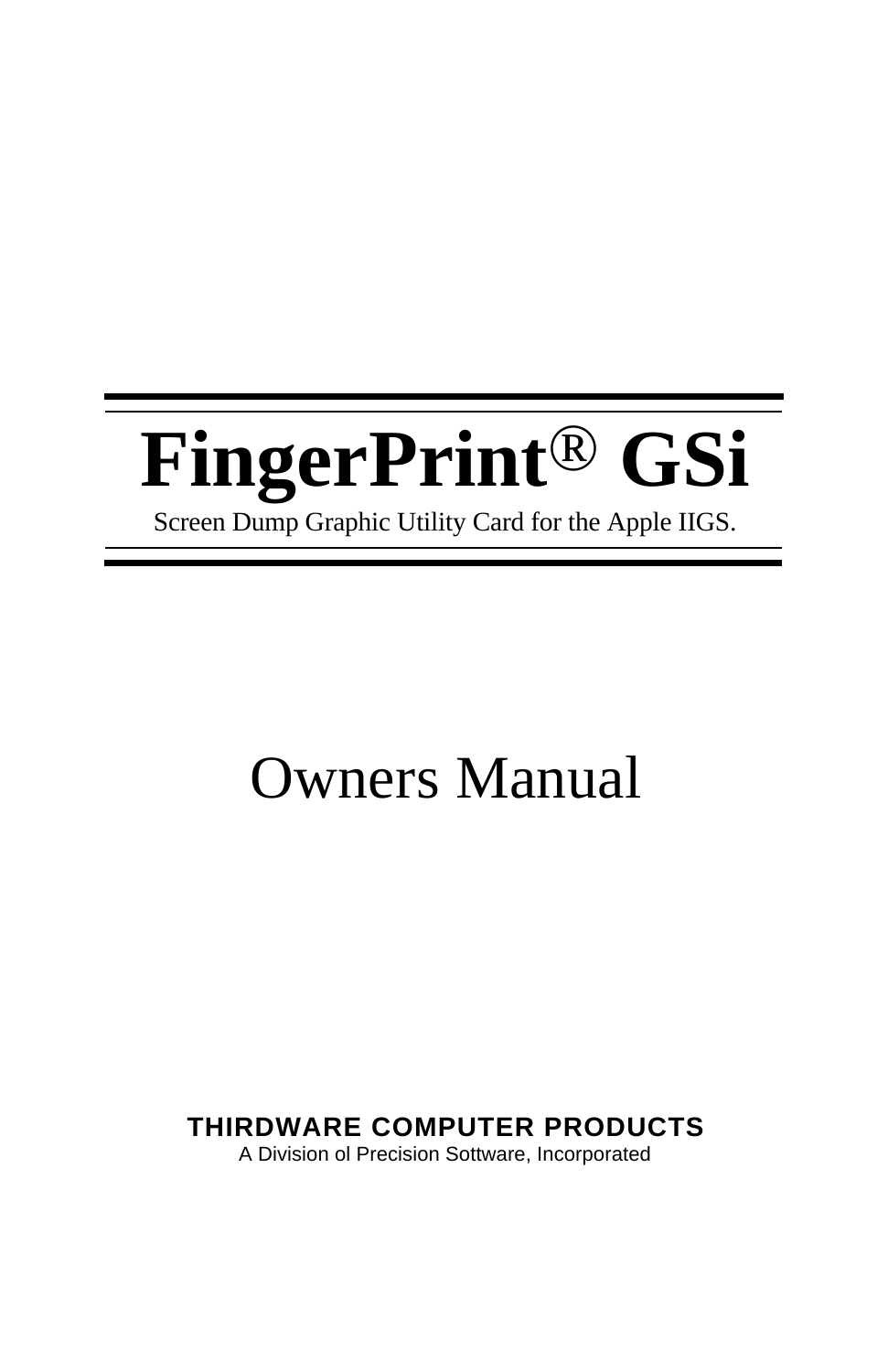THIRDWARE COMPUTER PRODUCTS (TCP) warrants this product free from defects for a period of FIVE years from the date of purchase. During this period, TCP will, at its own option, repair or replace at NO CHARGE any defective components provided that die defective product is returned with a valid Return Merchandise Authorization, prepaid to TCP. If warranty card has not been registered with TCP, dated proof of purchase must be included with the defective product. This warranty does not cover damage caused by accident. misuse, misapplication. unauthorized service or modification. In no event will TCP be held liable for incidental or consequential damages of any kind in connection with use or misuse of TCP's products.

To obtain a valid Return Merchandise Authorization number, please call TCP's technical support department between 2:00-5:00 PM EST.

Any items returned without a valid Return Merchandise Authorization number will be returned to sender unopened.

FingerPrint® is a registered trademark of Precision Software. Incorporated.

AppIe and IIGS® are registered trademarks of Apple Computer. Inc.

This product contains material from the ORCA/M Floating Point Libraries, copyright 1987 by Byte Works. Inc. Used with permission.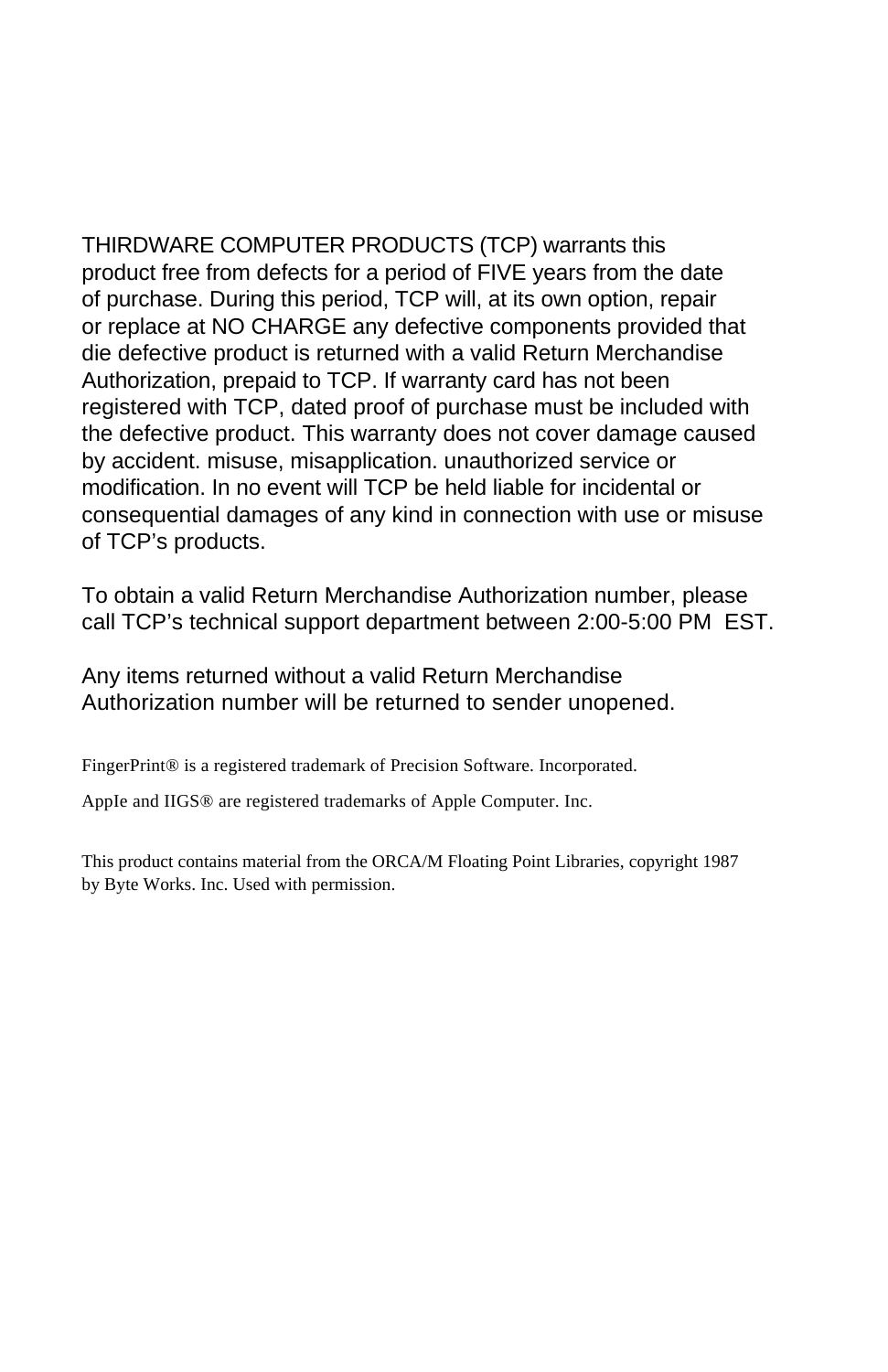# **Table of Contents**

<span id="page-2-0"></span>

| 1. |                                                   |    |
|----|---------------------------------------------------|----|
| 2. |                                                   | 3  |
| 3. |                                                   |    |
|    |                                                   | 5  |
|    |                                                   | 7  |
|    | Changing the Printer DIP switch Settings  11      |    |
|    | Changing the Printer Port DIP Switch Settings  11 |    |
|    |                                                   |    |
|    |                                                   | 13 |
|    |                                                   |    |
|    |                                                   | 14 |
|    |                                                   | 16 |
|    |                                                   |    |
|    |                                                   | 16 |
| 4. | Getting To Know The FingerPrint GSi               | 19 |
|    |                                                   | 20 |
|    |                                                   | 22 |
|    |                                                   |    |
|    |                                                   |    |
|    |                                                   |    |
|    |                                                   |    |
|    |                                                   |    |
|    |                                                   |    |
| 5. |                                                   |    |
|    |                                                   |    |
|    |                                                   | 32 |
|    |                                                   |    |
|    |                                                   |    |
|    |                                                   |    |
|    |                                                   |    |
|    |                                                   |    |
|    |                                                   |    |
|    |                                                   |    |
|    |                                                   |    |
|    |                                                   |    |
|    |                                                   |    |
|    |                                                   |    |
|    |                                                   | 43 |
|    |                                                   | 43 |
|    |                                                   | 43 |
|    |                                                   | 43 |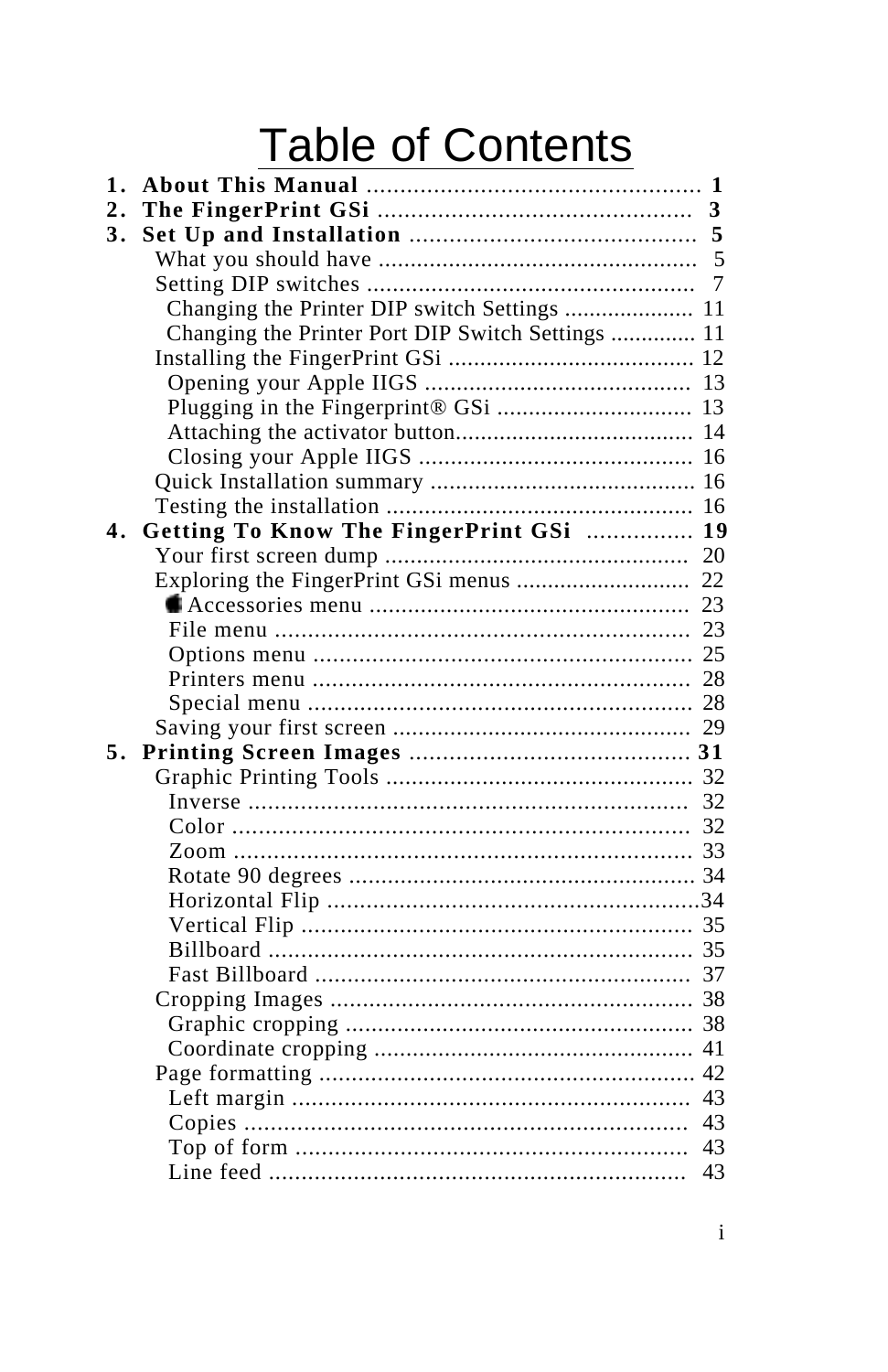| 6. |                                               |    |
|----|-----------------------------------------------|----|
| 7. | System Selection and Disk Functions  47       |    |
|    |                                               |    |
|    |                                               |    |
|    |                                               |    |
|    |                                               | 49 |
|    |                                               |    |
|    |                                               |    |
|    |                                               |    |
|    |                                               |    |
|    |                                               |    |
| 8. |                                               |    |
|    |                                               |    |
|    |                                               |    |
|    |                                               |    |
| 9. |                                               |    |
|    |                                               |    |
|    |                                               |    |
|    |                                               |    |
|    | 10. The FingerPrint Slide-S how Program  57   |    |
|    |                                               |    |
|    |                                               |    |
|    |                                               | 62 |
|    |                                               | 62 |
|    |                                               |    |
|    |                                               |    |
|    |                                               |    |
|    |                                               |    |
|    |                                               | 66 |
|    |                                               | 66 |
|    | FingerPrint® GSi does not Interrupt correctly | 67 |
|    |                                               | 67 |
|    |                                               | 69 |
|    |                                               |    |
|    |                                               |    |
|    |                                               |    |
|    |                                               |    |
|    |                                               |    |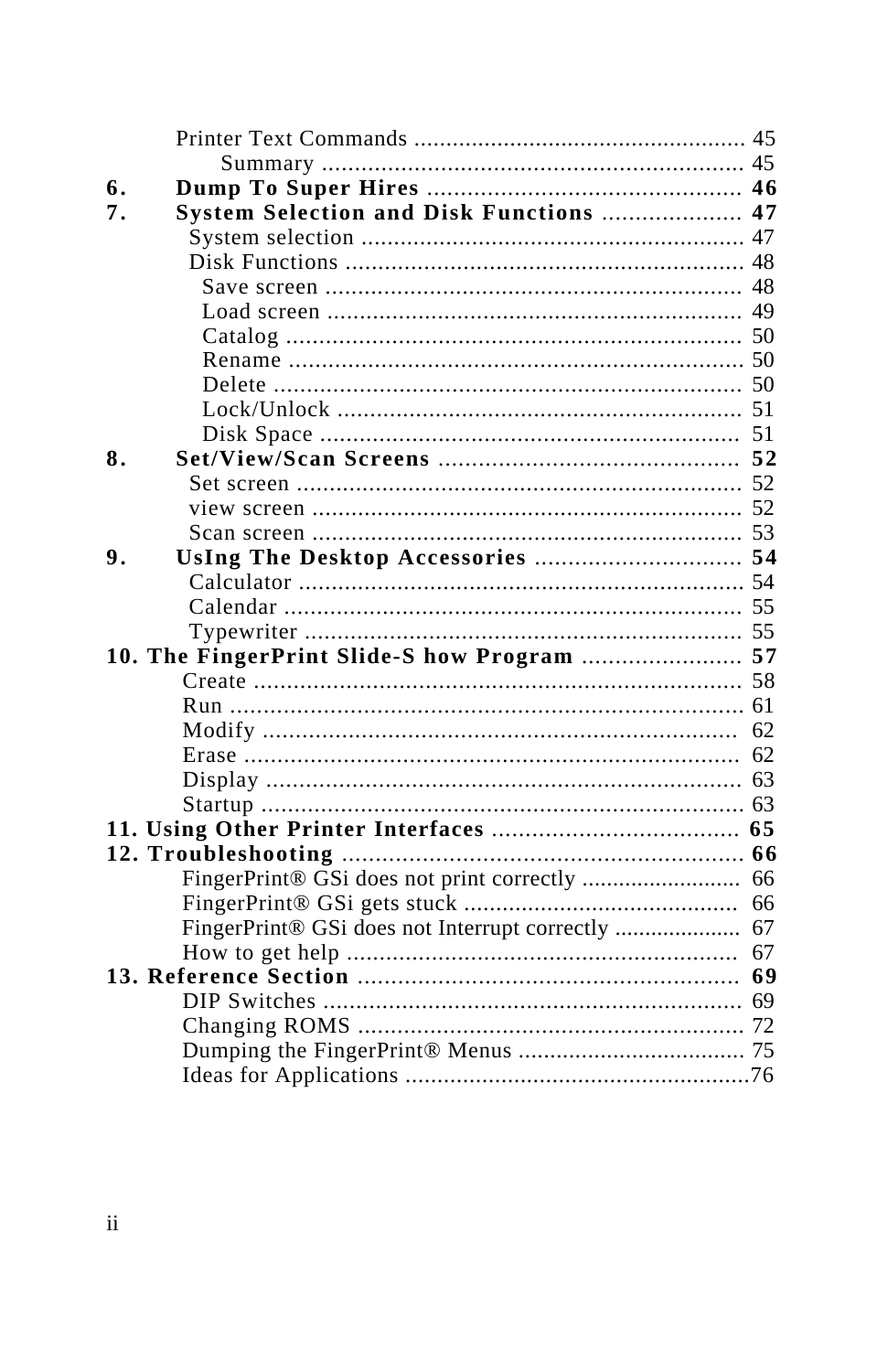# <span id="page-4-0"></span> 1. About This Manual

This manual is for FingerPrint® GSI owners. New owners should read chapters 2-4. after which you will be able to capture and dump screens save images to disk and navigate through the different menus. A more In depth tour of the different options and uses of the Fingerprint® GSi are covered by topic in chapters 5-11 Chapter 12 shows you how to identify and resolve problems. The last chapter is designed to serve as a reference section where you can find DIP swItch settings, suggestions for applications and other useful technical information.

- **>** Chapter 2. "The FingerPrint ® GSi". gives a short description of the FingerPrint® GSI and some of Its uses and applications.
- **>** Chapter 3. "Set up and Installation", takes you through the steps of setting up your FingerPrint® GSI card, setting DIP switches. installing the card In your Apple IIGS and testing the installation to make sure that everything is working correctly.
- **>** Chapter 4. "Getting to Know the FingerPrint® GSI". gets you started by showing you how easy It is to make your first screen dump, then takes you on a guided tour of the menus describing the different options, and ends by showing you how easy It is to save an image to disk.
- **>** Chapter 5. "Printing Screen images", shows you how to use the graphic printing and page formattIng tools to enhance your screen dumps and print billboards.
- **>** Chapter 6. "Dump to Super Hires", shows you how to convert Low and Hires graphic images to Super Hires.
- **>** Chapter 7. "System Selection and Disk Functions", shows you how to change operating systems and how to use the powerful disk functions to copy, rename, delete and catalog files.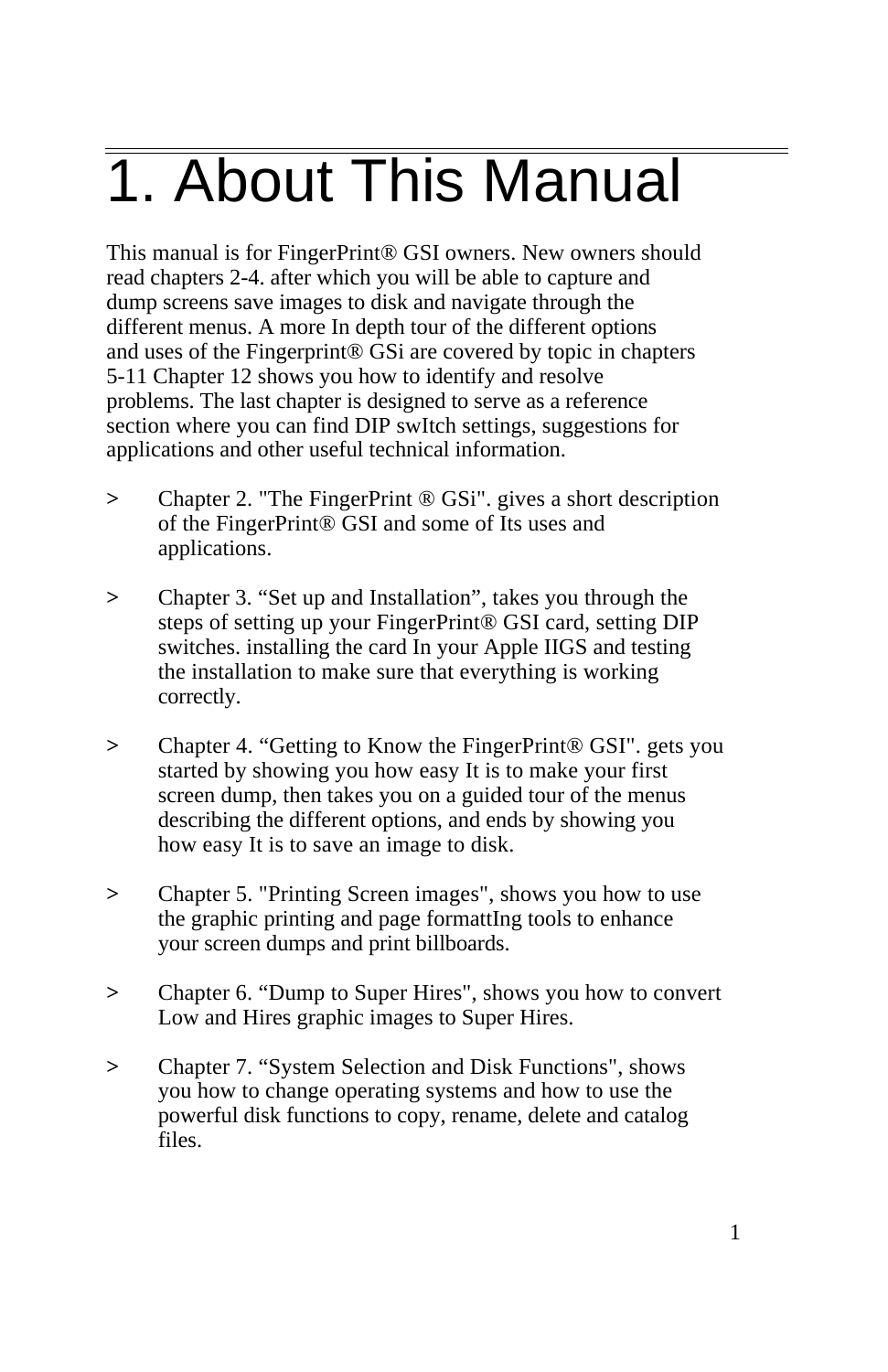- **>** Chapter 8. 'Set/View/Scan Screens', shows you to select different video memory pages. scan the video memory pages and view their contents.
- **>** Chapter 9. 'Using The Desktop Accessories", shows you how to use the FingerPrint® GSi's calendar, calculator, and typewriter desktop accessories.
- **>** Chapter 10, 'The FingerPrint® Slide-Show", shows you how create, modify run and display slide-show presentatIons using the FingerPrint® Slide-Show program and images saved to disk with the Fingerprint® GSi card,
- **>** Chapter 11. "Using Other Printer Interfaces", shows you how to print screen dumps using a FingerPrint® G+ or FingerPrint® SuperSerial card Instead of the IIGS internal printer port.
- **>** Chapter 12. 'Troubleshooting", shows you how to resolve unplanned problems as well as how to contact Thirdware Computer Products for technical support,
- **>** Chapter 13. "Reference Section". contains technical information and suggestions for possible applications of the Fingerprint® GSi,

More detailed information regarding specific applications of the FingerPrint® GSi in education and at home can be found. in Thirdware Computer Products "FingerPrint® User's News Letter, published six times annually, One years subscription costs \$3.00. To subscribe, send us the subscription application you received In the box, or send us a note requesting a subscription, Make sure to include a check for \$3.00 or your subscription will not be processed.

If you have a specific application of the FingerPrint® GSi card that you would like to share with other FingerPrint® users, we would be glad to include it in the 'Fingerprint® User's News Letter. Just send us a note with your application and we will publish it on a first come first serve basis

Address your correspondence to: Thirdware Computer Products FingerPrint® User's News Letter. 4747 NW 72nd Avenue. Miami. Florida. 33166. telephone (305) 592-7522.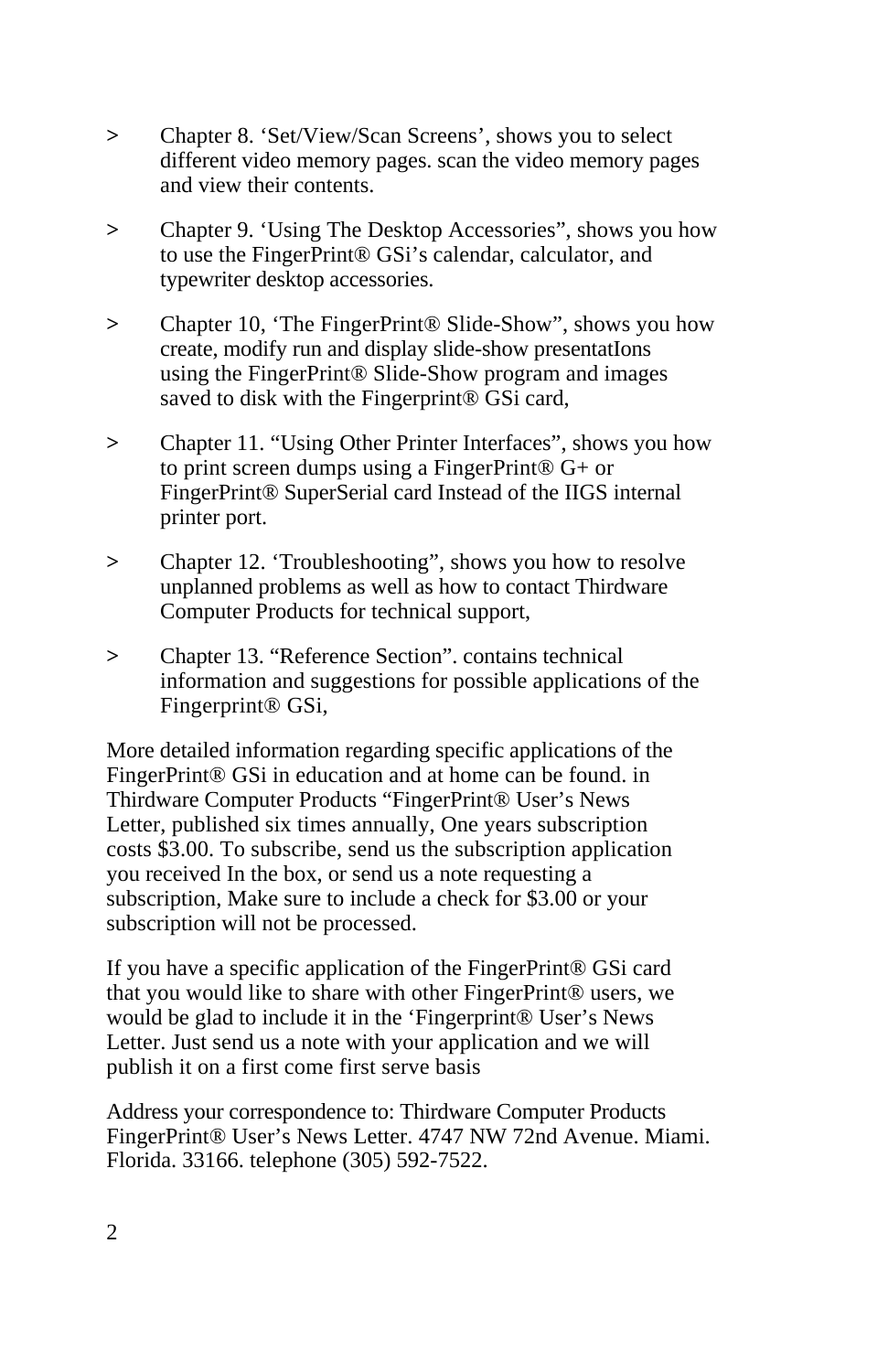# <span id="page-6-0"></span> $\overline{a}$ 2. The FingerPrint GSi

The FingerPrint® GSi Is a screen dump graphic utility card for the Apple IIGS which provides you with the ability to capture any image from the screen of your computer and print it out on your printer at the touch of a button. This is called screen dumping. its like having your computer connected to a photocopier, when ever there is something on the screen that you want to print.]ust press the FingerPrint® activator button followed by the return key. and the image will be printed by your printer.

The FingerPrint® GSi also provides you with the ability to enhance Images before screen dumping them. You can rotate. enlarge, crop or use any of the many other options to enhance your images and position them on the page.

The FingerPrint® GSi has a special function that allows you to print images enlarged up to 130' x l00' call "Billboard". With this function, you can print any image as large as you want it. The image As printed out In rolls of paper similar to wallpaper which you simply paste together like vertical panels. This function is great for making posters or even scenery for a school play.

Any Image that you want to use In paint, graphic or desktop publishing programs can be captured by pressing the FingerPrint® button and saved to disk. In this way, you can create libraries of images to use in newsletters, diagrams, pictures and much more. You can also use the included Fingerprint® Slide-Show program to create computerized presentatIons of your captured images. This is a great way to create presentations for your class, home or once.

The Fingerprint® GSi is a fantastic tool to create and deliver customized instructional materials, images generated by educational software can be captured and printed to create work sheets, tests or homework assignments. images can be saved to disk and, using the Fingerprint® Slide-Show program, teachers can create presentations which can be displayed to a class by connecting a TV or video monitor to the computer.

The FingerPrint® GSi allows you to print results screens from arcade, adventure and drill and practice software which can be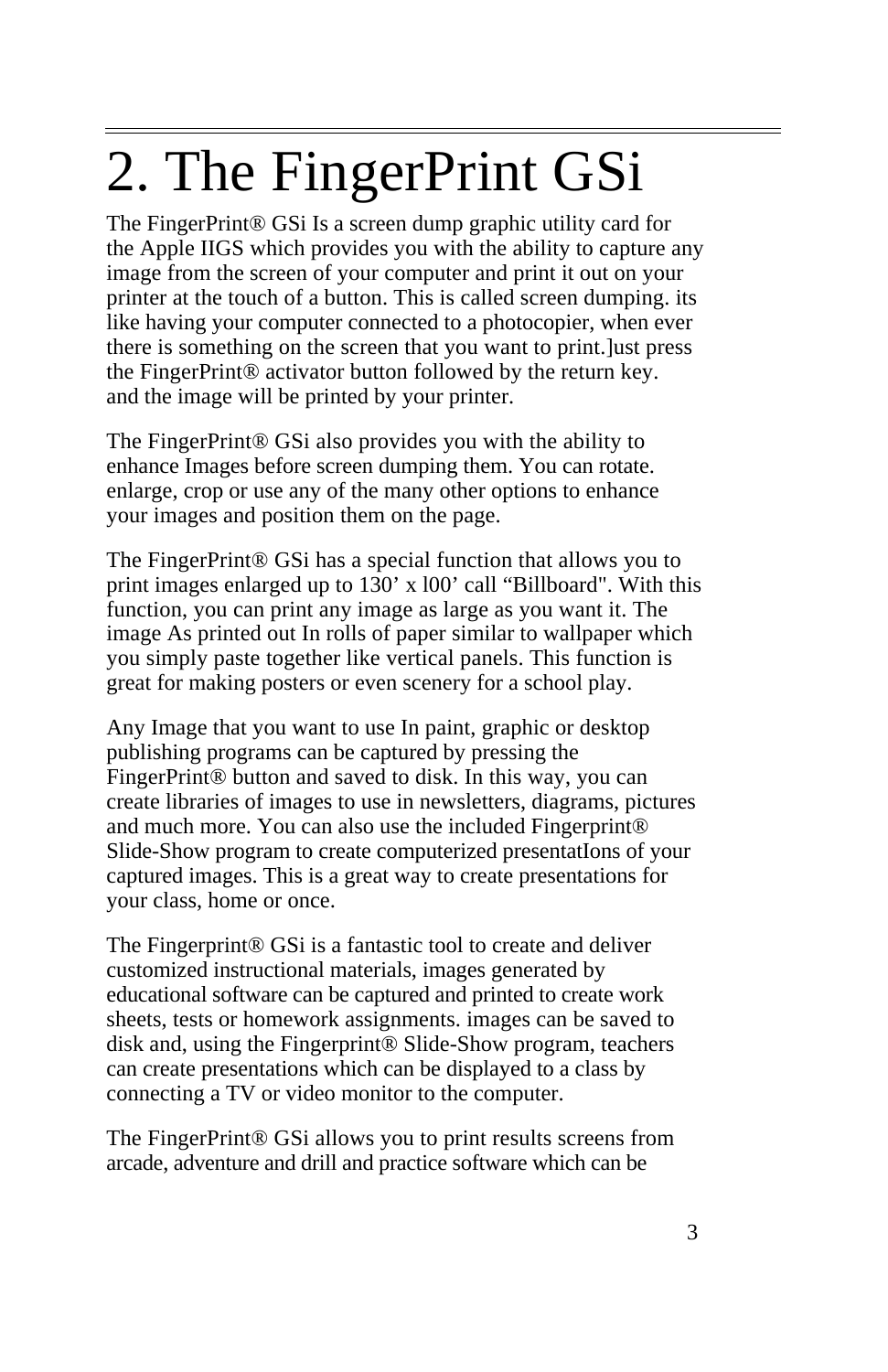used to remember highest scores, motivate students, shown to parents, or displayed on the class bulletin board.

The FingerPrint® GSi provides an added bonus of three desktop accessories which can be accessed at a touch of the FingerPrint® button. In the middle of any program, at any moment. You can check present, past and future dates on the calendar accessory. make quick calculations on the calculator accessory, or type quick notes and send special printer control commands to your printer by using the typewriter accessory.

The Fingerprint® GSi can be installed in any slot, even reserved slots like slot 3. and **does not have to be declared in the IIGS control panel.**

You can connect your printer to any of the IIGS Internal serial ports or use an additional printer interface card such as the FingerPrint<sup>®</sup> G+ parallel Interface card or the Fingerprint<sup>®</sup> SuperSerial serial Interface card.

The FingerPrint® GSi Is covered by a FIVE YEAR NO HASSLE warranty which covers your card against faults and errors arising from faulty parts or manufacturing and also entitles you to free technical support from 2:00PM-5:00PM EST. Make sure to save your sales receipt to prove your purchase date!

Now it's time to show you how to set up and Install your FingerPrint® GSi In your Apple IIGS computer.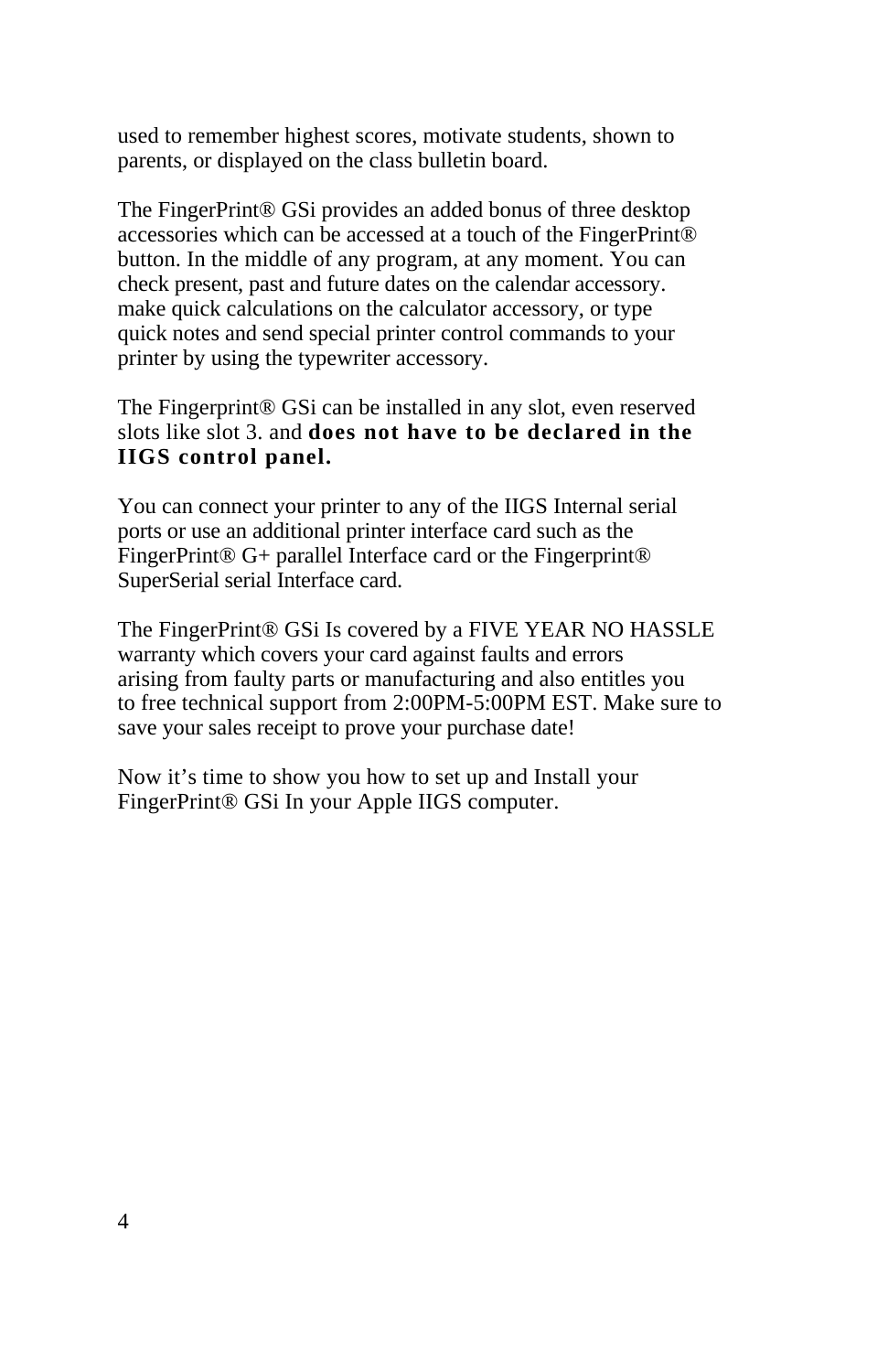# <span id="page-8-0"></span> **3. Set Up and Installation**

This chapter will show you how to set up. install and test your FingerPrint® GSi card. If you have previous experience with the FingerPrint® GSi installation procedure and feel confident. skip to the 'Quick installation summary' section of this chapter if this is the first time you Install your FingerPrint® GSi card. read through the whole chapter carefully.

There Isn't any trick to setting up your FingerPrint® GSi. just follow these instructions and you'll be printing screen dumps before you know It.

The first thing you should do Is check that you have every thing that should have come in the box with your Fingerprint® GSi.

### $\overline{a}$ **What you should have**

The box that your FingerPrint® GSi came in should contain the following Items:

- 1 FingerPrint® GSi card.
- 1 FingerPrint® activator button w. blue ribbon cable.
- 1 FingerPrint® GSi owners manual.
- 1 FingerPrint® Slide-Show program diskette.

Make sure that you have everything listed above. If you're missing anything, contact the dealer where you purchased your FingerPrint® GSi

if you would like the Slide-Show program on a 3 1/2' diskette, you can order one directly from Thirdware Computer Products.

As soon as you have made sure that you have everything, please take a moment to fill out the warranty registration card found in the middle of this manual and put in the mail.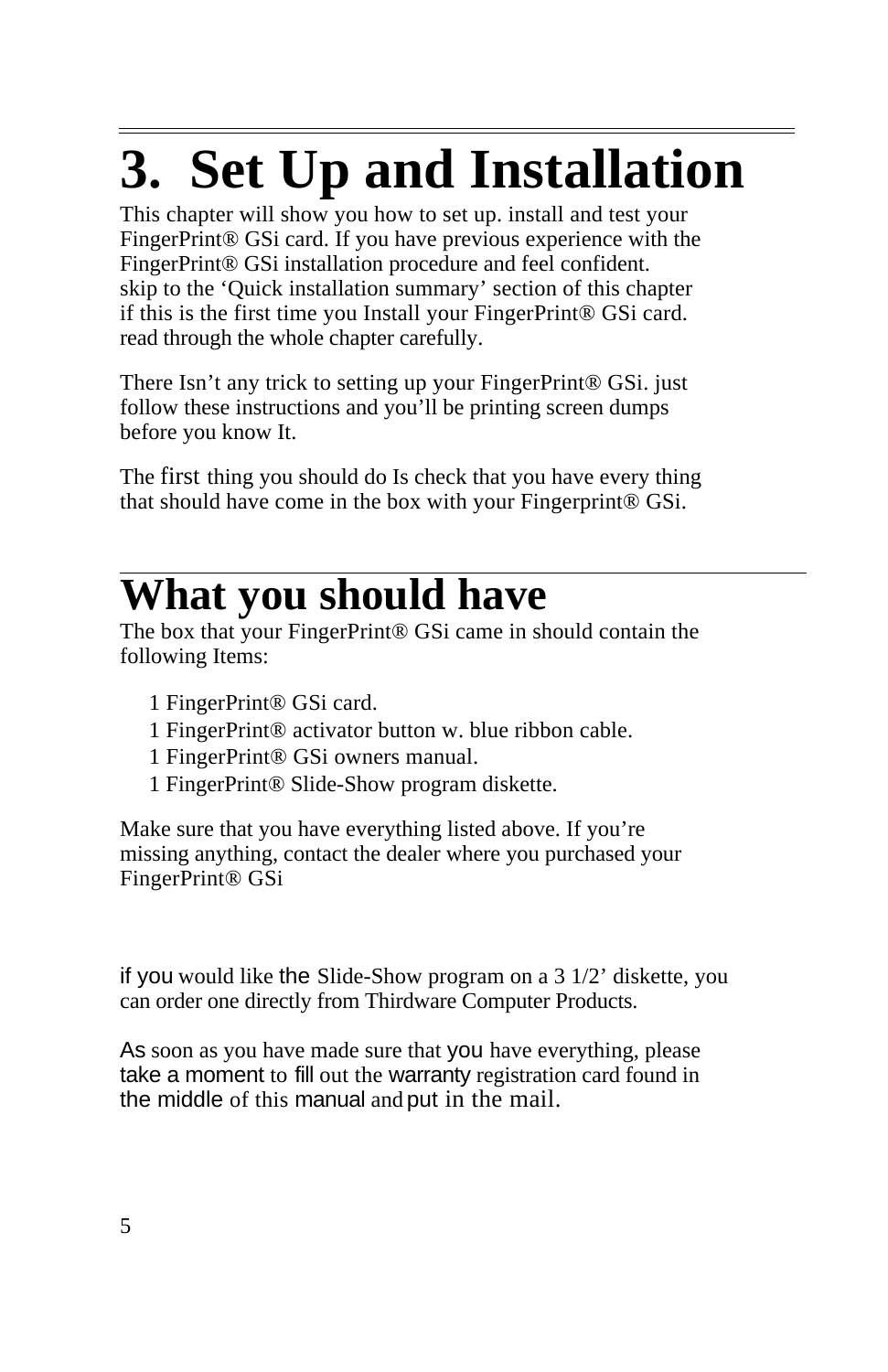If for some reason you need to return your Fingerprint® card to Thirdware Computer Products. DO NOT RETURN ANY PRODUCT OR PART OF A PRODUCT WITHOUT FIRST HAVING BEEN ISSUED A RETURN MERCHANDISE AUTHORIZATION BY THIRDWARE'S TECHNICAL SUPPORT DEPARTMENT OR THE PACKAGE WILL BE RETURNED UNOPENED.

## $\overline{a}$ **Setting DIP switches**

Once you've Inventoried what came with your FingerPrint® GSi. The nest step is to set the DIP switches. The DIP switches tell the FingerPrint® GSi what printer you normally will be using, and which port It will be connected to. By setting the switches, you avoid having to select a printer and a printer port from the menu every timer you want to print using the FingerPrint® GSi.



Figure 1.

Look at Figure 1 above. As you can see the DIP switches are located on the upper right hand part of the FingerPrint® GSi card You can also see the button cable socket where the FingerPrint® activator button is connected, and the ROM chip that contains the "firmware" or program that controls the card.

Later on. In the section entItled 'Installing the FingerPrint®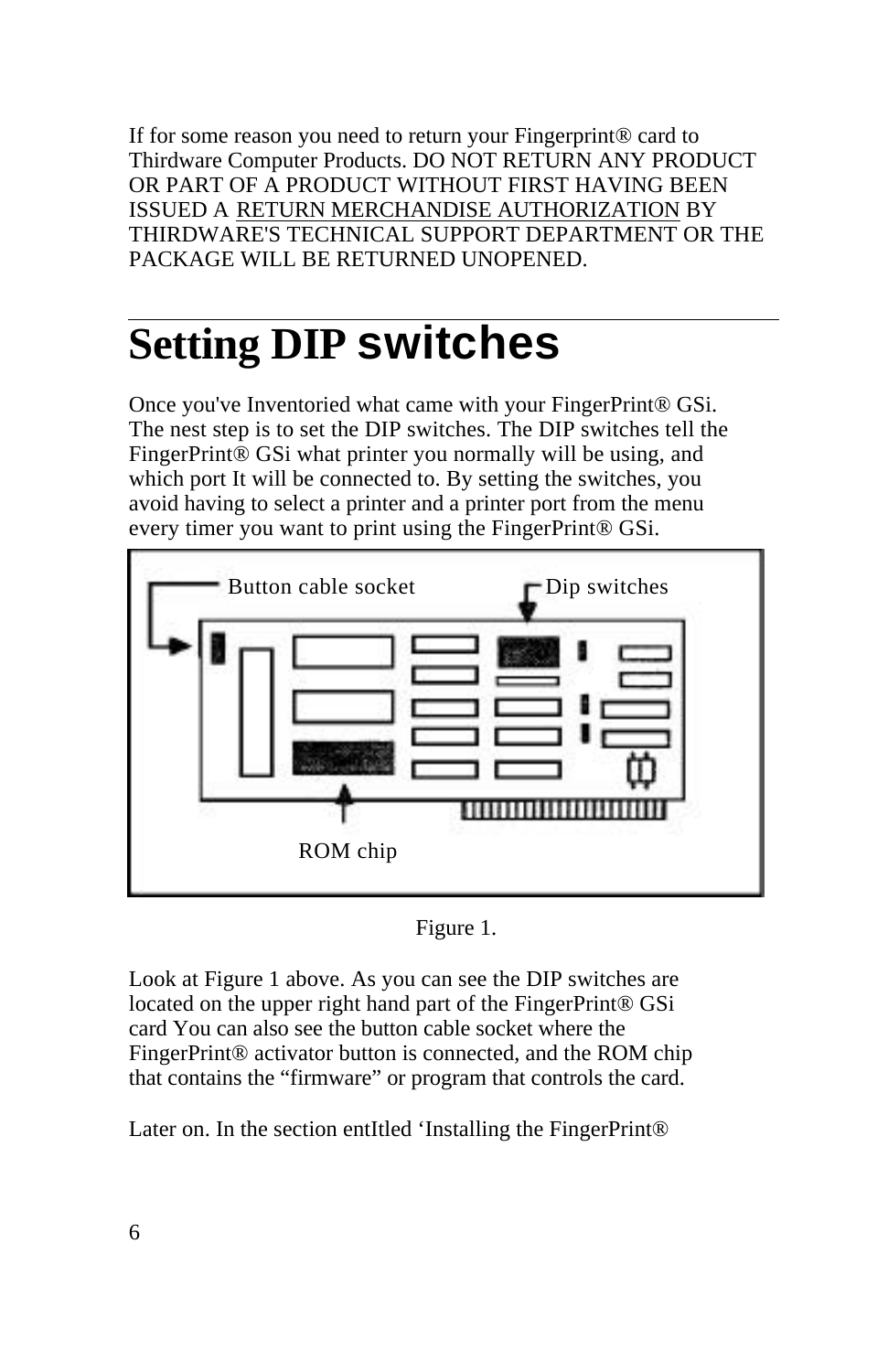<span id="page-10-0"></span>GSi". we will tell you how to connect the FIngerPrint® activator but ion Information regarding installation of new ROM chips or special program ROM chips can be found in the Reference Section at the end of this manual.

Now lets get back to setting the DIP switches. The DIP switch consists of eight small switches which can either be In the "ON" (up position), or In the "OFF" (down position). Look at the diagram In Figure 2.



Figure 2.

Let's first see how to set the DIP switches for the printer you will be using. The DIP switches that determine what printer you are using are switches 1 - 5.

The FingerPrint® GSi comes from the factory with switches 1-5 set for the Apple ImageWriter II printer. As you can see, the switch settings for the Apple ImageWriter II are:

```
SW1-on SW2-on SW3-on SW4-on SW5-on
```
If you are using an Apple ImageWriter II printer as your default printer, check to make sure that the switches are set as described above. If for some reason the card came with the switches set differently, set them as they appear in Figure 2 . using your finger or a pen to move the switch then go on to the section entitled "Changing the Printer Port DIP Switch Settings".

If you are using a printer other than the Apple ImageWriter II. you will have to change DIP switches 1-5. See the section entitled "Setting Printer DIP Switches on the following page.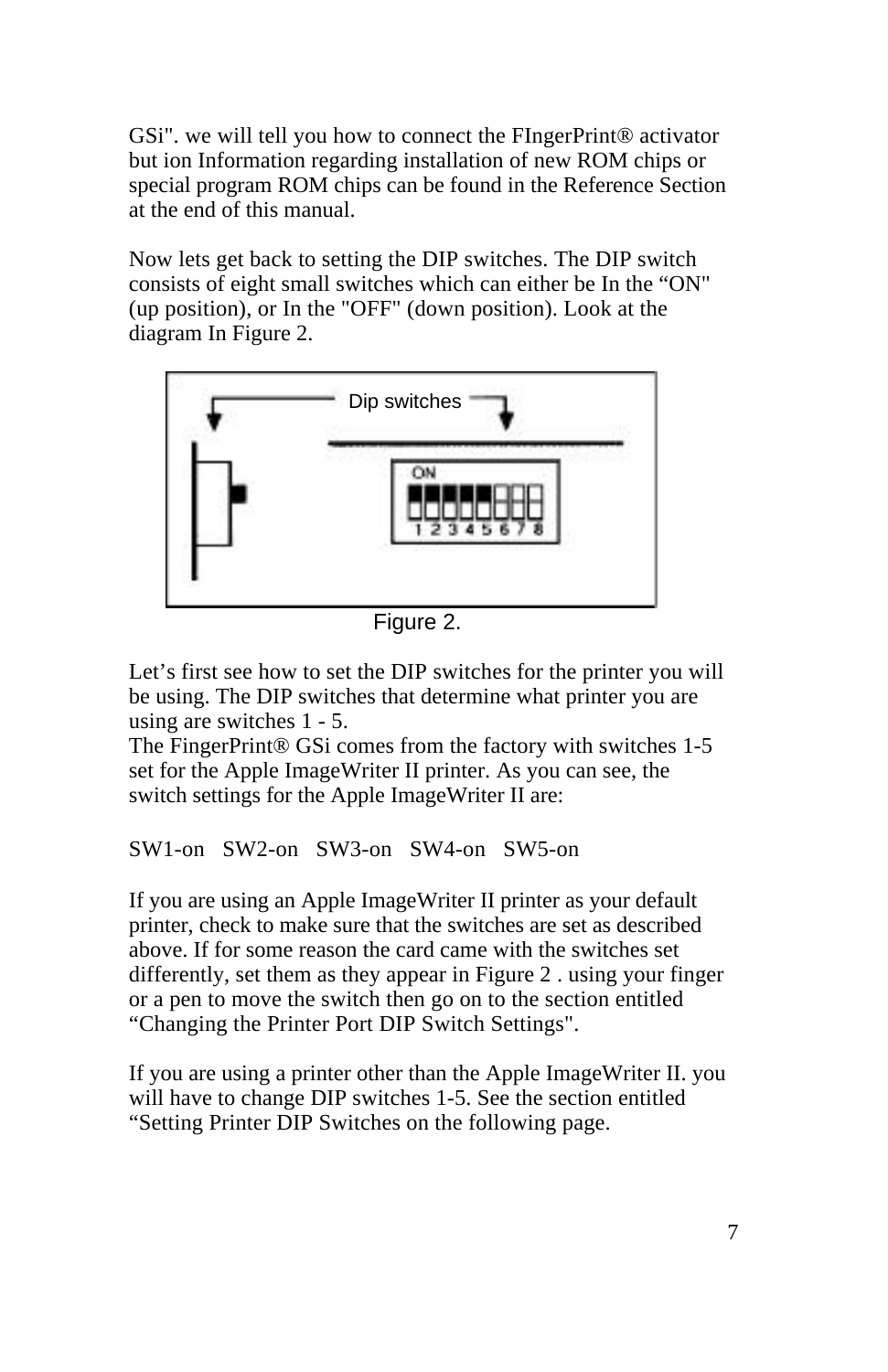## **Changing the Printer DIP switch Settings**

You only have to read this section if you are using a printer other than the Apple ImageWriter II.

Take a look at the table on the following page. There you will find all of the settings necessary to use most printers. if your printer is not listed, try the Epson Generic' settings. If these do not work properly. contact Thirdware Computer Products customer service department and they will tell you how set the switches for your printer. Be sure to write down the setting they give you and fill in one of the blank switch diagrams listed in the "Reference Section" at the end of the list of printer switch settings. In that way you will know where to find the setting should the need arise in the future.

When you know the DIP switch settings for the printer you are using, change the switch settings, using your finger or a pen to move the switch, so that switches 1-5 are correctly positioned.

Check the DIP switch setting with the setting in the table on the following page or the setting you received from Thirdware Computer Products customer service department. Are they set correctly?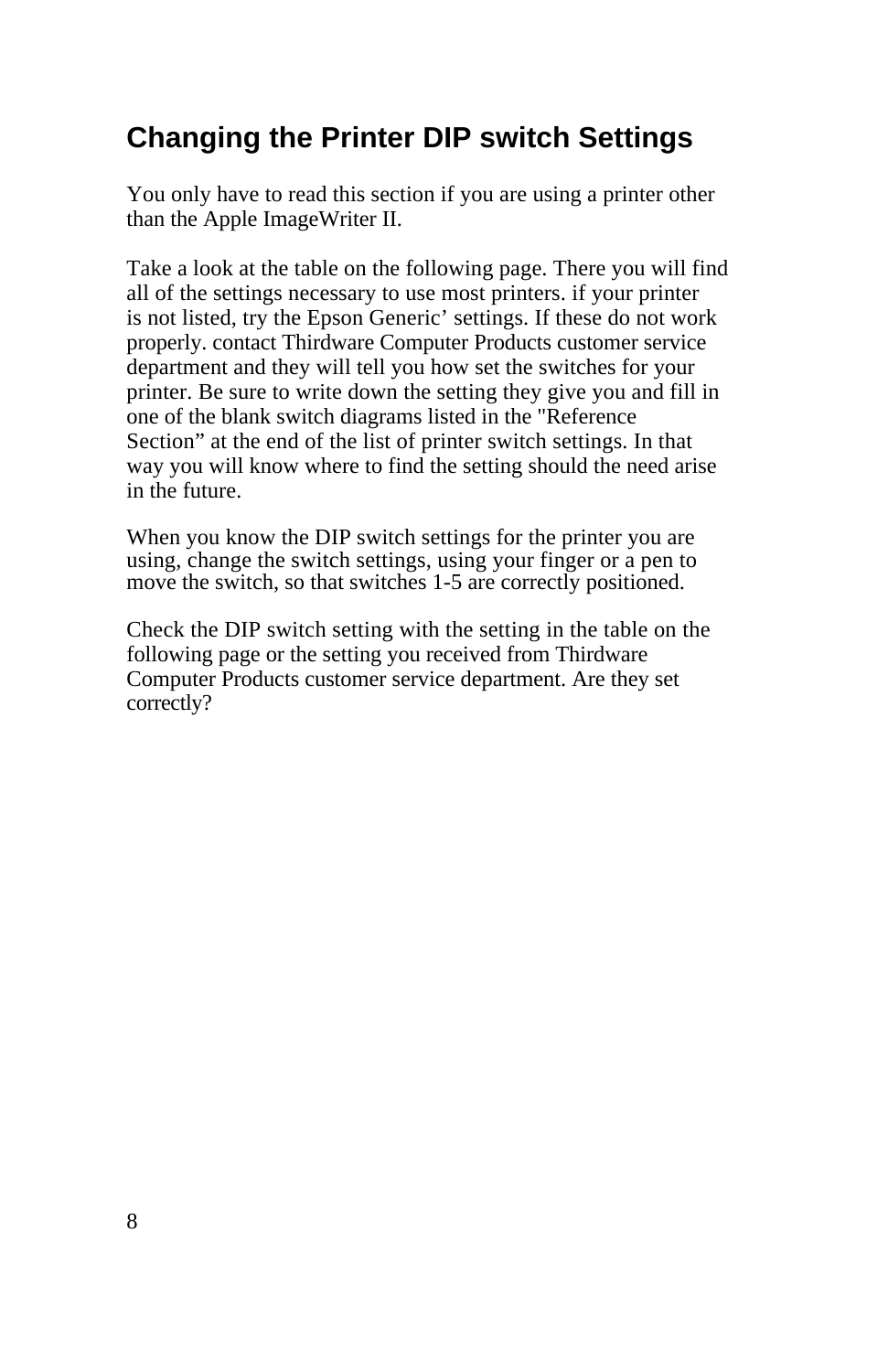

# **Printer Dip Switch Settings**

Note: Switches 6 -7 set the defauh port Switch 8 has no function and can be ignored.

| 12345678 | <b>PRINTER</b>       |  |
|----------|----------------------|--|
|          | Apple ImageWrlter II |  |
|          | Apple ImageWrlter I  |  |
|          | Apple ImageWriter LQ |  |
|          | Apple Scribe         |  |
|          | Cannon               |  |
|          | Citoh                |  |
|          | Citoh 8510           |  |
|          | Epson (newer models) |  |
|          | Epson (generic)      |  |
|          | Epson JX             |  |
|          | <b>IDS</b> Prisma    |  |
|          | <b>IDS</b> Color     |  |
|          | Old 82.83, 92, 94    |  |
|          | Old 100 & 200 series |  |
|          | Quadjet              |  |
|          | Fastext              |  |
|          | Panasonic            |  |
|          | Gemini               |  |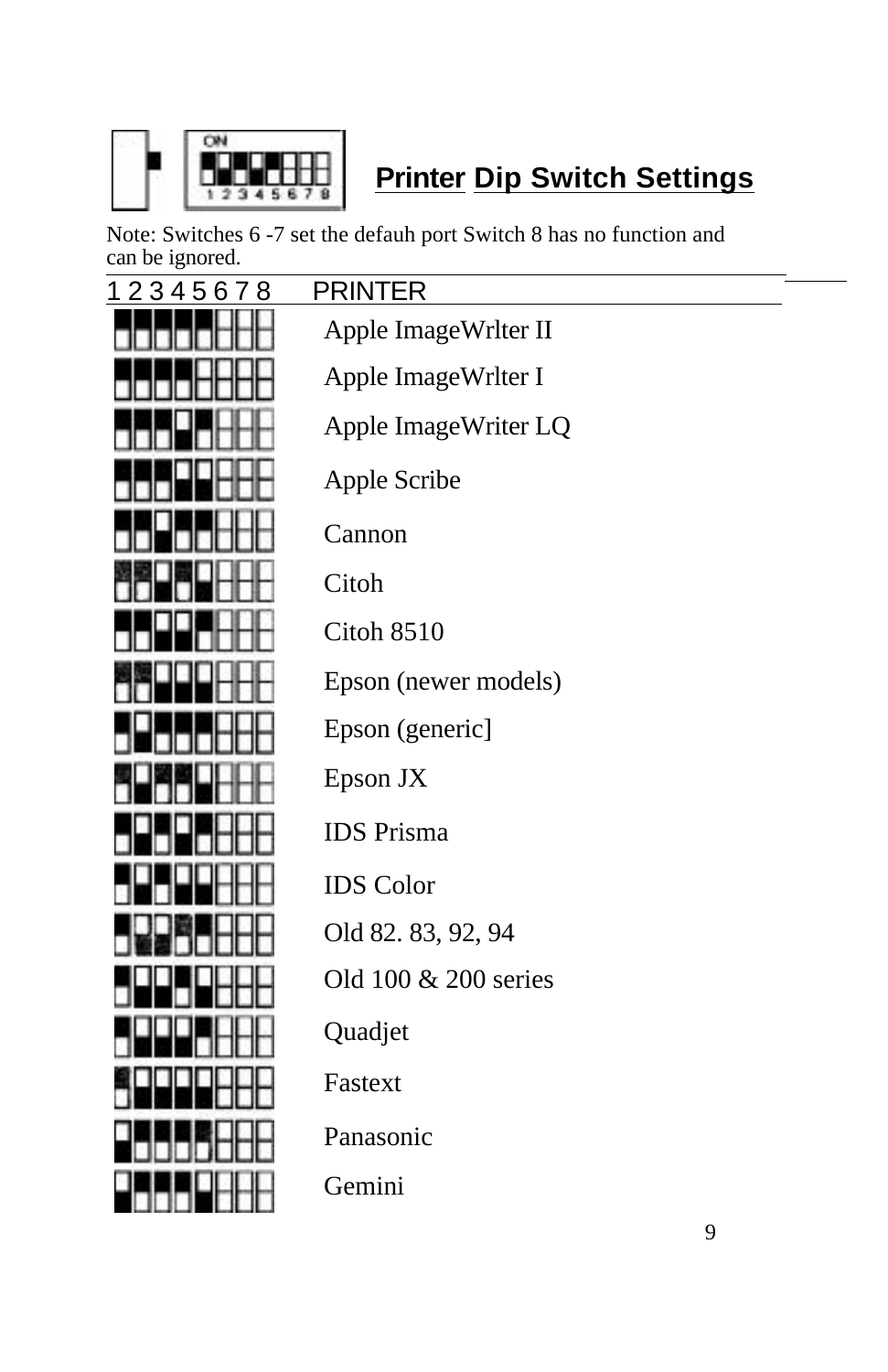<span id="page-13-0"></span>

ImageWriter II (lID)

Toshiba P351SX

Epson LQ (NEC Pin Writer)

### **Changing the Printer Port DIP Switch Settings**

Now, let's see how to set switches 6-7 for the printer port or auxiliary interface card to which your printer is connected. Your printer can be connected to four possible printer ports. The first two. Port I and Port 2. are the two serial ports at the back of your IIGS computer. Your printer should be connected to one of these two. The second two ports. FingerPrint® G+ and FingerPrint® SuperSerial. are additional interface cards that you can Install to connect a parallel or serial printer to your IIGS. The Fingerprint<sup>®</sup> G+ is a parallel interface, and the FingerPrint<sup>®</sup> SuperSerial is a serial Interface. Either one can be used for connecting a printer to your IIGS.

Look at the chart below to see how the swItches 6-7 should be set for the port you will be using.





Use your finger or a pen to move switches 6-7 so that they are correctly positioned for the port you will be using.

Now you're all set to Install your FingerPrint® GSi in your IIGS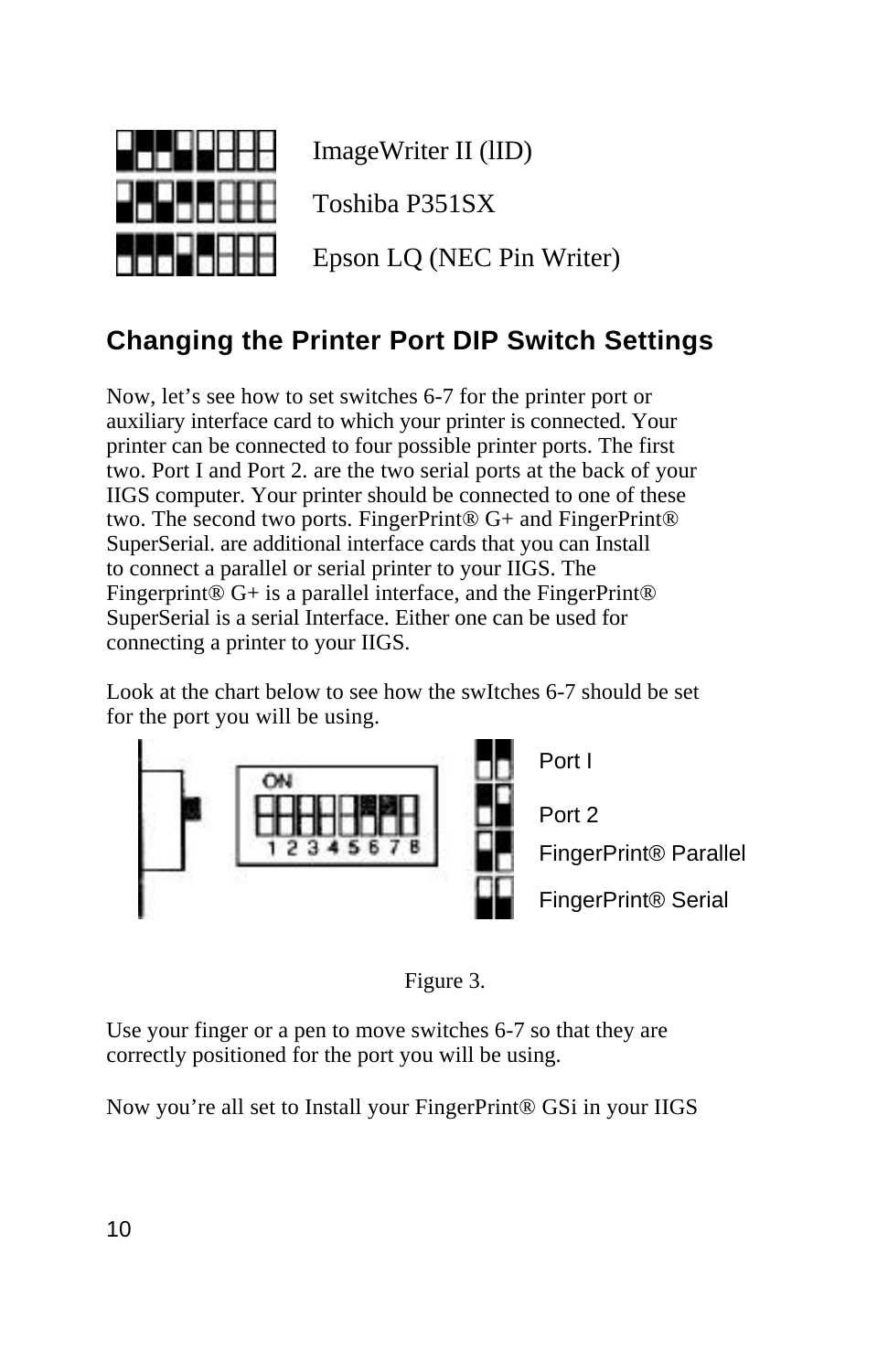# <span id="page-14-0"></span> $\overline{a}$ Installing the FingerPrint GSi

Now you're ready for the next step . Installing the FingerPrint® GSi. This procedure Is divided into four easy steps~ opening your Apple IIGS. plugging in the FingerPrint® GSi, attaching the activator button and finally closing your Apple IIGS.

### **Opening your Apple IIGS**

Before you can get at the slots to plug In the FingerPrint® GSi. you need to remove the lid of your Apple IIGS. If you feel unsure about opening your Apple 1105. go to the 'Setting Up Your Apple IIGS manual that came with your computer and see pages 18-19.

#### **IMPORTANT!**

 $\overline{a}$ 

Make sure the Apple IIGS power switch is off, but leave the power cord plugged into a grounded outlet. This keeps your computer system grounded. lithe power has been on, wait at least 30 seconds after turning off the power before connecting anything to or disconnecting anything from the Apple IIGS.

To remove the Apple IIGS lid, wrap your hands around the rear corners of the Apple IIGS case, and hold the lid latches in with your index fingers while you push up on the lid with your thumbs. When you feel the lid release. lift it all the way off the case and put it to one side.

### **Plugging In the FingerPrint® GSi**

Before plugging in the FingerPrint® GSi make sure to touch the power supply case (see Figure 4 below) to discharge any static electricity that may be on your clothes or body.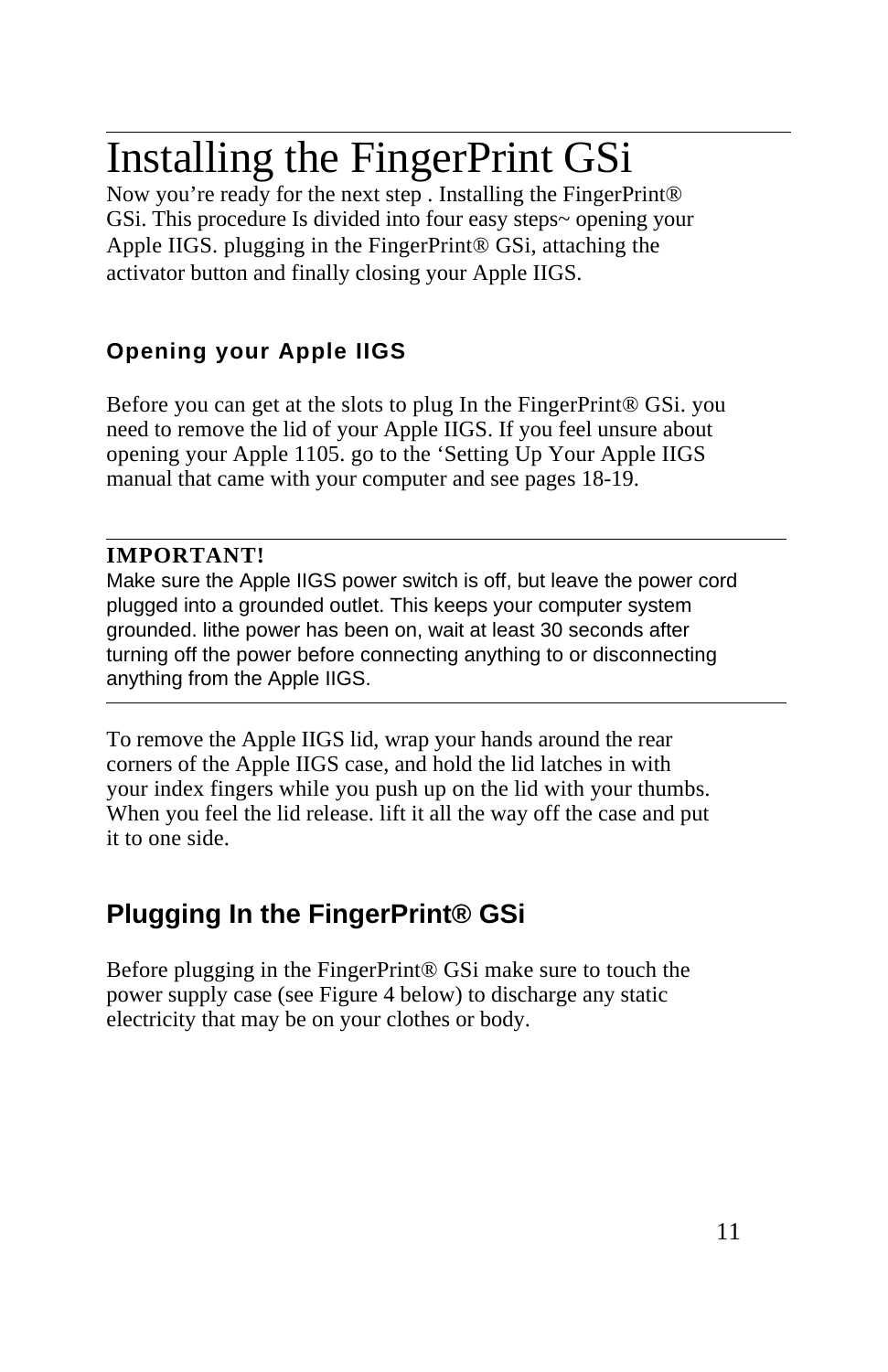

Figure 4.

Now that the computer is open and you have discharged any static electricity that may have been on your clothes or body, you can go ahead and plug the FingerPrint® GSi into any free slot (we recommend slot 3. see below for details) **The FingerPrint® GSi does not have to be declared to the control panel** and is fully transparent to the computer. That is to say that the Apple IIGS does not have to know that the FingerPrint® GSi is installed, or where it is installed.

if you reel unsure about plugging in the card, read the instructions on page 20 of the "Setting Up Your Apple IIGS manual that came with your computer.

We recommend that you use slot 3 (See Figure 3 above) because it can not be used by other cards as it is reserved for software compatibility as the slot where the 80-column adapter was normally installed in the old Apple//e. Because the FingerPrint<sup>®</sup> GSi is transparent to the computer. It will tn no way affect your software and by residing In slot 3 It will not occupy a slot that other cards could otherwise use.

When you handle the card, avoid touching the gold fingers along the bottom edge of the card. The moisture from your fingers could attract dust, which would weaken the cards connection to the computer. You'll have to exert some pressure to get the card into the slot (If it were a loose fit. It would be a loose connection.) But don't wiggle the card from side to side in your efforts to insert it. Rock it back and forth until it's firmly seated in the slot.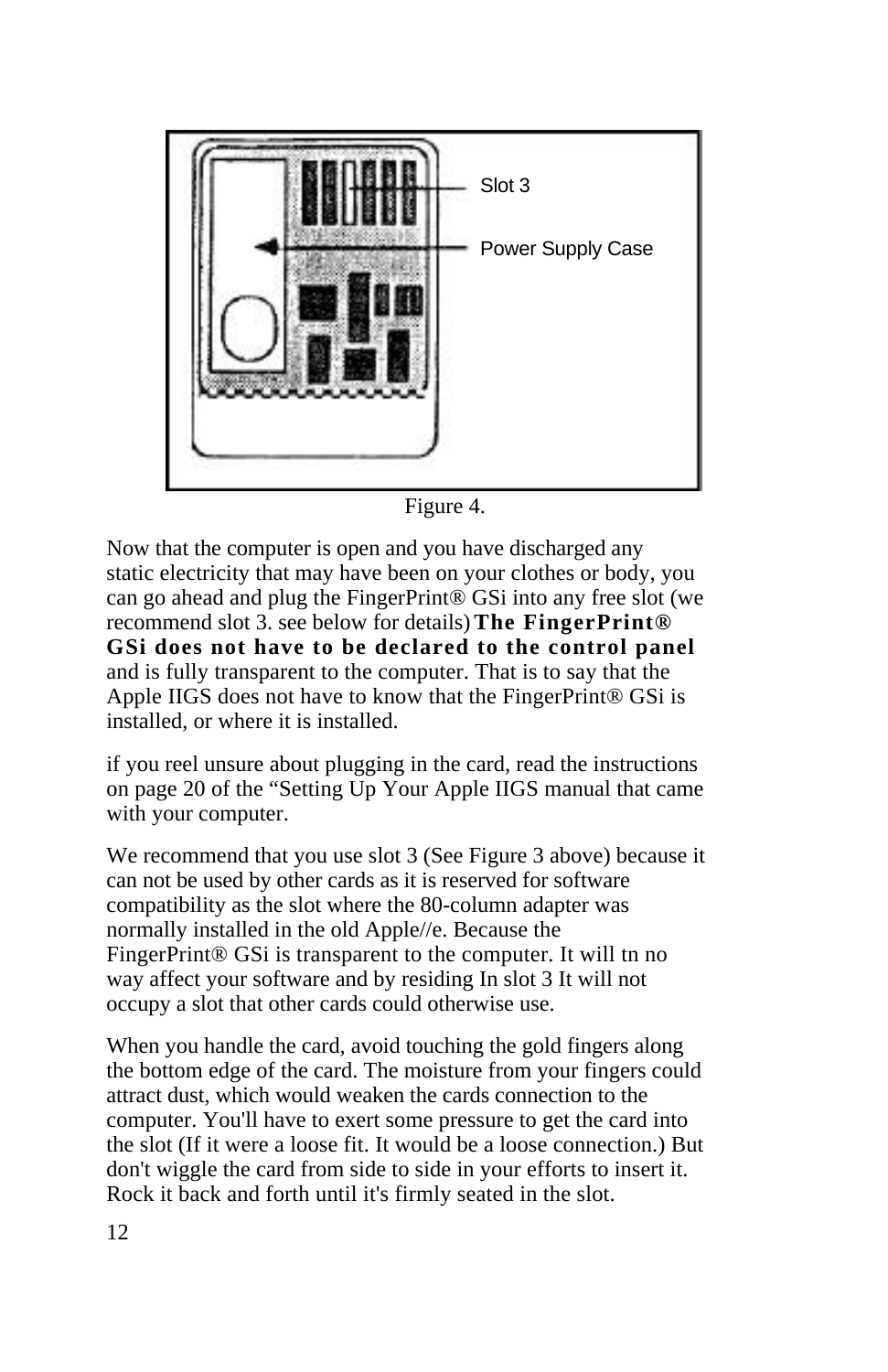<span id="page-16-0"></span>Once the card is firmly in place we can go on to attaching the Fingerprint® GSi activator button.

## Attaching the activator button

the FingerPrint® GSi normally comes from the factory with the activator button and its blue ribbon cable already attached to the card. if the cable has become disconnected Just plug the cable back into the cable socket in the upper left hand corner of the card. (See Figure 5 below).



Figure 5.

With the blue ribbon cable firmly connected to the card, look at the front of your computer for a place to attach the self-adhesive button end . We recommend that you attach the button on the flat surface at the front of the computer. (See Figure 6. below)



Figure 6.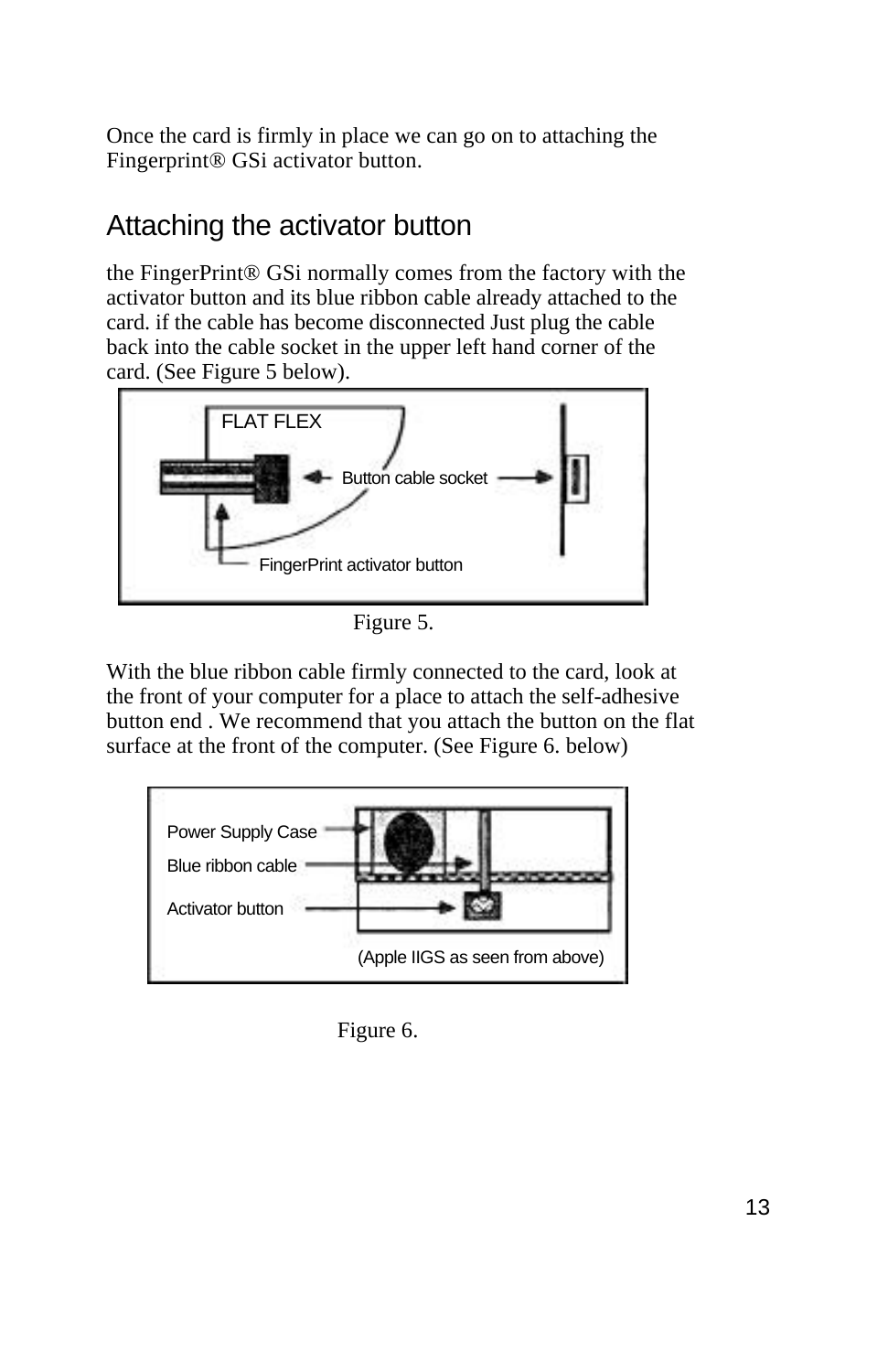<span id="page-17-0"></span>If you don't want to use the self adhesive to attach the button use double sided tape. To protect the button from being removed by small children with Inquisitive fingers, cut a 1 1/2" square piece of clear self adhesive contact paper, normally used to cover books. and place it over the button.

Before going on to the next step, make sure that the card is firmly in place and that the button is connected to the card. Don't worry about the button coming loose, it's made that way so that the card will not be damage if someone pulls on the button. Just plug it back into its socket.

## **Closing your Apple IIGS**

Replace the lid of your Apple IIGS by laying the front edge of the lid in the groove In the front of the Apple IIGS case and lowering the backedge of the lid Into place. Press down on the back corners of the lid until you hear the latches click shut.

If you have any doubts about closing the lid. see page 21 In the "Setting Up Your Apple IIGS" manual that came with your computer.

Congratulations! You've Just installed your FIngerPrint® GSi. Now lets quickly summarize the installation and then go ahead and test the FingerPrint® GSi card on your printer.

# Quick installation summary

This is a summary of the steps you should follow when installing the FingerPrint® GSi in your Apple IIGS.

- 1. Check that you have received everything.
- 2. Set DIP switches.
- 3. Open Apple IIGS.
- 4. Plug FingerPrint® GSi into a free slot.
- 5. Attach activator button and blue ribbon cable.
- 6. Close Apple IIGS
- 7. Test installation.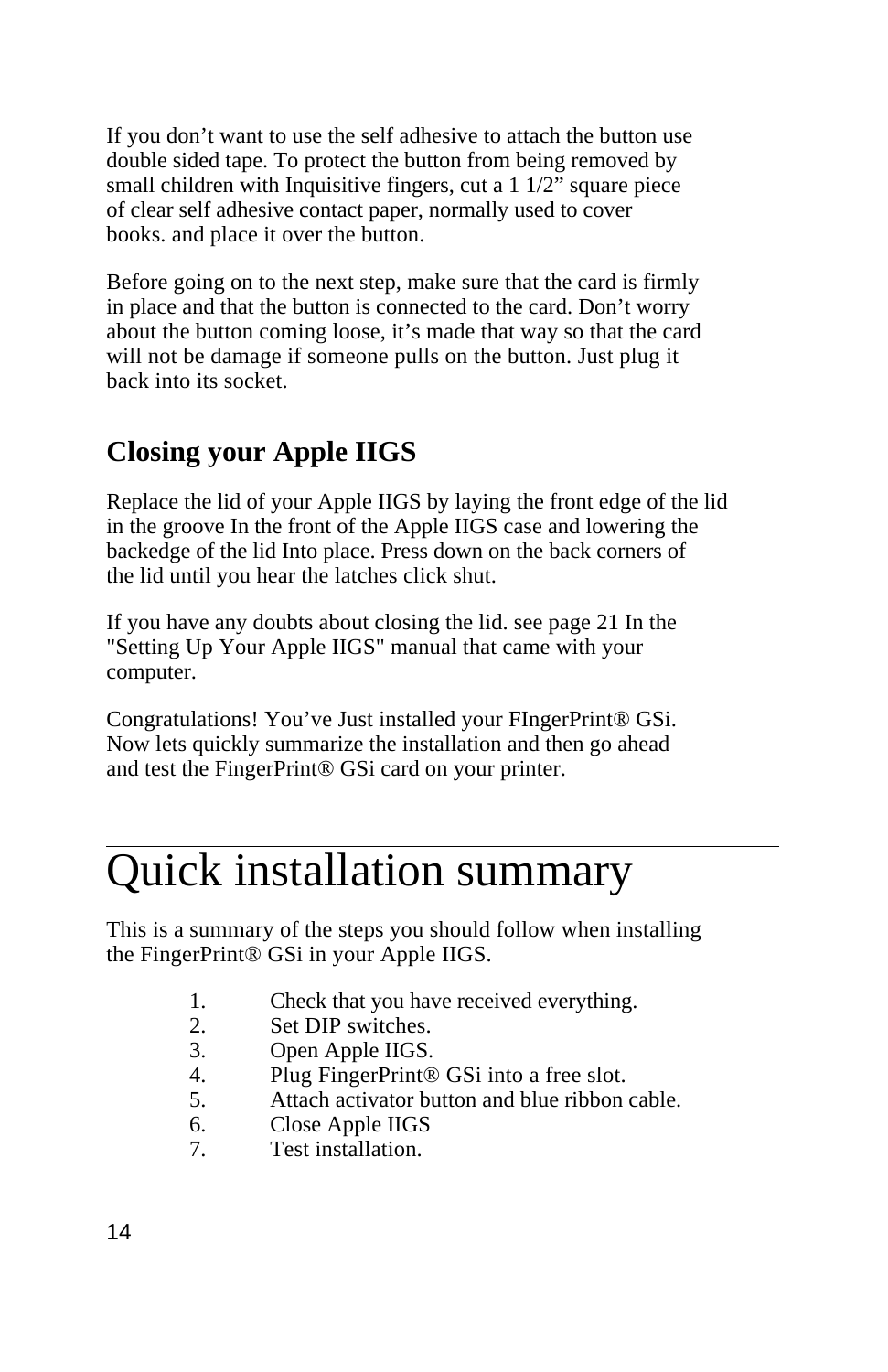<span id="page-18-0"></span>If you feel unsure about any of these steps, please refer to the appropriate sections in this chapter.

# Testing the installation

 $\overline{a}$ 

Now you're ready to test your FingerPrint® GSi and see if everything is properly connected and functioning correctly.

First, lets see if the Fingerprint<sup>®</sup> GSi is functioning properly. Power on your IIGS. For testing purposes, it doesn't matter if these is a diskette in the disk drive or not but it is always better to wait until the disk drive stops. Press the red Fingerprint® GSi activator button and release it As soon as you release the button your screen should clear and a menu similar to the one below. should appear. This is the FingerPrint® GSi main menu.

# **FIle Options Printers Special Print Screen**

#### Figure 7.

If the FingerPrint® GSi menu did not appear on your screen. power off your IIGS and repeat the procedure, If the menu does not appear the second time, repeat the installation procedure to make sure that the card is firmly seated In the slot, and check to see if the blue ribbon cable of the activator button is correctly plugged into the socket on the FingerPrint® GSi board, Repeat the test procedure. If the FingerPrint® GSi menu does not appear, try some of the other suggestions in chapter 12, 'Troubleshooting" and as a last resort contact your dealer or Thirdware Computer Products customer service department.

As soon as the menu appears as shown above, you know thai the card is functioning properly. The next step is to test the printer to make sure that the DIP switches are set correctly for your printer and also to make sure that your printer is connected to the port selected with DIP switches 6-7.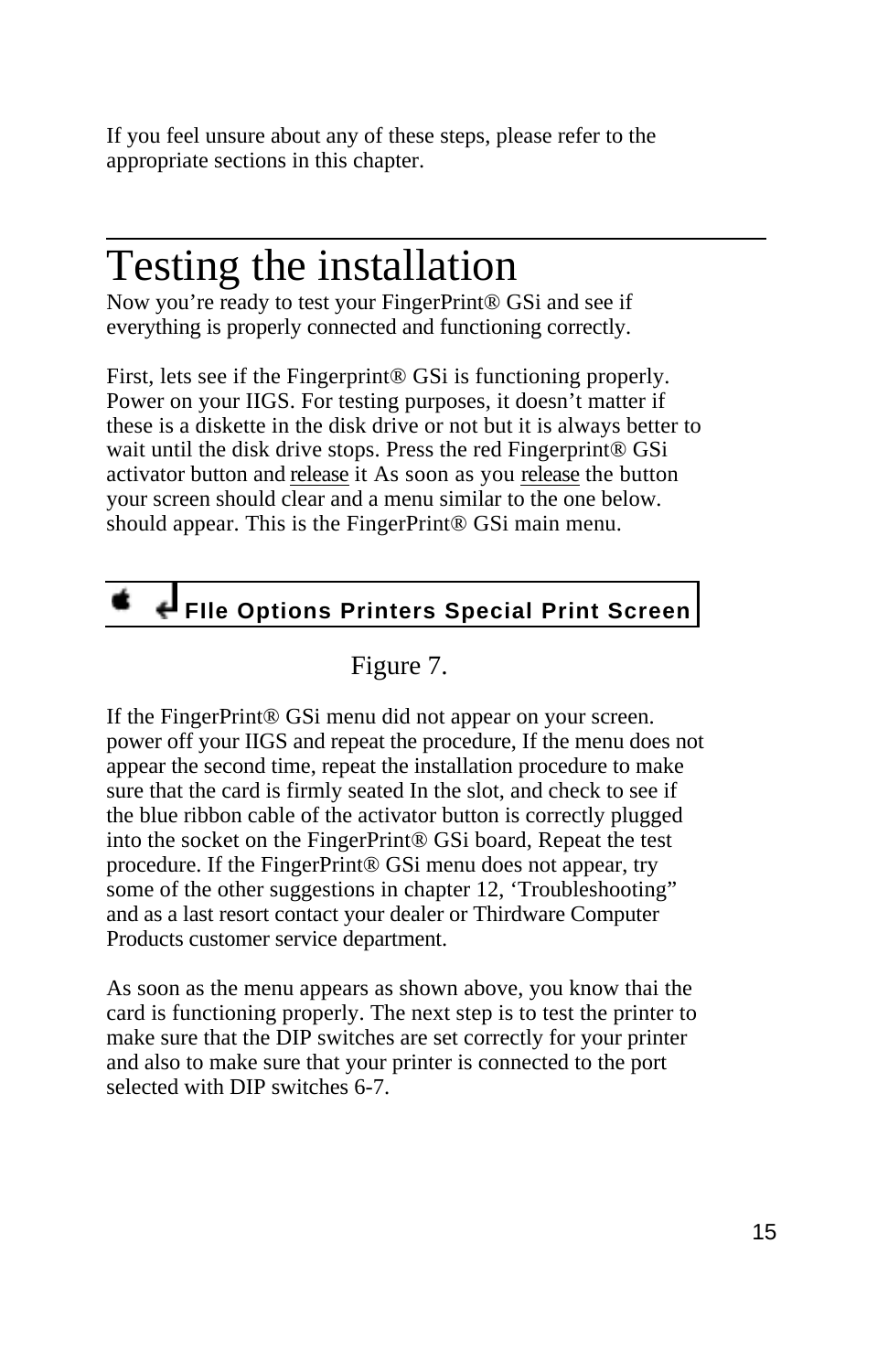Look at the menu on your screen, you can see that the cursor is positioned on the Print Screen option. Move the mouse, or use the arrow keys, so that the cursor moves leftwards until it is on top of the 'Special" option. Press the button on your mouse, or press the "return" key. The "Special" opuon sub menu, similar to the one in figure 7, should now appear on your screen.

| File Options Printers Special   Print Screen |                        |  |  |  |  |  |  |
|----------------------------------------------|------------------------|--|--|--|--|--|--|
|                                              | Output<br>Printer test |  |  |  |  |  |  |

#### Figure 8.

Make sure that your printer is connected to the port which you selected by setting DIP switches 6-7. Turn you printer on. and make sure that it has paper and is 'on-line.

Using the mouse, or arrow keys, move the cursor down the menu until it is in position over the "Printer test" option. Click the mouse button, or press the "return" key. Your printer should now print 'THIS IS THE FINGERPRINT GSi TEST'.

If your printer did not print the message, turn your printer off and turn It back on again. Repeal the test, if it still does not work check DIP swItches 1-5 to make sure that they are correctly set for the printer you are using, and make sure that you are using the port you specified with switches 6-7. if it still does not print the message, check to make sure that the printer cable is properly connected, that the printer is turned on. that the printer is online and that there is paper in the printer. If it still does not work. contact your dealer or Thlrdware Computer Products customer service department.

To get back to the main menu, move the mouse down to the last option (represented by a "<-1" symbol) and click the button. or just press the "esc" key. To leave the FingerPrint® GSi main menu just repeat the last step. i.e. move the cursor to the "<-I" symbol and click with the mouse, or Just press the "esc" key. This is how to back-up in any part of the FingerPrint® GSi menus.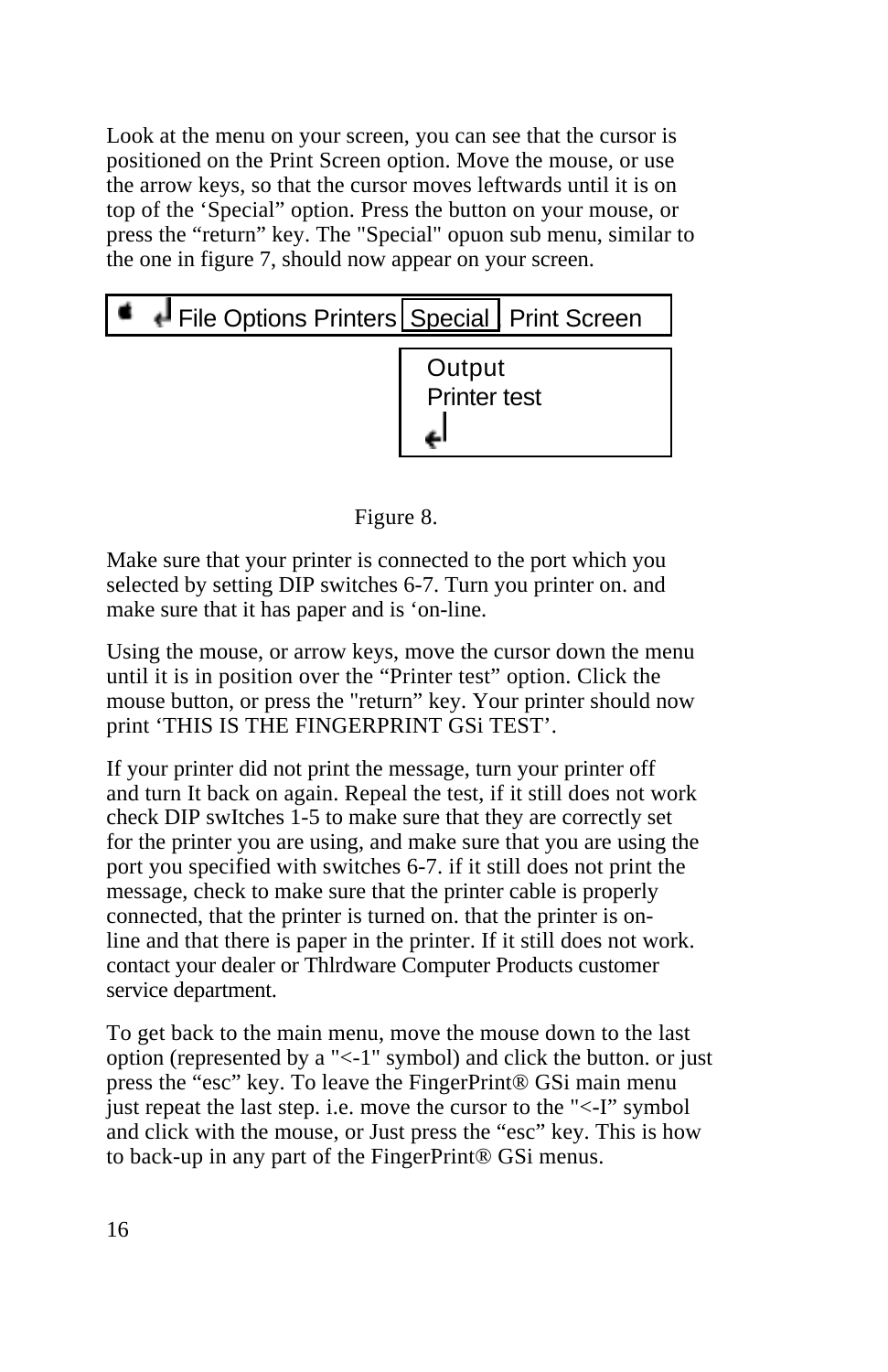Now you're all set to learn how to use your Fingerprint® GSi.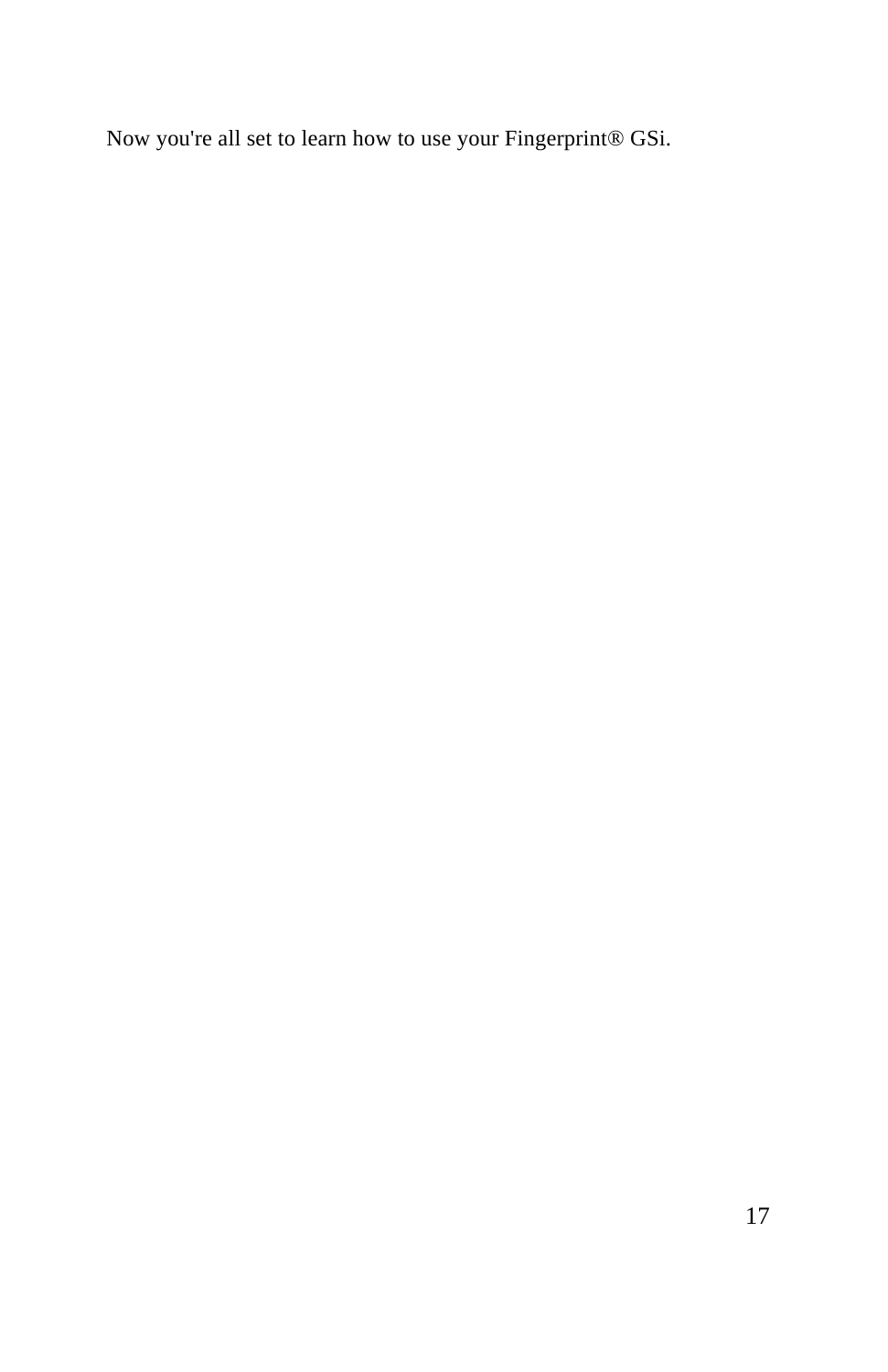# <span id="page-21-0"></span> $\overline{a}$ 4. Getting To Know The FingerPrint GSi

Now that you've installed your FingerPrint® GSi and tested to make sure that its working correctly. let us Introduce you to some of the wonderful things that you can do with your FingerPrint® GSi.

The first thing you need to know, is how to activate your FingerPrint® GSi. You already know that because otherwise you would not have past the last chapter on testing the installation.

All that you have to do. is lightly press and release the FingerPrint® GSi activator button at any moment, from inside of any application or program. Once the button has been released. the FingerPrint® GSi main menu will appear on the screen.

File Options Printers Special Print Screen

Figure 9.

The second thing you need to know, is how to navigate, or move around, the various menus. The Fingerprint® GSi menus accept input from the mouse and/or keyboard. That means that you don't have to stop using the mouse when you're using FingerPrint® GSi. Move the mouse around, or use the right/left arrow keys, until you get the feel of how easy it is to move around the main menu.

To select a menu option, position the cursor on top of the desired action by moving the mouse or using the arrow keys, then click the mouse button, or press the return key. A sub-menu, or dialog box will open, or In the case of a command option, the command will be executed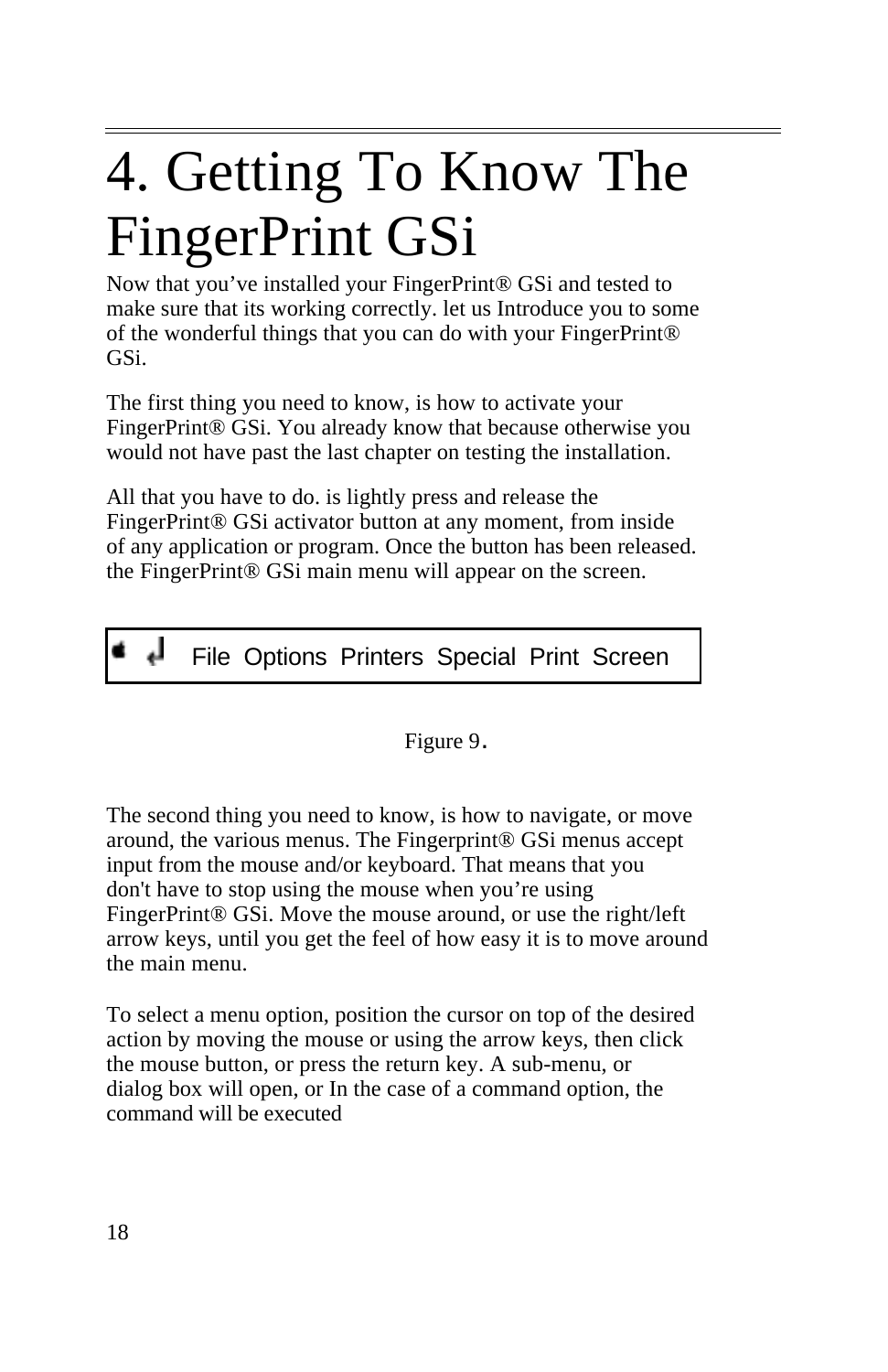<span id="page-22-0"></span>To exit from an option, press the "esc key or Just position the mouse on the "<- |" symbol and click the mouse button. If you do this from the main menu, you will fInd yourself right back where you were when you pressed the Fingerprint® GSi activator button.

#### **See how easy it is to enter/exit the menus!**

Now practice entering/exiting your FingerPrint® GSi card and moving around the menus until you feel comfortable.

## $\overline{a}$ **Your first screen dump**

Load any program and when you see a screen that you wish to print, press and release the activator button. The FingerPrint® GSi main menu will appear and the cursor will automatically position itself on the 'Print Screen" option. Make sure that your printer is on. and set "on-line". Now, click the mouse button, or press the "return" key. The screen will appear on the monitor and your printer should now start printing.

#### **That was easy!**

When the FingerPrint® menu returns you can return to your program or use other options to manipulate or enhance the image.

You will notice that the image was printed in B/W. If the Image appears in color on your screen and your printer has a color ribbon you can print the screen in color by selecting the "Color" option in the "Graphic Printing Tools" sub menu of the "Options" menu. To do this. Just move the cursor on to the "Options" menu, click with the mouse or press the "return" key. A new sub menu will appear. Then move the cursor on to the "Graphic Printing Tools" menu, click with the mouse or press the "return" key. A new sub menu will appear.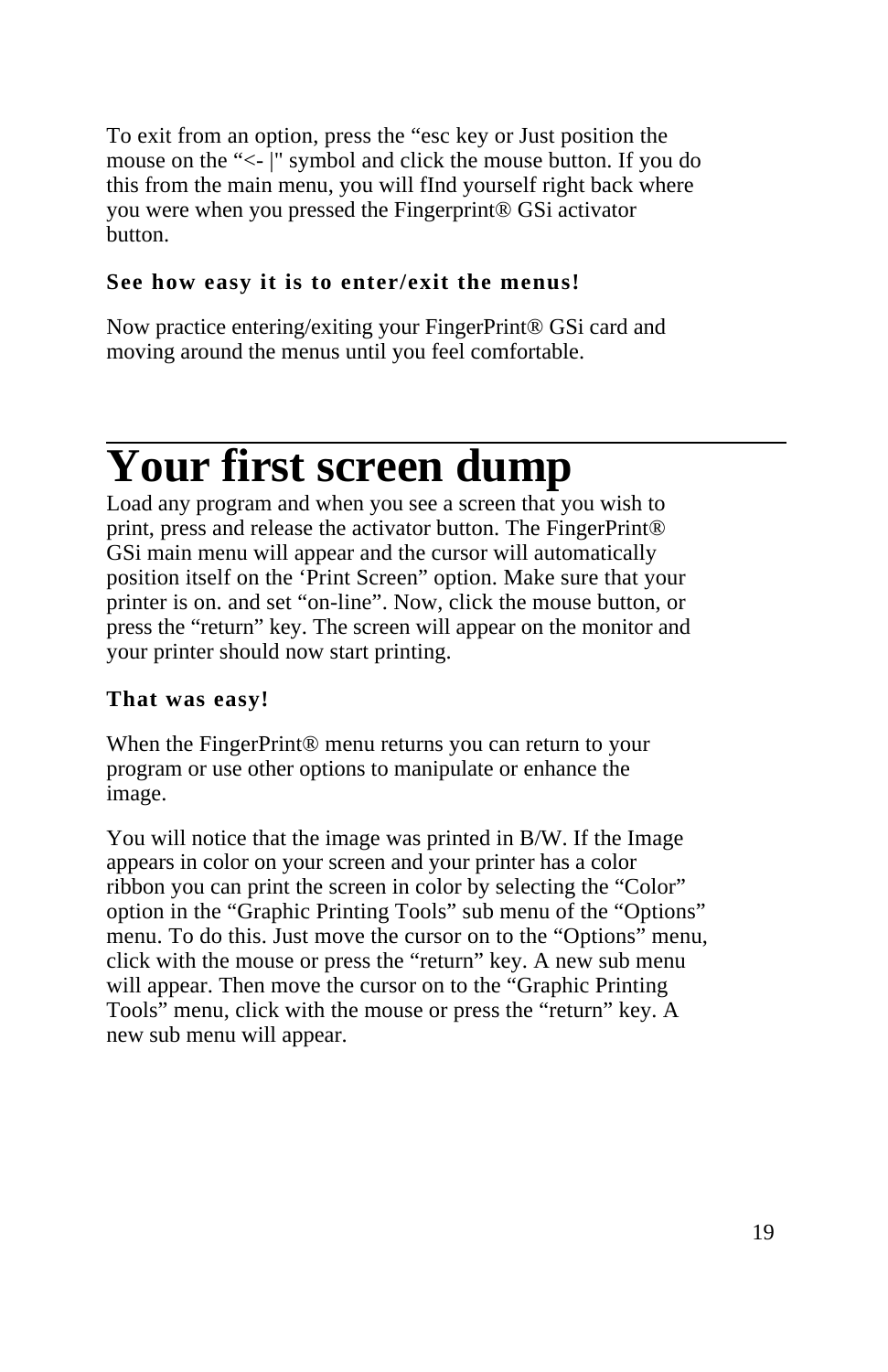Move the cursor until the "Color" option is highlighted, and click once with the mouse or press the "return" key. A check mark will appear to the right of the "Color" option. This means that the option has been activated. To deactivate this option, simply highlight it and click the mouse button or press the "return' key and the check mark will disappear.

Now leave the "Graphic Printing Tools" menu by positioning the cursor on the "<-1" symbol and clicking the mouse, or just press the 'esc" key. Position the cursor on the 'Print Screen' function at the bottom of the "Options" menu and click once with the mouse or press the "return key. Your image will now be printed in color. You will notice that the printer prints slower when printing in color. This is because the print head must pass over the same line many times, once for every color.

The "Print screen" function can be found in the main menu, the "Options" menu and the "File" menu so that you don't have to return to the main menu every time you wish to print.

To stop the printer while an image is being printed just press the space bar and the FingerPrInt® menu will reappear.

To go back to your program just position the mouse on the "<-l" symbol and click the button, or press the "esc" key,

#### **Making screen dumps is as easy as 1-2-3!**

- **1 . Press the FingerPrint® GSi activator button,**
- **2 . Click the mouse button, or press the "return" key.**
- **3 . PosItion the mouse on the "<-| symbol and click the button, or press the "esc" key.**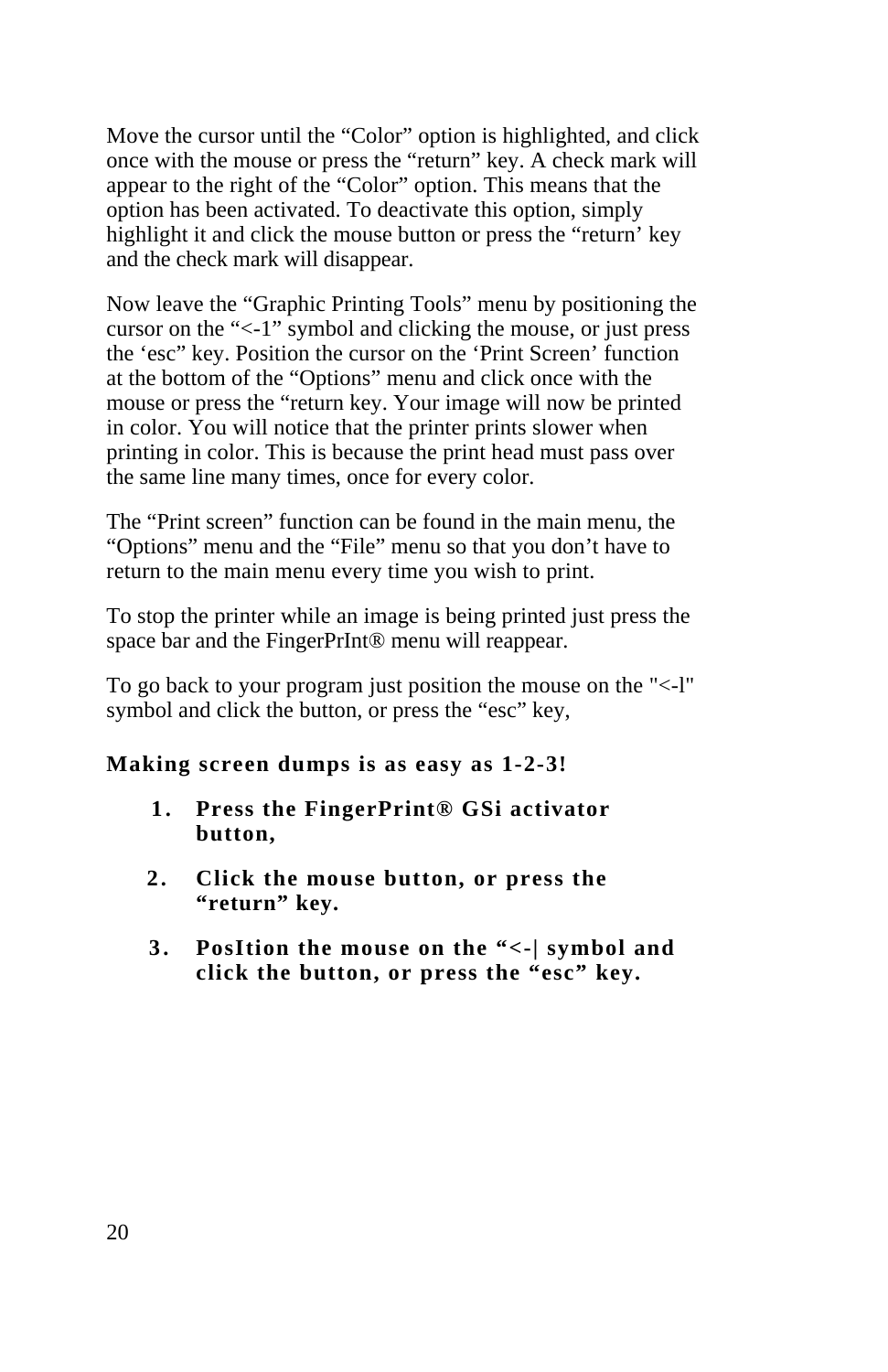# <span id="page-24-0"></span> $\overline{a}$ Exploring the FingerPrint GSi menus

Now that you know how to make simple screen dumps. let us tell you what can be found In each of the different menus. We will quickly describe each menu and what can be found there. Operating and user instructions for the different functions can be found in chapters 5-11 of this manual

It would be a good idea to move around each particular menu as you read about its options and in that way get a feel for each menu.

|                                       | File         |                                                                       | Options Printers Special Print Screen                                                                                                                                           |  |
|---------------------------------------|--------------|-----------------------------------------------------------------------|---------------------------------------------------------------------------------------------------------------------------------------------------------------------------------|--|
| File<br>Options<br>Printer<br>Special | $\leftarrow$ | Represents the Options sub menu.<br>Represents the Printers sub menu. | Represents the Accessories sub menu.<br>Represents the "exit" option when using the mouse.<br>Represents the File Options sub menu.<br>Represents the Special Options sub menu. |  |

Options contained in sub menus are turned on or off by clicking once with the mouse or pressing the return" key. A check mark will appear to the right of the option to indicate that the option has been activated. To deactivate an option, simply click again with the mouse or press the 'return" key and the check mark will disappear.

Some options contain sub menus or windows where you can select opt ions or enter variables. To leave a sub menu or window. position the mouse on the '<- I" symbol and click the button, or press the "esc" key. Some sub menus and windows will automatically return you to the previous menu when you select an option or finish entering variables. Exceptions to this rule are the Typewriter accessory and 'Headings options which require that you press the  $\triangleq$  (open apple) and the "escape" key simultaneously to exit.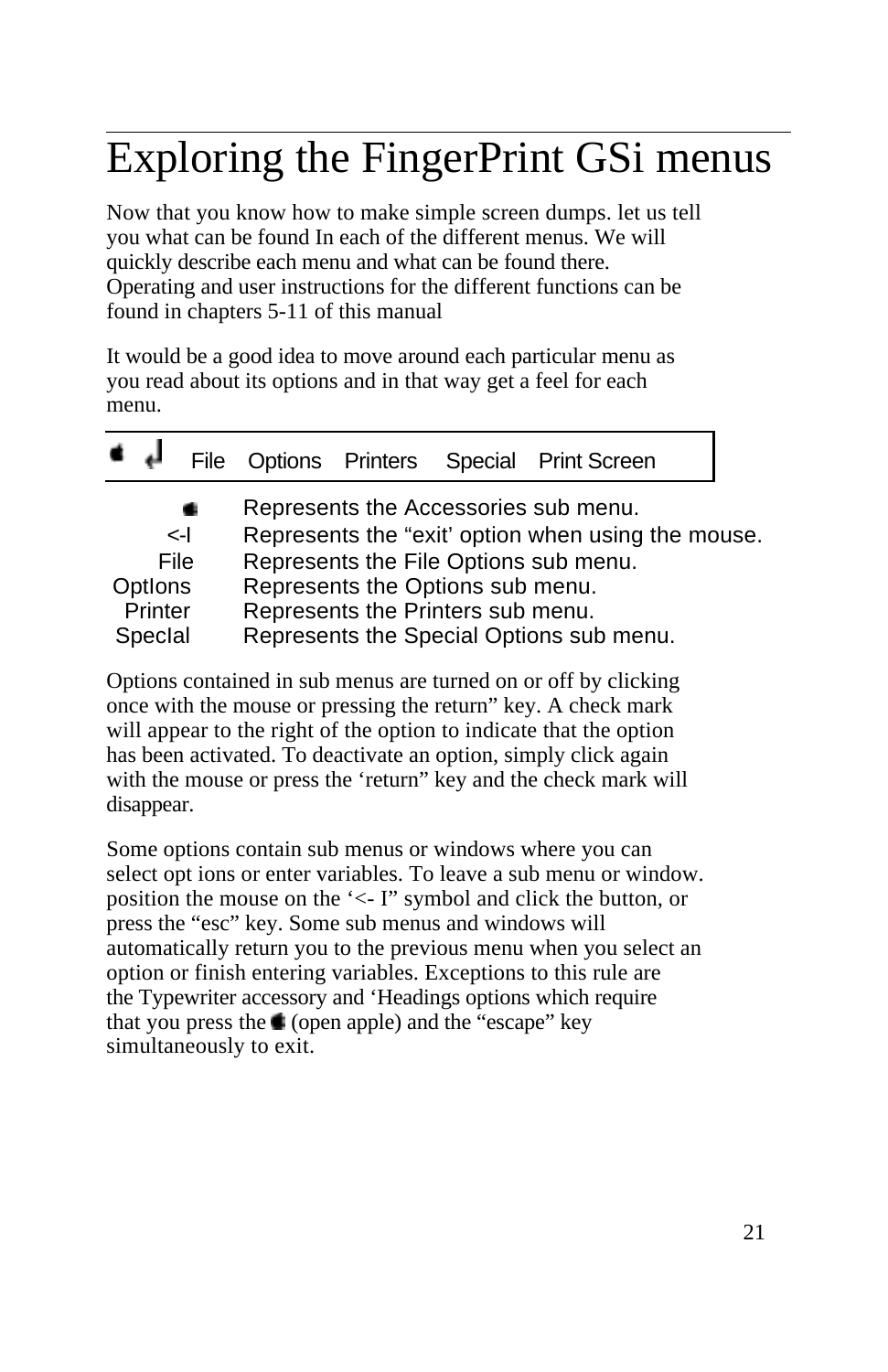### <span id="page-25-0"></span>**▲ Accessories menu**

The accessories menu contains an information screen and the FingerPrint® GSi desktop accessories.

"About FingerPrint® GSi" contains information regarding what version of the firmware or ROM chips are installed on your card as well as the names of the designers and the telephone number and address to Thlrdware Computer Products.

The Flngerprlnt® GSi desktop accessories consist of a calender, calculator and a typewriter. These accessories can be accessed at any moment, from inside of any program to make quick calculations, type diskette labels, add explanatory text to screen dumps, check future and past dates and lots more. A detailed description of their use can be found in chapter 9.

|                                      |                       |  | File Options Printers Special Print Screen |
|--------------------------------------|-----------------------|--|--------------------------------------------|
| Calculator<br>Calendar<br>Typewriter | About FingerPrint GSi |  |                                            |

Figure 9.

#### **File menu**

The file menu contains six options which allow you to save/ load screen images to/from disk, as well as options to set screens for printing, view the screen that was on the monitor when you pressed the activator button, and scan the different screens present in memory.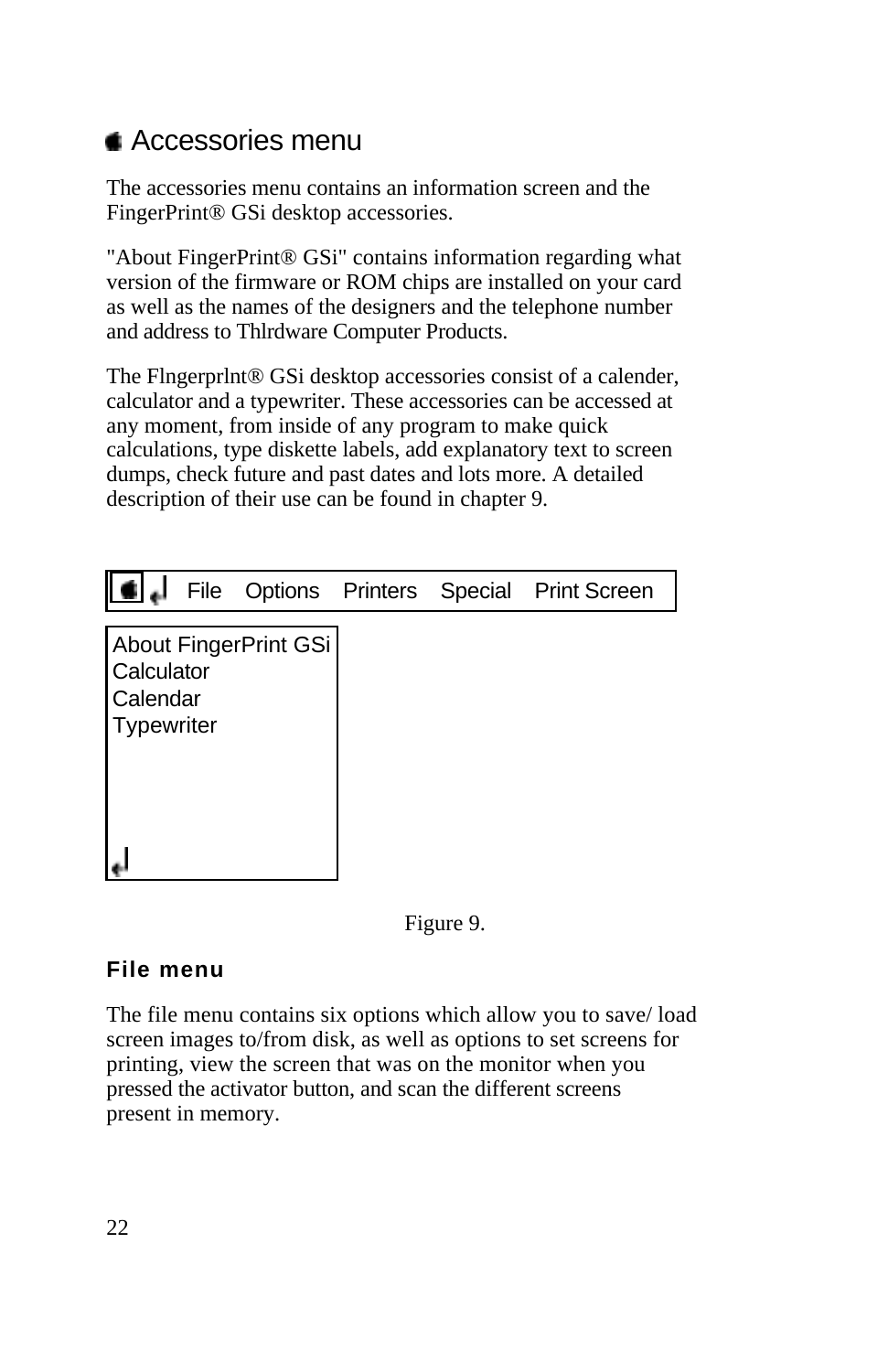#### File Options Printers Special Print Screen

 Print screen Dump to Super Hires Disk functions System selection

 Set Screen View Screen Stan Screens

Figure 10.

The first option. "Print Screen" will print the screen currently selected and works just like the Print Screen" found In the main menu.

The second option. "Dump to Super Hires", allows you to convert any Hires or Lowres screen to Super Hires. This Is great if you want to Import graphic images captured from one program and use them In paint or drawing programs the work In Super Hires. An Interesting feature of this option. Is that you can use all of the cropping, color and zooming features when you convert screens just as If you were printing the image to a printer.

The third option. "Disk functions", allows you to perform a number of very powerfull disk oriented functions such as; save or load any screen image to or from disk, catalog a disk or volume, rename, delete, lock and unlock files as well as check the amount of free space available on any disk. These options are a great way to avoid having to use special utility programs or leave a program to go to ProDOS to check catalogs or change file names. Read more about these very powerfull features in chapter 7.

The fourth option. "System selection". is used to tell the Fingerprint® GSi which operating system you wish the card to work In. either DOS 3.3 or ProDOS. The advantage with this is that you can run a ProDOS program and save a screen from that program to a DOS 3.3 diskette or visa versa.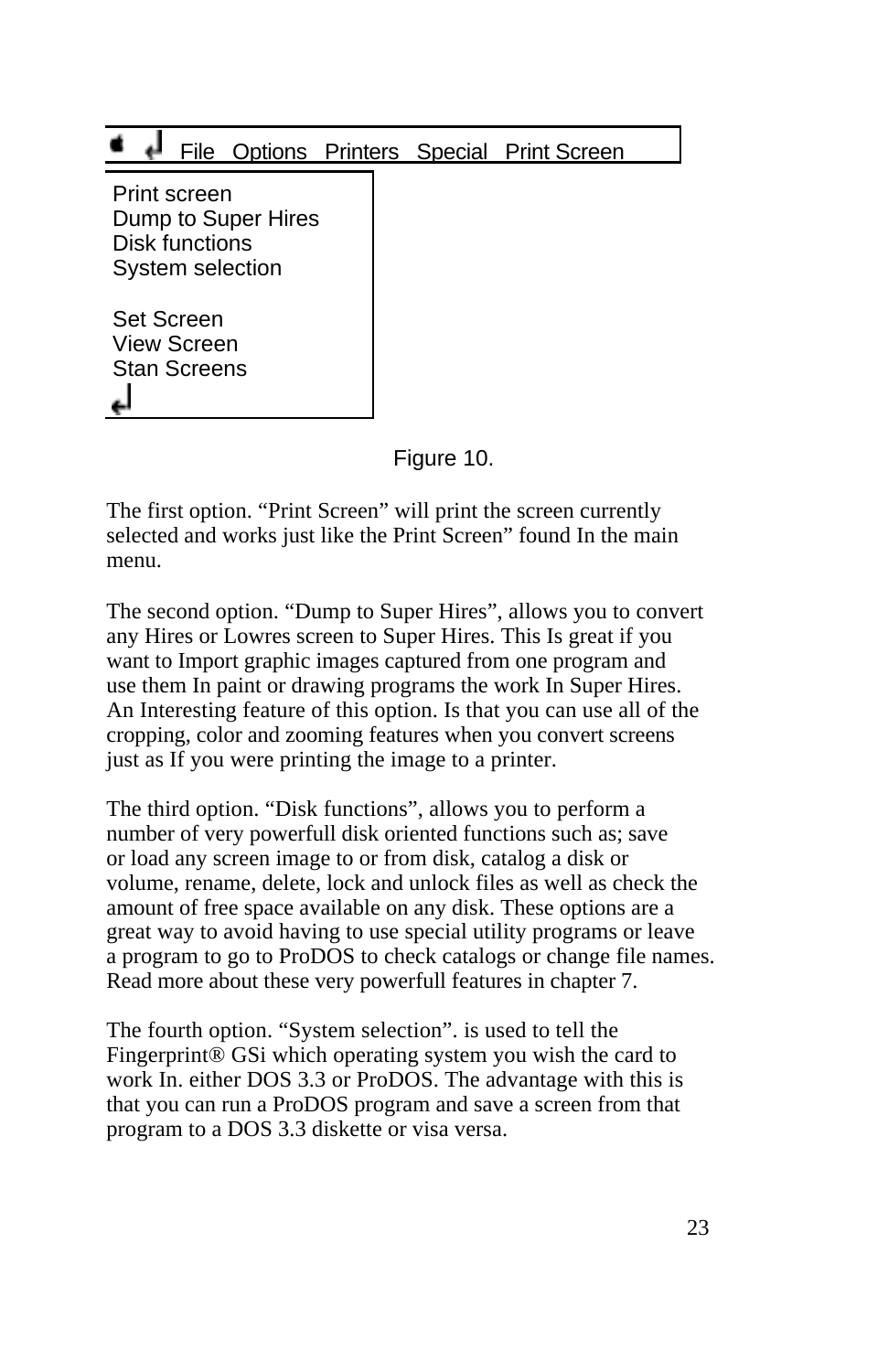<span id="page-27-0"></span>The fifth option. "Set Screen", allows you to select any of the available video memory pages for printing or saving to disk. See chapter 8 for a more detailed description of this and the following two options.

The sixth option. 'View screen", allows you to view what was on the screen of your computer when you pressed the FingerPrint® activator button or the screen you selected with the "Set screen" option

The seventh and last option, "Scan Screens", allows you to scan the contents of the different video memory pages by moving the mouse left or right, pressing the space bar or using the left and right arrow keys. When you have found the screen you wish to select, press the "return" key or click the mouse button, the menu will reappear and that screen set as the screen for printing, saving or loading to or from disk.

## **Options menu**

The options menu contains six options which allow you to manipulate and crop screen images, enter page headings, set page formats and set printer fonts and type sizes. A detailed description of each option can be found in chapter five.



Figure 11

The first option, "Graphic Printing Tools", opens a sub menu which contains eight options to manipulate the printing of screen images.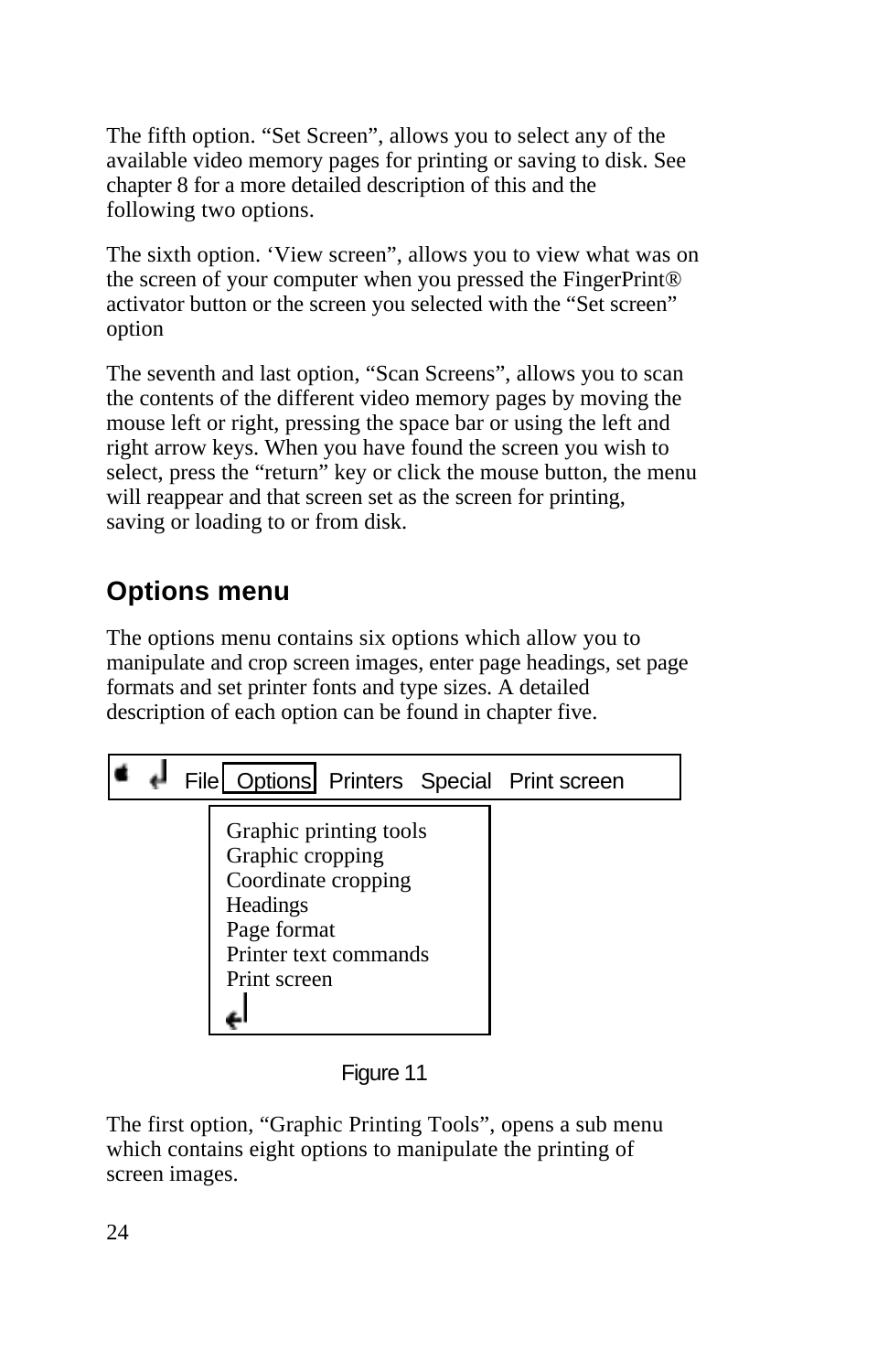The "Inverse" option will reverse the foreground and background colors so that an Image with black text and a white background will be printed with white text on a black background.

The "Color" option turns the color printing capability on or off. The default setting Is off.

The "Zoom" option allows you to enlarge the width and height of an image by a variable factor of one to ninetynine times Its original size. Different values can be entered for height and width In order to change the aspect ratio of the printed image.

The "Rotate 90" optIon allows you to print any image sideways. This is very useful when making banners, or when printing images which have been enlarged and would not fit on the page if printed normally.

The "Vertical Flip" option will print an upside down image of the screen image.

The "Horizontal Flip" option will print a mirror image of the screen image.

The "Billboard" option allows you to print an Image up to 130 feet wide by 100 feet high. The images is printed on a series of paper strips just like rolls of wallpaper. Just paste the strips side-by-side and you can cover your walls with your favorite adventure characters or create scenery for school plays.

The "Fast Billboard" option is Just like the "Billboard" option except that the image Is printed as a series of asterisks. This is much faster and saves color ribbons if you intend to color In the image.

The second option of the "Graphic printing tools" menu "Graphic cropping", allows you to print just a portion of the screen image by moving a flexible box which is superimposed on the screen Image so that it covers the portion of the screen you wish to print.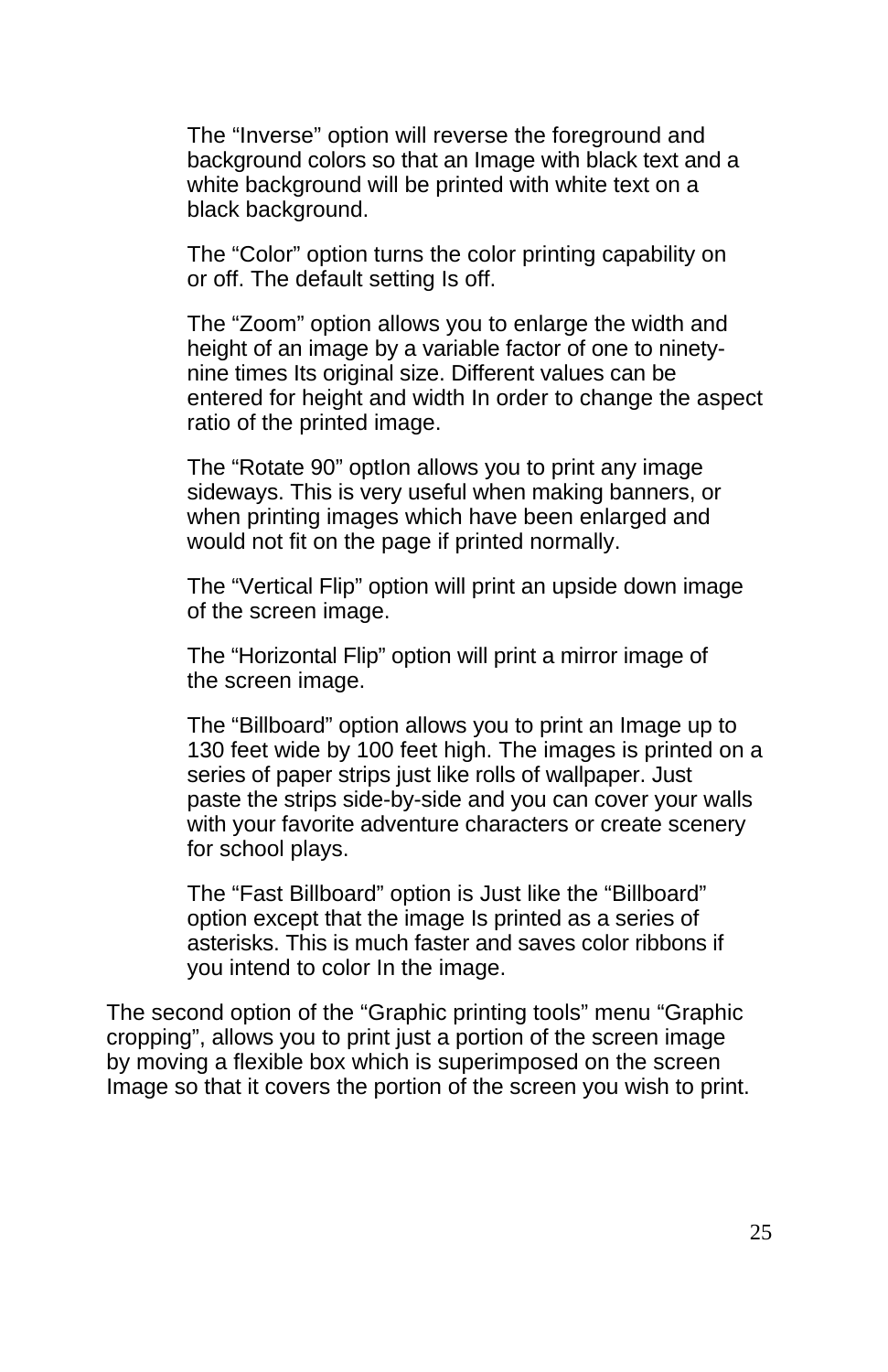The third option. Coordinate Cropping', has the same affect as the previous option but instead of displaying the image a window will appear where the screen coordinates for the upper lefl-hand and lower right-hand corners of the box can be changed by using the mouse or arrow keys.

The fourth option. "Headings", opens a window where you can enter a text siring which will be printed as a heading at the top of the page before every screen dump.

'The fifth option. "Page Format", opens a sub menu with four options.

> The "line Feed" option makes your printer feed a line at the end of every line of print. The default setting is on.

> The "Top of Form" option makes your printer feed the paper to the top d the next page after every screen dump.

The "Left Margin" option opens a window where you can set the position of the left margin. This is useful when you want to print images in two or more columns across the page.

The "Copies" option opens a window where you can specify the number of copies the printer will print of the screen image.

"The sixth option in the "Options" menu. "Printer text commands". opens a sub menu which allows you to select from five fonts and type sizes combinations. Selecting any of these options will configure your printer accordingly.

'The last option is a conveniently placed "Print screen" to save you the trouble of having to return to the main menu to print a screen image.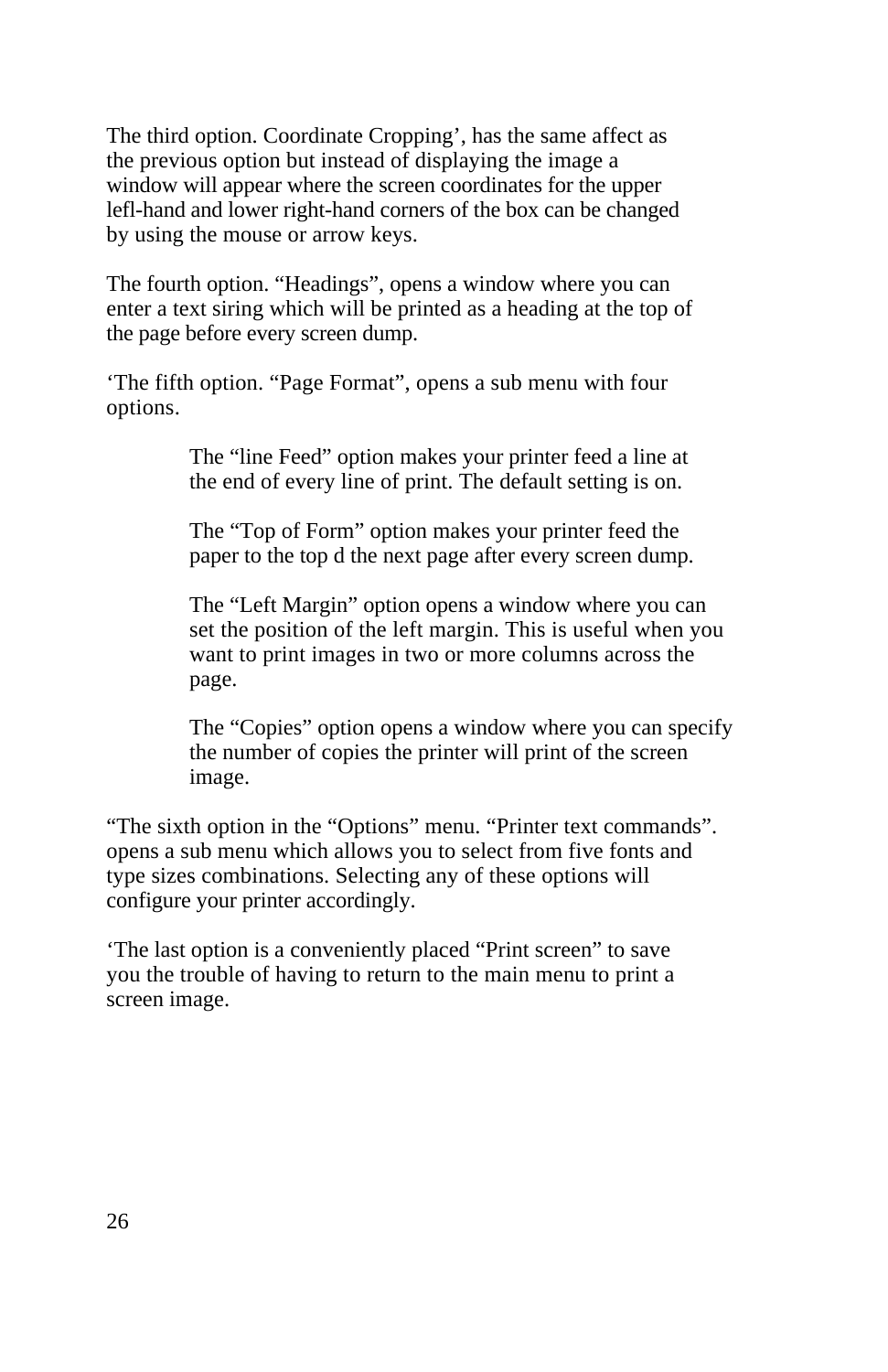### <span id="page-30-0"></span>**Printers menu**

The "Printers" menu contains a sub menu with the different printers which are compatible with the FingerPrint® GSi. The sub menu consists of two pages. The second to last item on the first part of the menu is "See more printers". Click once with the mouse or press the "return" key and the second page will appear.

One page two of this menu, a special ImageWriter II [HD] is available for users of the Apple ImageWriter II. Using this selection instead of the normal ImageWriter II setting on page one will result in graphic printing at twice the usual dot density of the ImageWriter II. Please note that this means that your print-outs will take more time and use more color ribbons. However, the resolution and results are often considerably improved.

The printer you selected by setting the DIP switches during the installation phase will appear with a check mark to the right of it. If you wish to print using another printer simply move the cursor until the printer you wish to use is highlighted. Click once with the mouse or press the "return" key and a check mark will appear to the right of the printer you selected.

## **Special menu**

The Special" sub menu contains two options.

| ᆗ |  |                     | File Options Printers   Special Print Screen |
|---|--|---------------------|----------------------------------------------|
|   |  | Output              |                                              |
|   |  | <b>Printer test</b> |                                              |

Figure 12.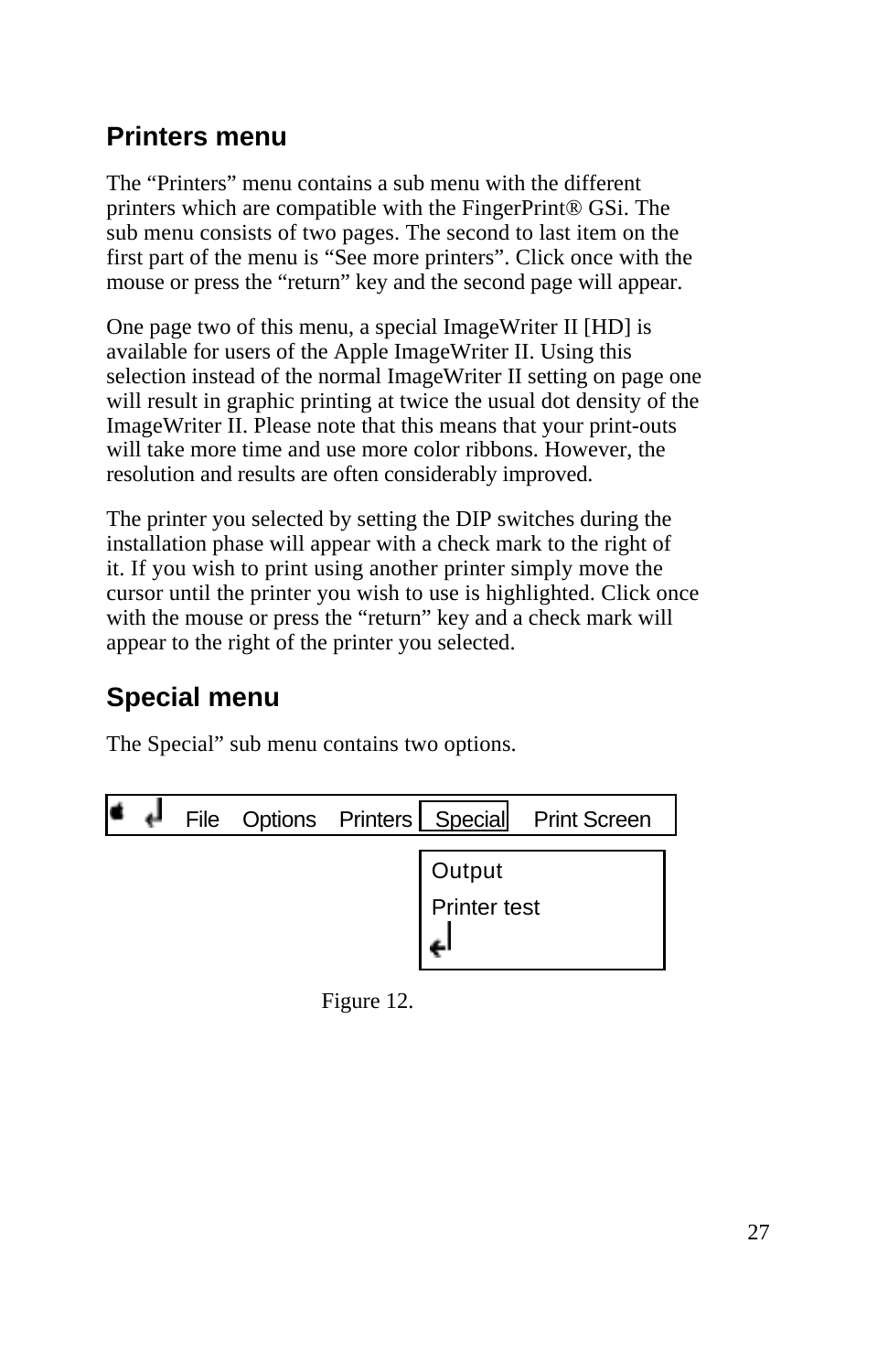<span id="page-31-0"></span>The first option, "Output" allows you to select another printer port than the one you selected during the installation phase. The four viable options are the two internal ports. "Port 1" and "Port 2". and two additional printer interface cards. "FingerPrint Parallel" and "FingerPrint Serial". In this way you can have more than one printer connected to your Apple IIGS and easily switch between them when printing via the FingerPrint® GSi without having to change DIP switch settings.

if you select either FingerPrint® Parallel or FingerPrint® Serial a new window will appear which allows you to enter the slot in which the respective card Is installed by either moving the mouse or using the right/left arrow keys.

The second and last option, "Printer Test", allows you to test the connection with your printer by sending "THIS IS THE FINGERPRINT GSi TEST' to your printer when selected.

# **Saving your first screen**

To save any screen to disk, you must first activate the FingerPrint<sup>®</sup> GSi card when the screen you wish to save appears on the monitor.

Next go the the "File option menu and select "Disk functions". If you wish to save the screen in ProDOS skip to the next paragraph. To save a screen in DOS 3.3. you must first go to the "System selection" menu located Just after the "Disk functions" option in the "File" menu. If you were already in the "Disk functions" sub menu, return to the "File" menu and select "System selection". Move the cursor with the mouse or arrow keys and highlight "DOS 3.3". Click once or press "return" and a check mark will appear. The Fingerprint® GSi card will now internally operate in DOS 3.3 in regards to all disk functions and will remain so until you either change the setting back to ProDOS or reset the computer.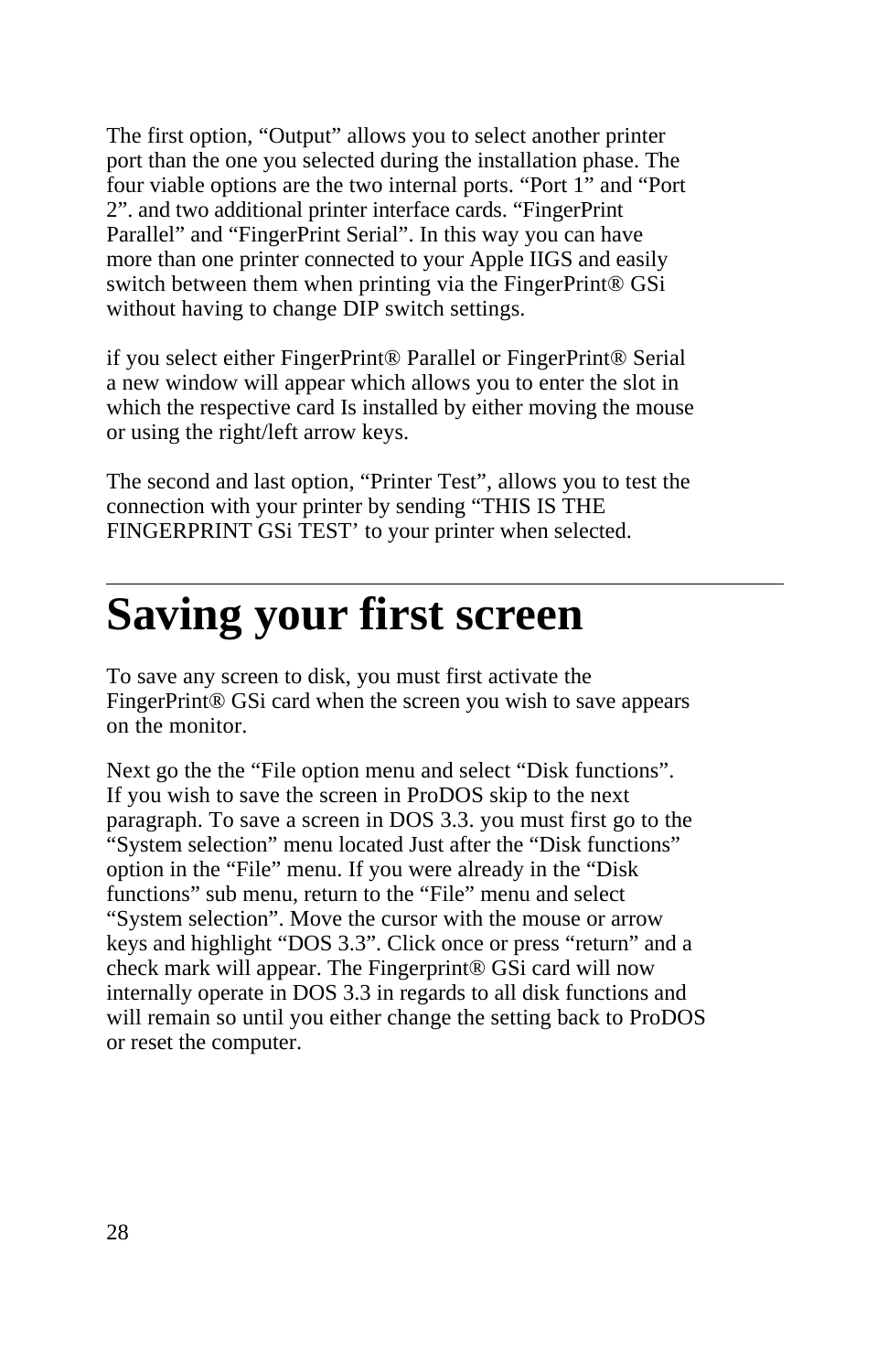To save a screen in ProDOS. select the 'Save screen" option and a window will appear. Enter the path and file name without an extension (.TXT for example) and press return. FingerPrint® GSi automatically scans the drives to find the correct drive and adds an extension to the file name in order to identify the screen type.

To save a screen in DOS 3.3. select the "Save screen" option as above and enter the file name followed by ",S" and the slot number plus ",D" and the drive number of your 5 1/4 drive. An example is "MYFILE,S6,D1". You can only save in DOS 3.3 to 5 1/4" diskettes.

If you wish to exit without saving the screen, simply press the 'esc" key.

That was easy. Read chapter 7 to get a more detailed view of the powerfull disk function offered by your FingerPrint® GSi card and chapter 10 to find out how to incorporate screens you've saved to disk into computerized silde-show presentations using the FingerPrint® Slide-Show program.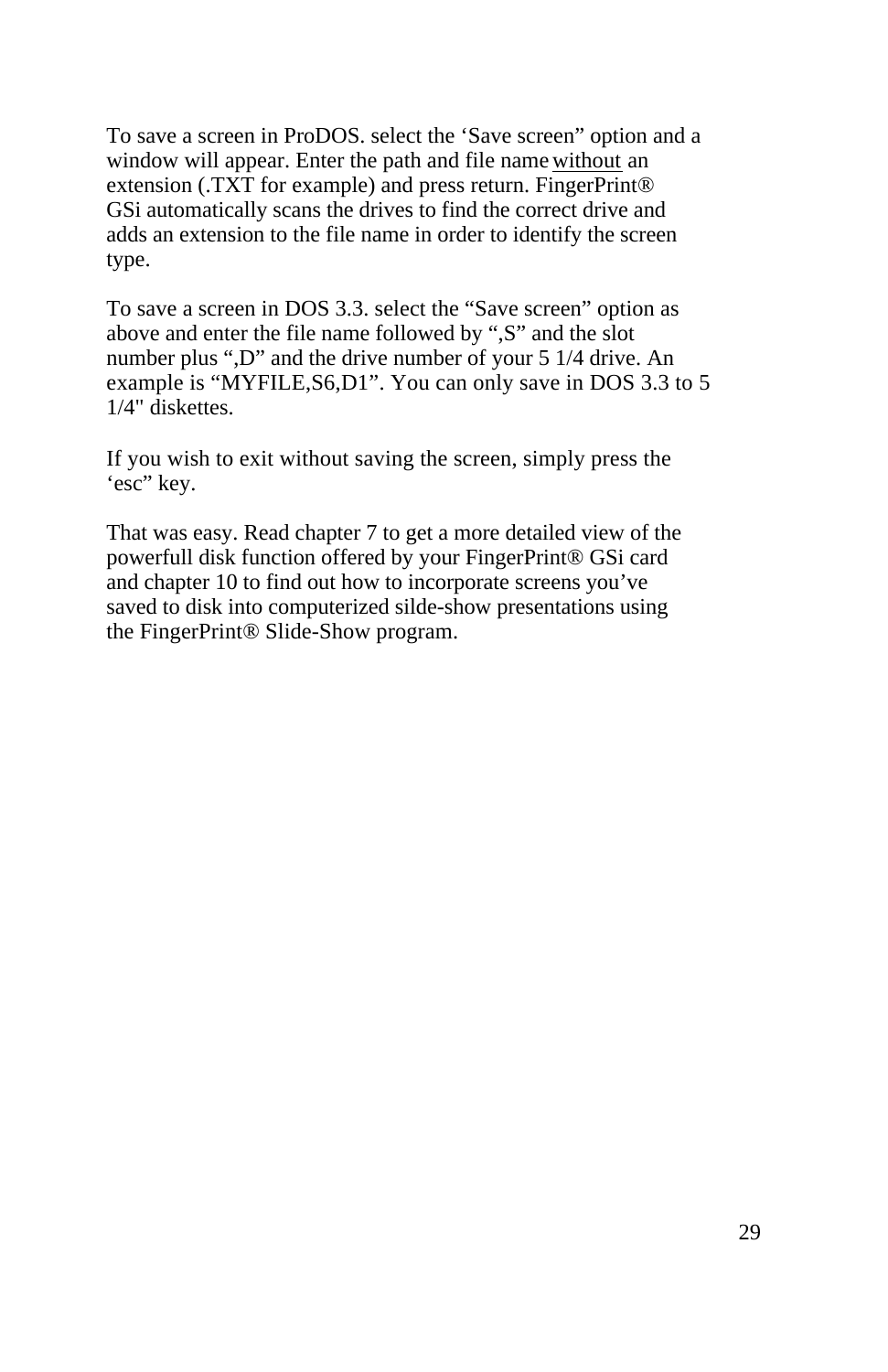# 5*.* Printing Screen Images

One of the great advantages of the FingerPrint® GSi is its enormous versatility when it comes to manipulating and printing screen images. The FingerPrint® GSi provides five powerful sets of options, the "Graphic Printing Tools", "Graphic Cropping". "Coordinate Cropping", 'Page Formatting" and "Printer Text Commands" options sets, which allow you to manipulate screen images when printing them. All of these options can be mixed and matched to create various effects providing you with a fantastic tool to create materials from programs that normally wouldn't support printing, enabling you to get even more use out your software

The "Graphic Printing Tools" options contains options which allow you to enlarge, rotate, inverse and flip images. These options can be mixed and matched to create a variety of effects,

The "Graphic Cropping" and "Coordinate Cropping" options allow you to select just a portion of the screen image to be printed.

The "Headings" option allows you to define a page heading which will be printed in the upper left-hand corner of each page printed.

The "Page Format" options allow you to position your image on the page and select multiple copies.

The "Printer Text Commands" option allows you to configure your printer to use different type styles and print in different sizes of text.

In this chapter we will show you how to use these options to become more creative and more productive.

<span id="page-33-0"></span> $\overline{a}$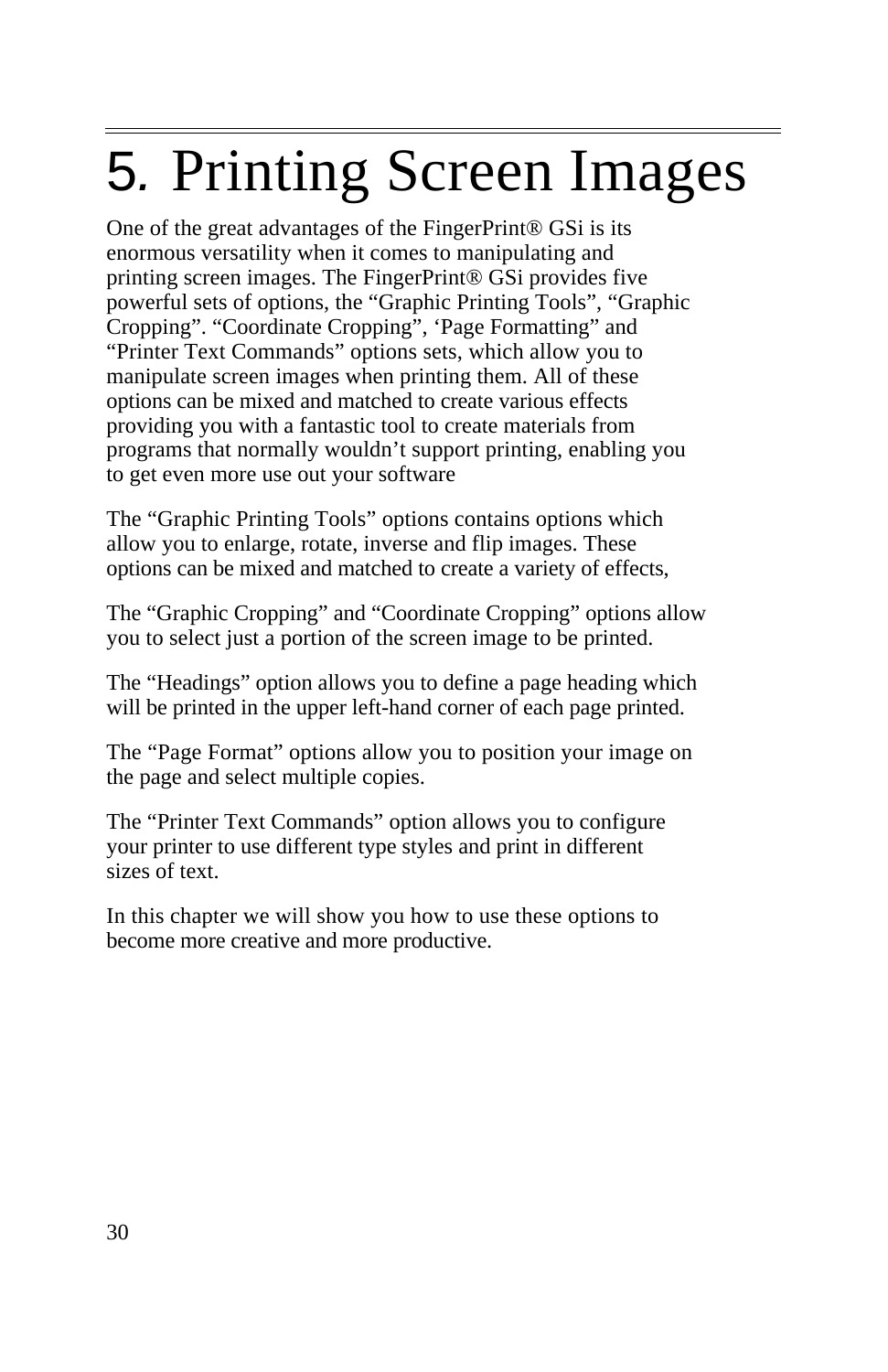# <span id="page-34-0"></span> **Graphic Printing Tools**

The graphic printing tools consist of a number of option which allow you to manipulate screen images. The most useful of these are the "Zoom". "Rotate 90", "Color" and "Billboard" options.

## **Inverse**

The "Inverse" option affects only graphic screens and will reverse the foreground and background colors so that an image with black text and a white background will be printed with white text on a black background. To activate the option, click once with the mouse or press the "return" key.

This option is useful when the screen image is monochrome and appears as white on a black background. This would normally be printed as white on a black background. By using the "Inverse" option, the Image can be printed as black on a white background.

When printing color images, this option will reverse the foreground and background colors, which can create some very interesting effects.

# **Color**

The "Color" option turns the color printing capability on or off. The default setting is off. To turn the option on or off, simply click once with the mouse or press the "return" key.

Even if you do not have a color ribbon, you can use the "Color" option to print out your screen Image in shades of grey. In this way you can simulate color. This is also the best way to print an image If you intend to make photocopies because it will have higher contrast than if you had printed the image with the color option switched off. Remember however, that images take longer to print with the 'Color" option switched on because the printer head must pass four times on every line, one time for every color in the ribbon. In other words, if you are usIng a B/W ribbon and switch "Color" on, it will take longer than with "Color" off.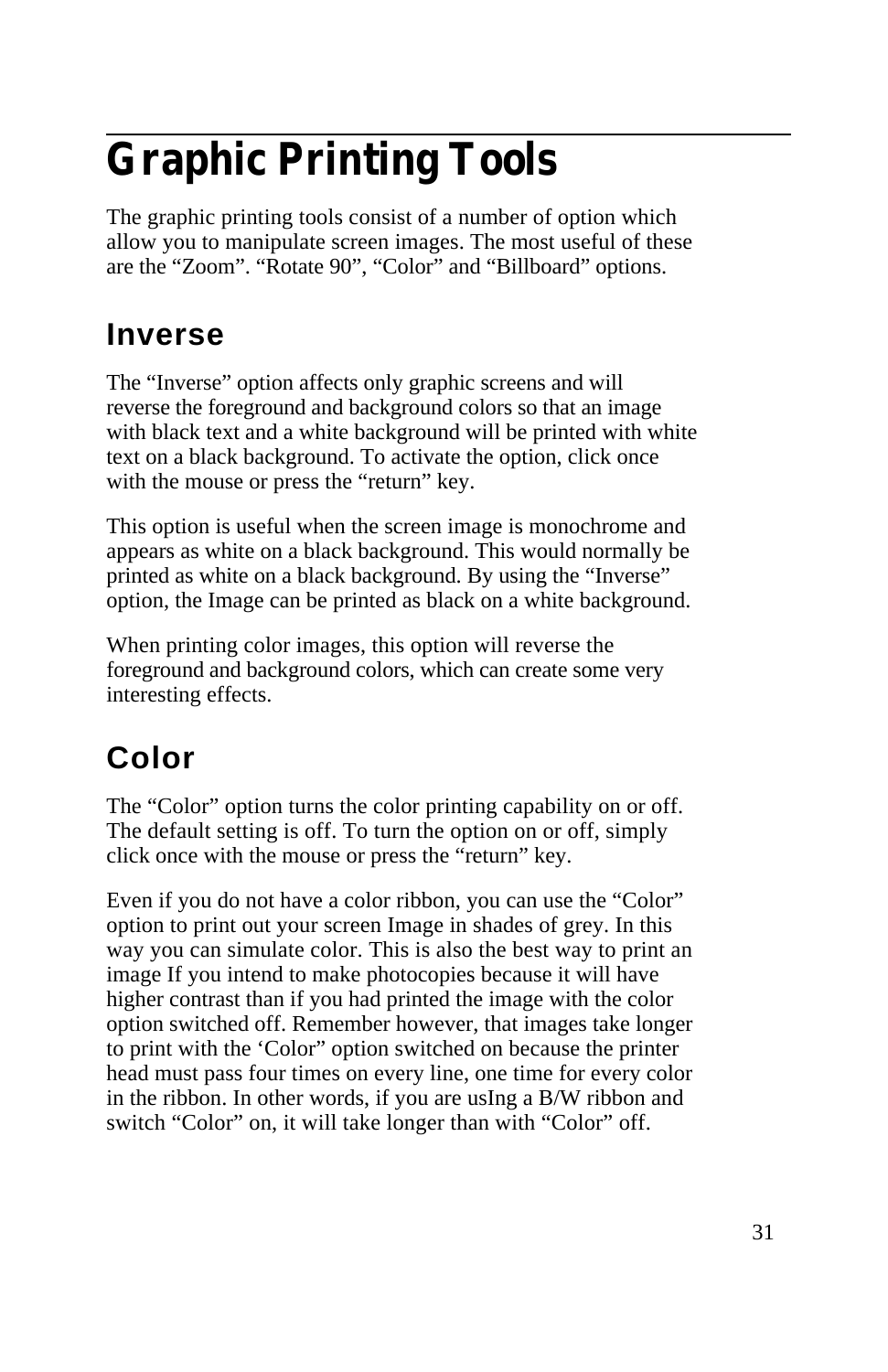## <span id="page-35-0"></span>**Zoom**

The "Zoom" option allows you to enlarge the width and height of an image by a variable factor of one to ninety-nine times its original size. By using different values for height and width. Images can be made fatter or thinner, longer or shader.

Go to the "Zoom" option in the "Graphic Printing Tools" sub menu. Click once with the mouse or press the "return" key. A window appears with values for the enlargement factor and resulting size In Inches, as well as information regarding how many sheets of paper wide an image will be and what the best value far the Y-axis is to avoid skewing the image.

The values are modifies by moving the mouse or using the arrow keys. Move the mouse up/down and the Y-axis values will Increase/decrease. Move the mouse right/left and the X-axis values will increase/decrease. Moving the mouse dIagonally will Increase/decrease the values proportionally.

To avoid skewing the image out of proportion. use the "Best Y" value as a guide for the Y-axis enlargement factor.

The "Paper strips" value tells you how wide the printed image will be and if it will go off the edge of the page. To print images that require more than one strip of paper, use the "Billboard" or "Fast Billboard" options described below as the "Zoom" Option will only print one strip of paper.

Important to note is the fact that if you are using either of the cropping options, the resulting size and paper strip values are correct and take account for the fact that only a portion of the image will be printed.

To set the values selected just click the mouse, press "return" or press "esc" and you will be returned to the "Graphic printing tools" menu.

The values in the "Zoom" variables will remain set until you change them, reset your computer or load a new program. In this way you do not have to set the variables many times if you intend to print a series of images enlarged,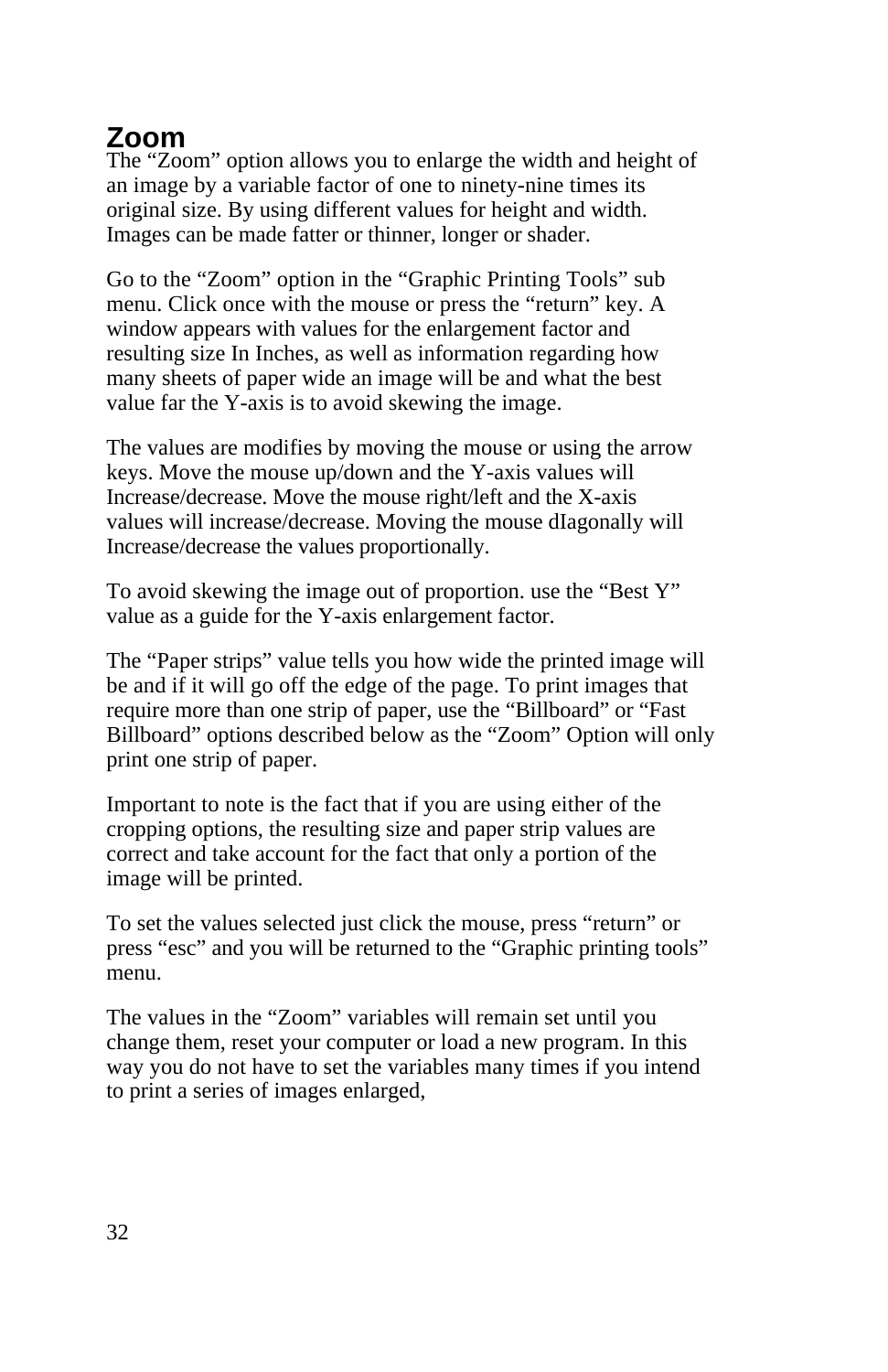### **Rotate 90 degrees**

The "Rotate 90" option allows you to print any image sideways. This is very useful when making banners, or when printing images which have been enlarged and would not fit on the page if printed normally. To turn the option on or off, simply click once with the mouse or press the "return" key. A check mark will appear to the right of the option signifying that the option has been switched on.

This option can be used tn conjunction with all of the other graphic printing tools including the billboard option where the affect results in horizontal strips of paper instead of vertical strips of paper.

Images from educational software can be printed as banners and placed on the wall of the classroom or used as flash cards screen images from drill and practice software can be enlarged and printed sideways to create great displays which can be posted around the classroom walls.

The setting will remain set until you change it. reset your computer or load a new program. In this way you do not have to set the option many times if you intend to rotate a series of images.

### **Horizontal Flip**

The "Horizontal Flip" option will print a mirror image of the screen Image. This option is great to use if you want to make reverse images of screens or make iron-on images for T-shirts. To activate this option, click once with the mouse or press the "return" key. Normal text from a word-processing program will be printed In reverse order but the characters will be printed right-side around. The best results are achieved with graphic images.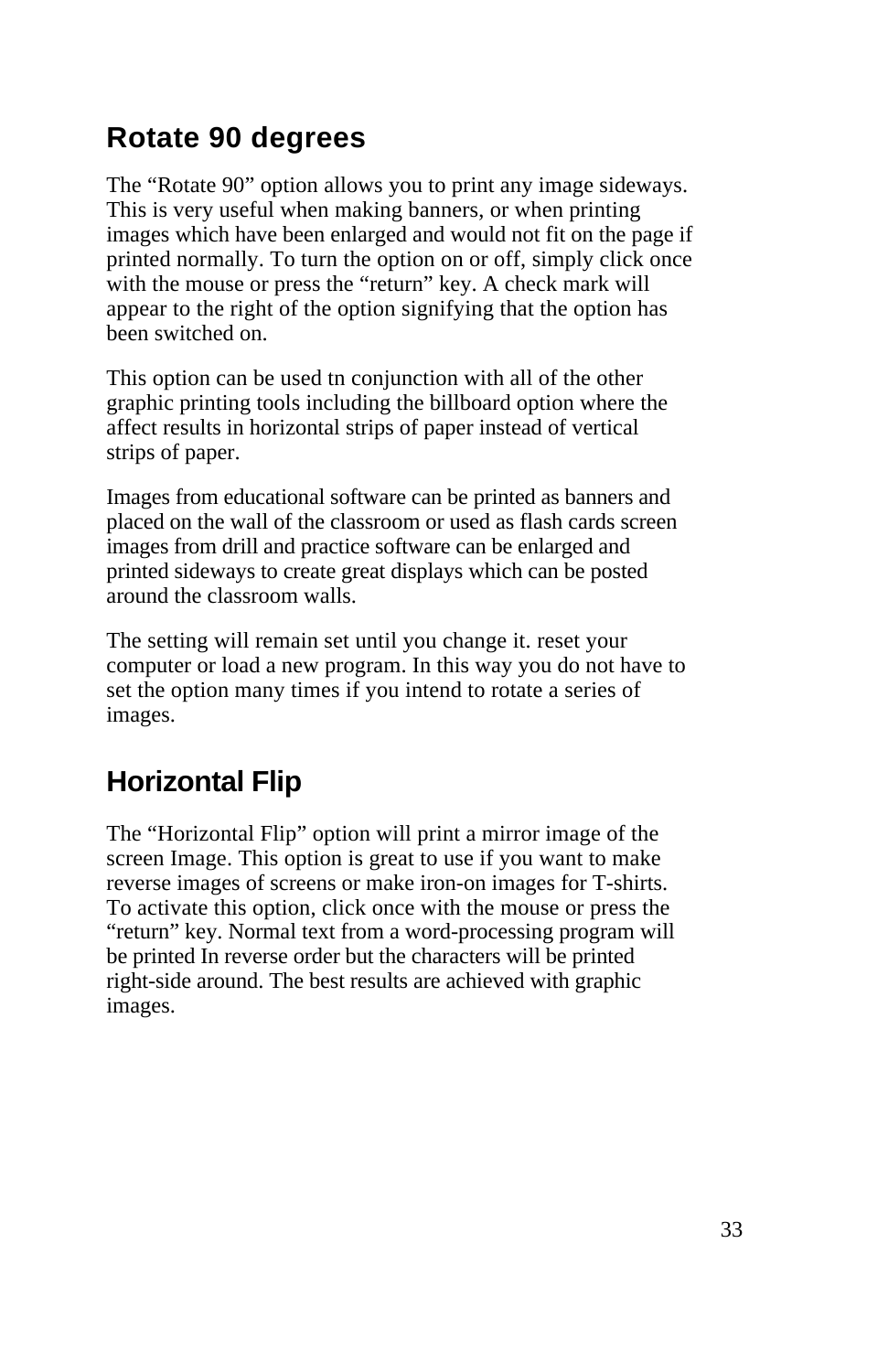#### **Vertical Flip**

The "Vertical Flip" option will print an upside down image of the screen image. The same applies to this option in regards to standard text. To activate this option, click once with the mouse or press the "return" key.

#### **Billboard**

The "Billboard" option is most probably one of the most unique and most powerfull features of the FingerPrint® GSi card because of the enormous potential uses It provides. You can print posters, wall coverings, super-banners, scenery plus more in sizes up to 130 feet wide by 100 feet high.

To punt a billboard, select the "Billboard" option from the "Graphic printing tools" menu. The fist thing that you should notice is that the "Zoom" option window will appear. Set the values as described above in the "Zoom" option. When you're finished, press "return" or click the mouse and a new window will open.

In this window you can start the printing process with "Print billboard", enable/disable a pause between strips of paper with "Pause between strips", and also change the starting and ending strips In order to print a particular strip, or group of strips. In a series by changing the values for "Starting strip:" and "Last strip:" respectively.

To Set the "Starting strip:" and "Last strip:" values. Just click on the option with the mouse, or press "return", and move the mouse or use the right/left arrow keys and the value will increase/decrease accordingly. Click again with the mouse or press "return" to set the value and return to the window.

To print your billboard. just click on "Print billboard" and wait for your printer to start printing. To stop the printer. Just press the space bar. Please note that once you stop the printer you must start printing the strip in question over-again from the beginning by setting the "Starting strip:" value for the correct strip.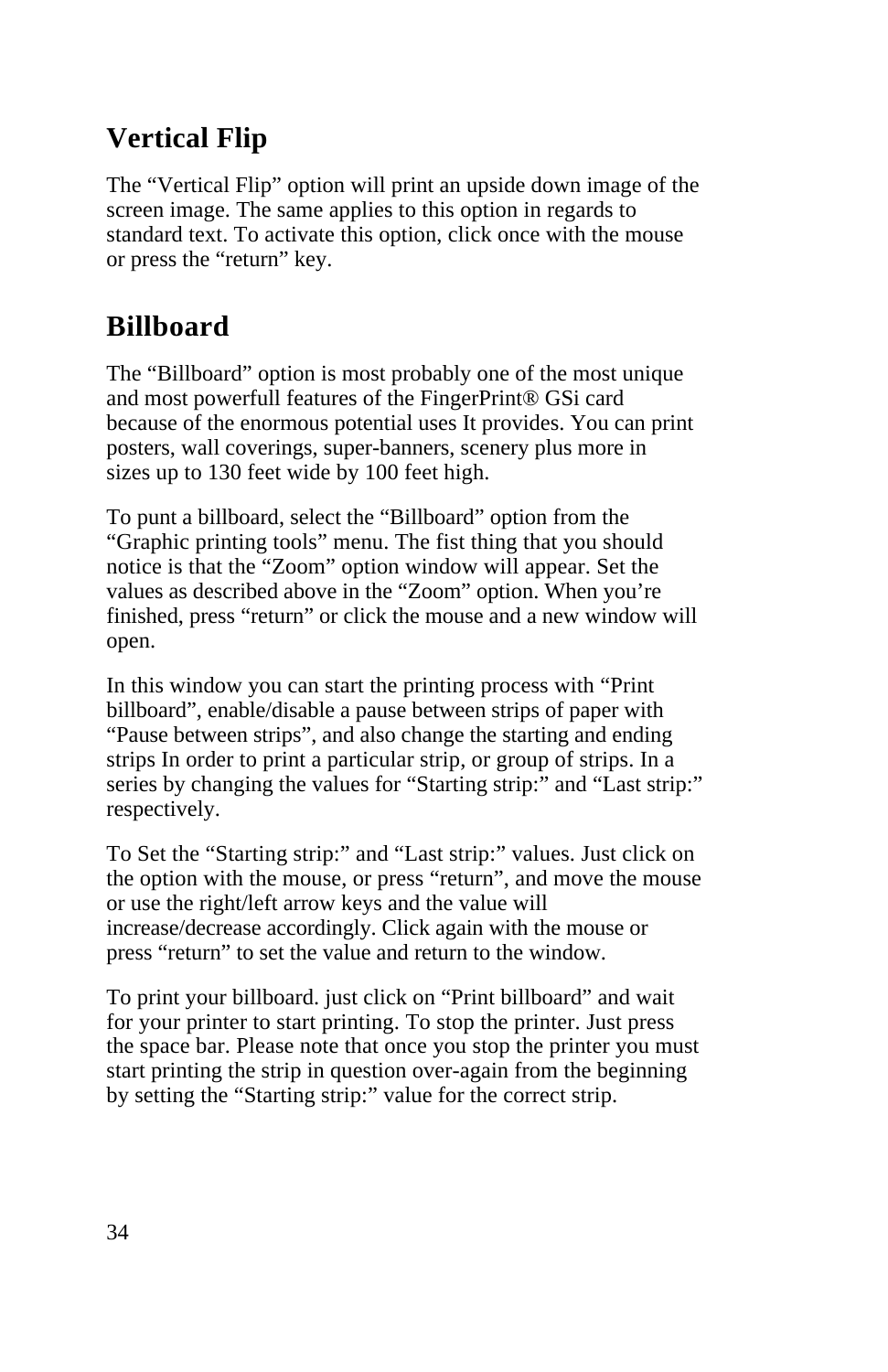Once started the printer will first print a dotted line at the top of (he strip with the strip number printed in the middle of the line. This is meant as an aide when you paste the strips together to make sure that they are correctly aligned.

The printer will then perform a form-feed and start printing the image itself. After printing one strip, the printer will perform a form-feed and then print the dotted line and strip number followed by the next strip.

When using the "Pause between strips" option, a blank FingerPrint® menu will appear on your screen and "Press any key to continue" will appear at the bottom of the screen. Press any key, and the printer will print the next strip.

If your printer runs out of paper in the middle of a strip, load your printer with more paper then press the space bar to stop the printer. When the FingerPrint® menu reappears, set the "Starting strip:" value with the number of the strip which was not completed and the n click on Print billboard' to restart the printer.

When you're finished. Just click on the "<- |" symbol or press the "esc" key to return to the previous menu.

A good tip for mounting the strips on mounting board or any other firm surface Is to use spray adhesive on the strips and then mount the strips as you would mount wallpaper, taking care to smooth out any bubbles. In this way you can cover a wall full of images in less than an hour,

The best color billboard results can be achieved using low price ink-jet printers which "spray" ink on to the paper and result in very even colors. Many of these printers can be found for around \$200.00. Call Thlrdware Computer Products for recommendations regarding brands and prices.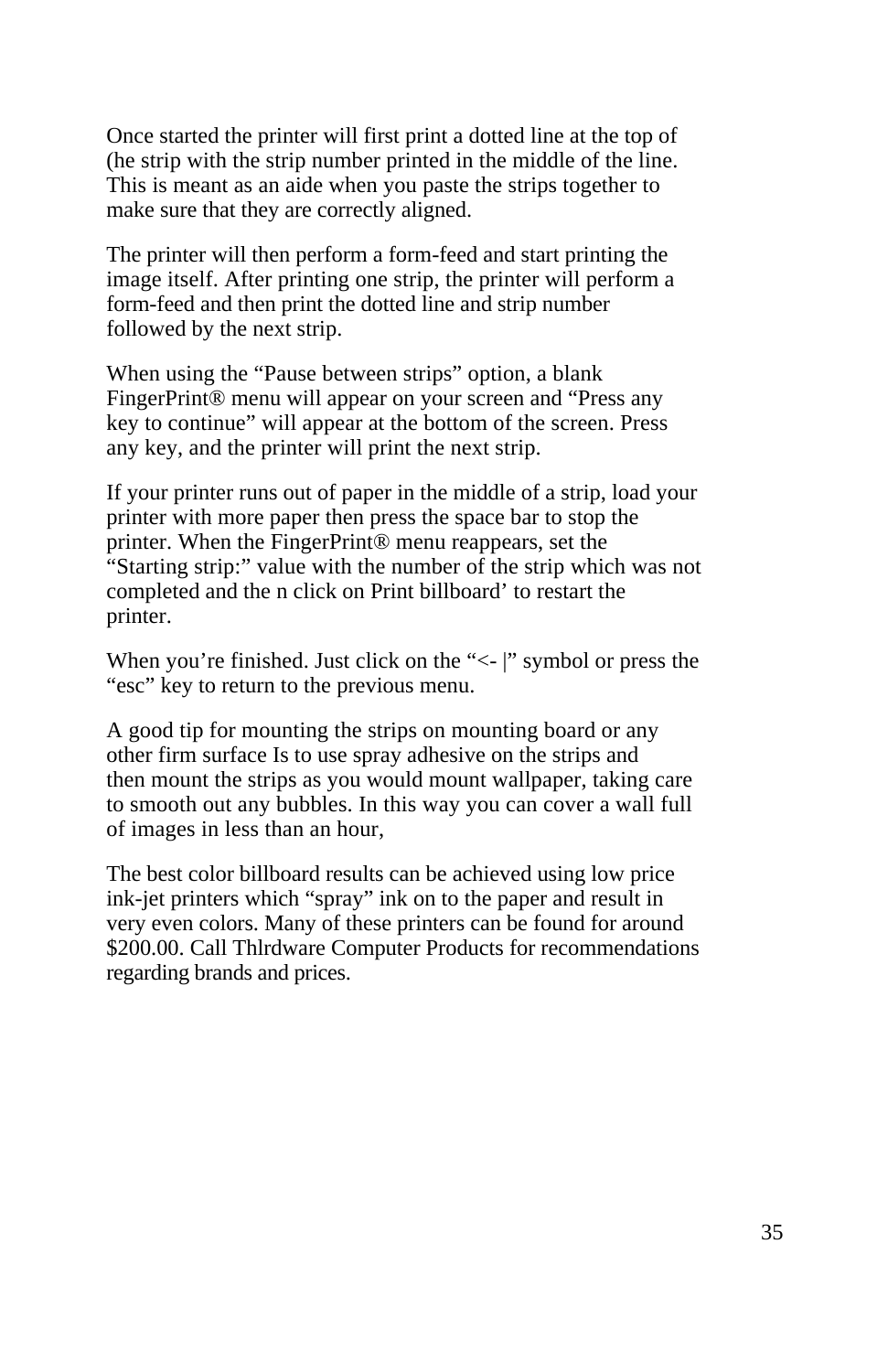### **Fast Billboard**

The "Fast Billboard" option function exactly as the "Billboard" option with the exception that the printer will print asterisks instead of filling areas with color. This option is useful when you wish to quickly see the possible results of a billboard without having to wait as long for the printer and when you intend to use the printed Image as an outline to be painted over It's also a good way to save on unnecessarily using up color ribbons.

### $\overline{a}$ **Cropping images**

'The FingerPrint® GSi provides you with the possibility of printing just a portion of a screen Image. This is very useful when you need to create Instructional materials or graphic images from the software in your home or school. The ability of selecting portions of images provides you with the freedom to create customized graphic materials at the touch of a button. The Fingerprint® GSi provides you with two ways to crop Images. graphic cropping and coordinate cropping.

### **Graphic cropping**

Graphic cropping allows you to select the portion of a screen image you want to print while viewing the screen Image by moving the corners of a flexible box until it covers the portion of the image that you wish to print.

When you select this option, the screen image that was on your monitor. when you pressed the FingerPrint® activator button will appear on your screen with a box around the border of the screen.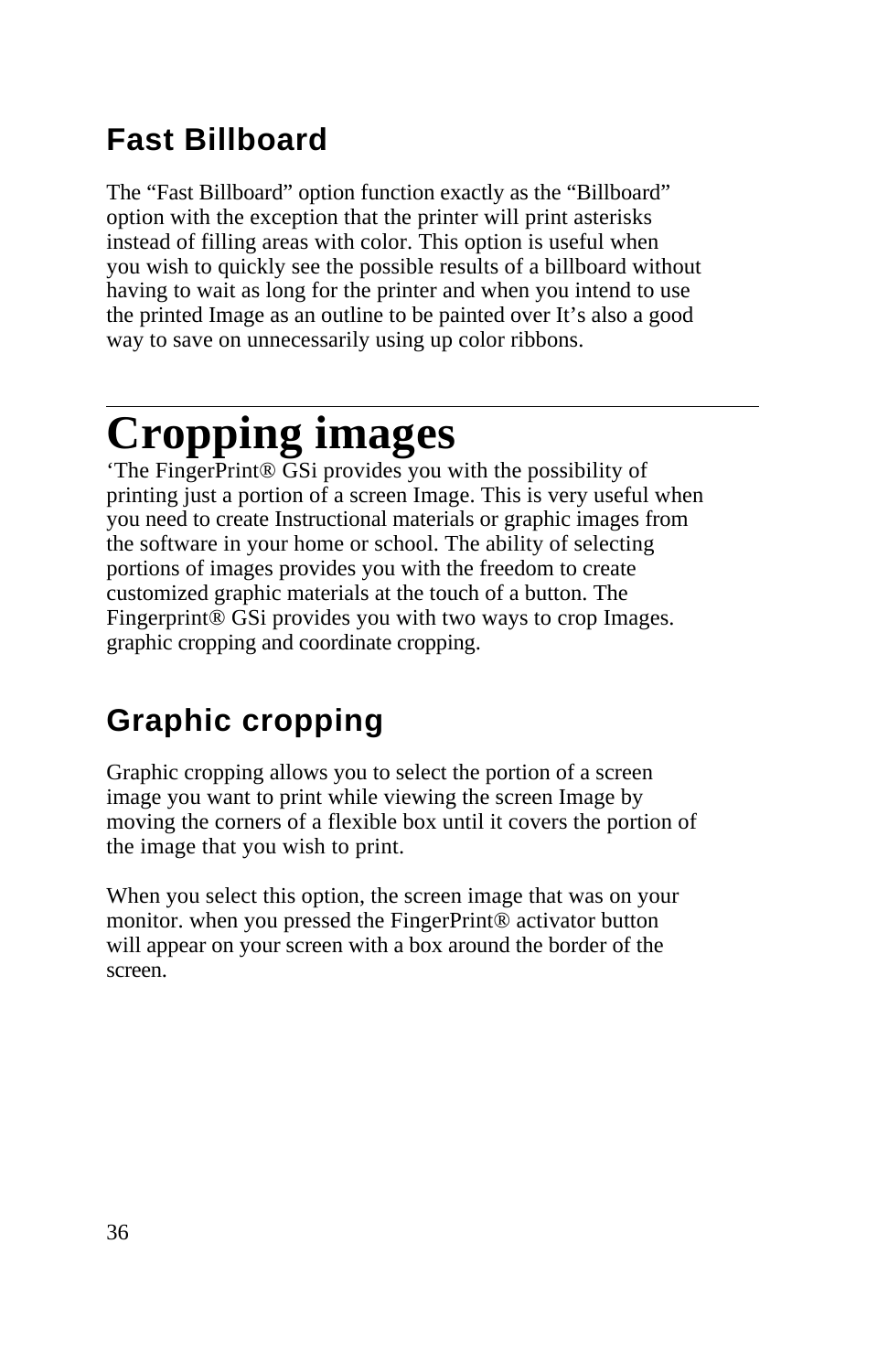

By moving the mouse, the upper left-hand corner of the box will move. When this corner is in the position you want, click once with the mouse or press the "return" key. That fixes the position or the upper left-hand corner of the box. To fix the lower righthand corner of the box, just move the mouse and the lower righthand corner of the box will move. Then click once with the mouse or press the 'return key and the menu will reappear.

You will notice that the box moves slowly and is not affected by the speed at which you move the mouse. The best speed is obtained by using a slow movement until you reach the position you wish to stop at. Pause for a second in this position just to make sure that the box comes to a complete stop before pressing the return key or clicking the mouse button to fix the position.

To select just the portion of the screen image above that contains the three elves, you would move the mouse diagonally downwards from the upper left-hand corner of the screen towards the lower right-hand corner of the screen. The flexible box will change its shape accordingly. The lower right-hand corner of the box would not have to be moved as it already is in position. You would only have to click once with the mouse or press the return' key and the menu will reappear. Then go to the "Print Screen" option and print the image or select any of the other graphic printing tools to enlarge or rotate the image.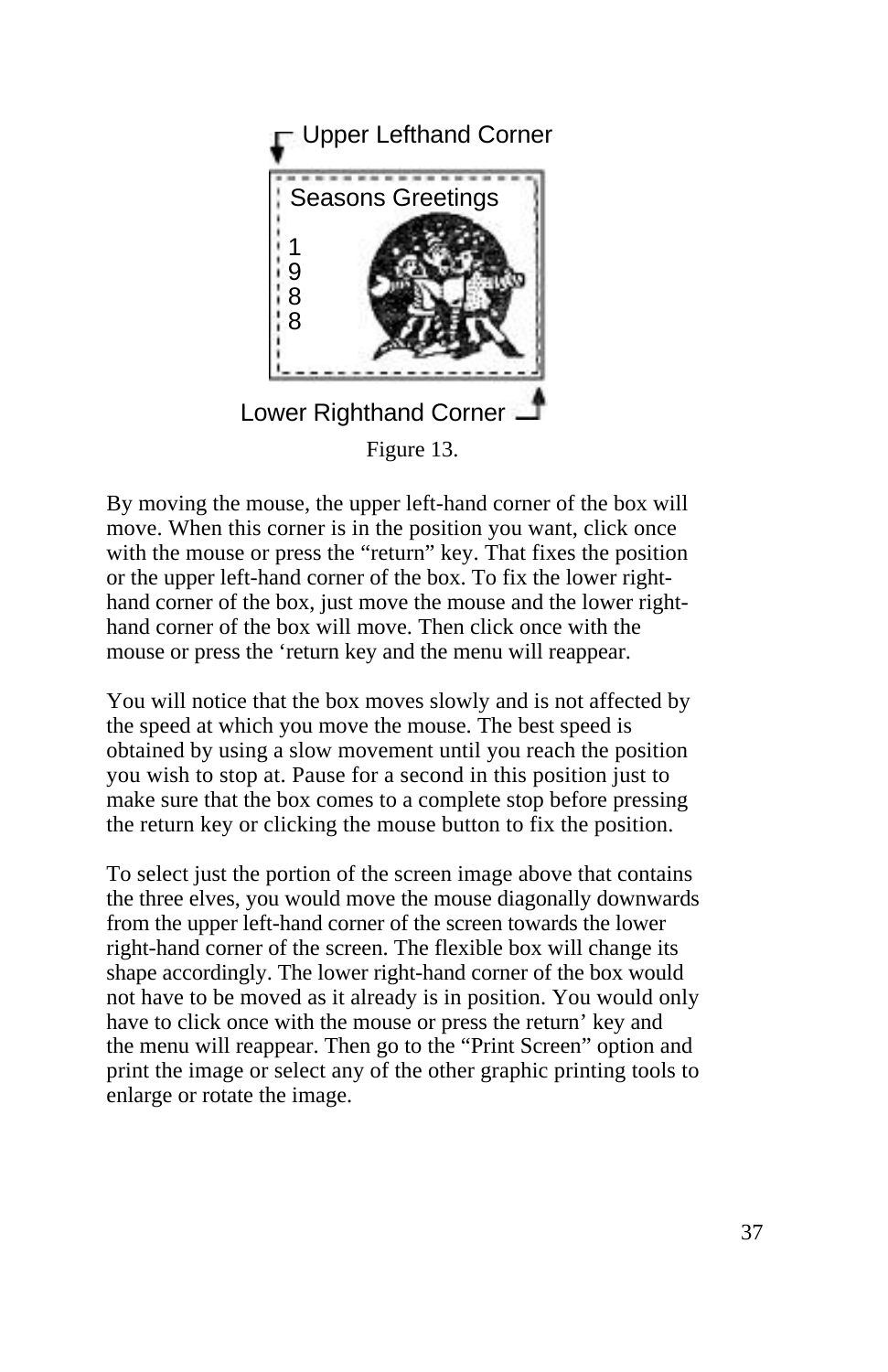

Let's do another example using the same screen image. This time we will select the portion of the image that contains the year



Lower Righthand Corner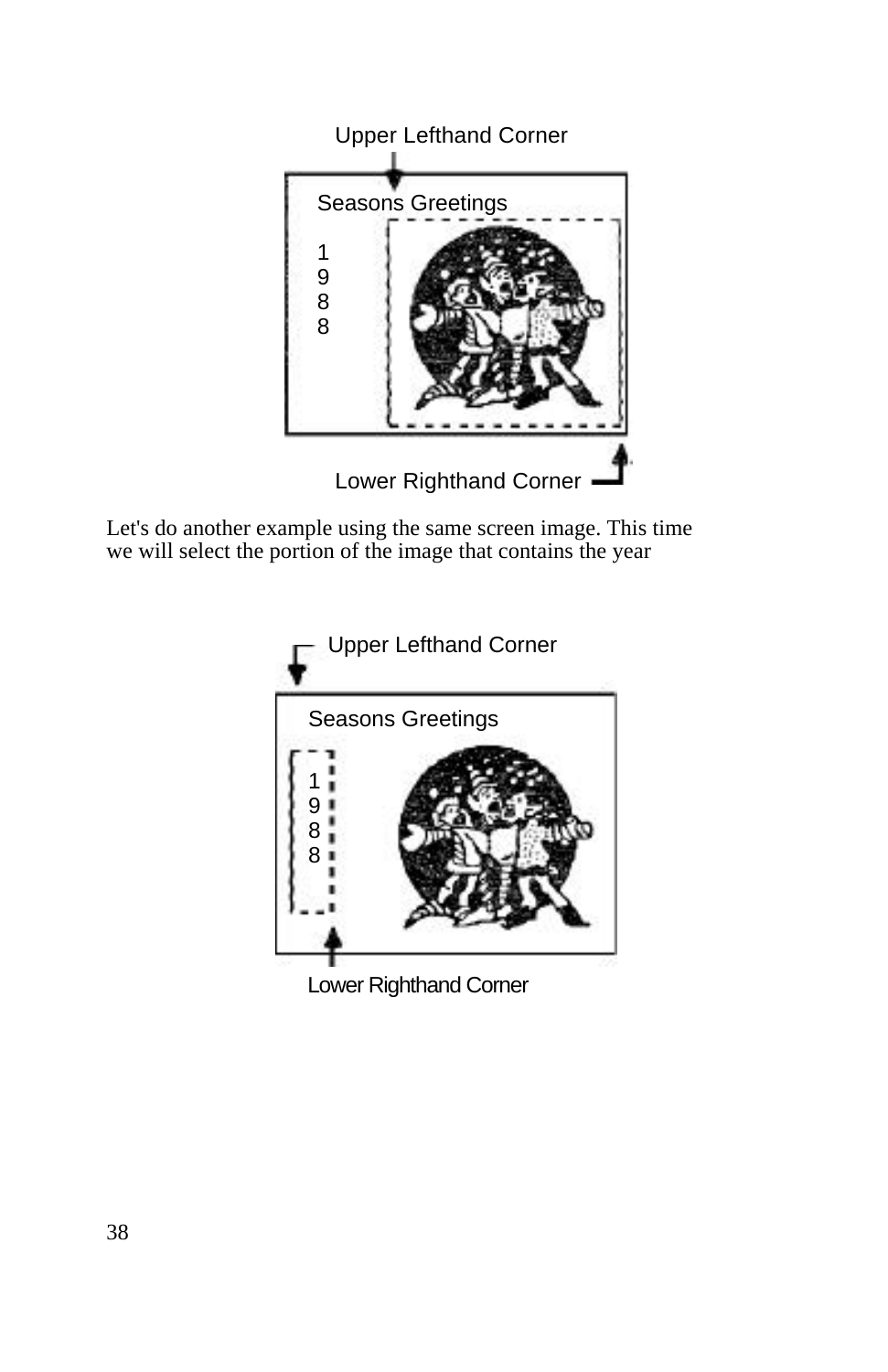Select the "Graphic Cropping" option again and you would notice that the flexible box is in the same position as it was when we left it after cropping the elves in the image. To select the year portion of the image, Just move the mouse to the lea and slightly upwards until the upper left-hand corner of the box is in the correct position and click once with the mouse or press the 'return key. Then we would move the lower right-hand corner of the box with the mouse and click once with the mouse or press the return" key and the menu will reappear.

For greater precision in moving the cropping box. use the arrow keys instead of the mouse. One press of a key will move the box one pixel in the direction of the arrow key pressed.

By using this option you can easily select Just a portion of a screen image and create graphic images or instructional materials to fit your particular needs. If the image on your screen contains a math problem with the correct answer, you can easily select Just the portion of the screen which contains the math problem without the answer and print out a work sheet of math problems or create a quiz from any program. Just image a screen image containing a human body with labels. Select Just the body portion of the screen and you can create a quiz where the students should label the different parts of the body.

You can also use this option to crop text screens. You will notice one difference. The flexible box will consist of inverse text characters. The same also applies to cropping lowres graphic screens, the flexible box consists of inverse lowres blocks. The cropping setting will remain constant until you change it. reset your computer or load a new program. in this way you do not have to set it many times if you intend to crop a series of images. This is only valid while the screens are of the same type. or the affect will be very different.

#### **Coordinate cropping**

Coordinate cropping has the same affect as graphic cropping. The difference is that instead of displaying the screen image and a box on the screen, a window appears where you can alter the coordinate variables. By using the same values for a series of images, you can repeatedly print the same portion of various screens without having to repeatedly use the graphic cropping options and trial and error to select the exact same portion of the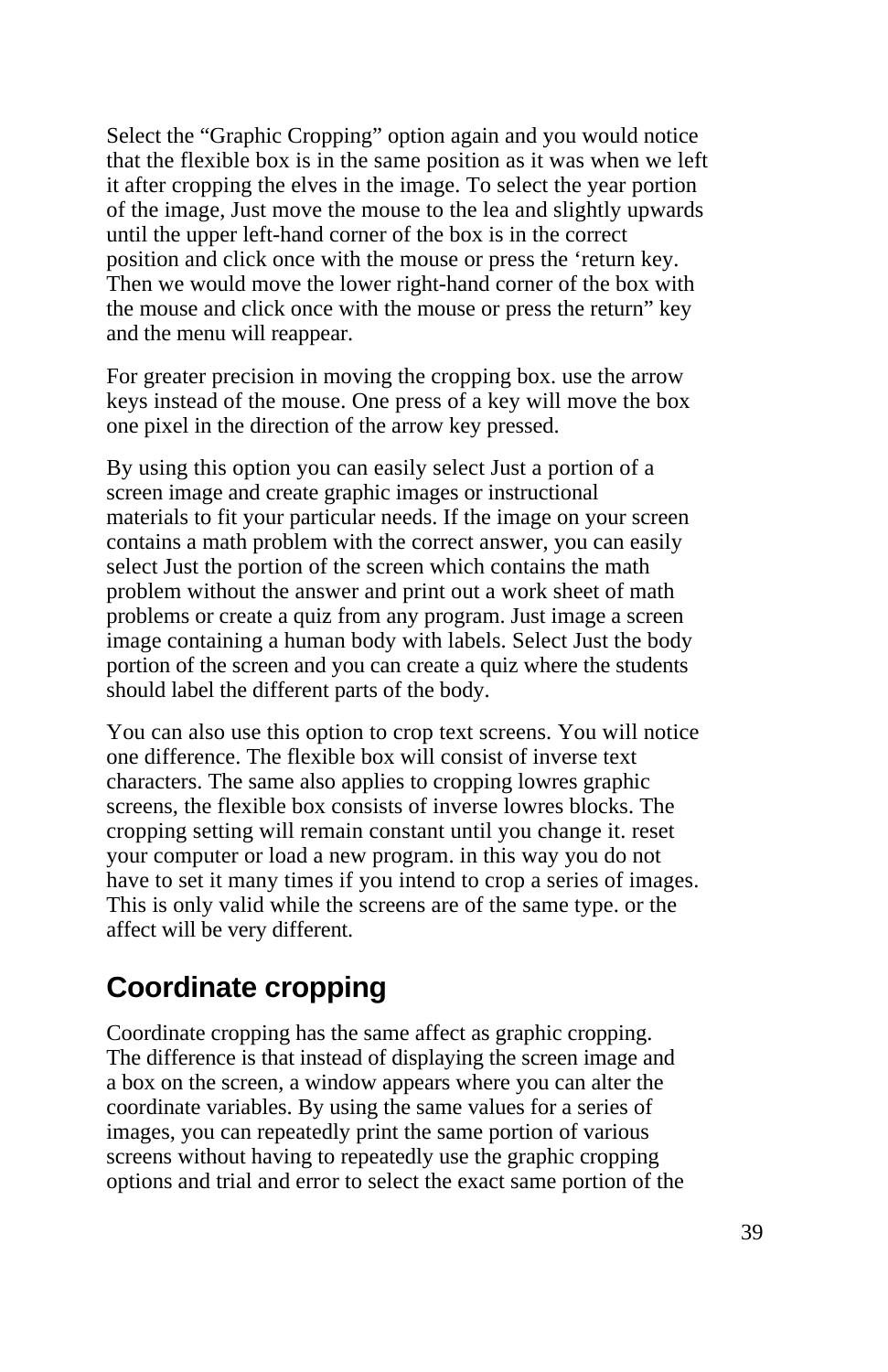screen.

When you select this Option, a window will appear with variables for the "X" and "Y" axis. The "X" axis is the horizontal axis, and the "Y" axis is the vertical axis.

The cursor will be placed in the From "X" and From "Y" variables. You can change the values by moving the mouse or using the arrow keys. A movement in any direction will change the coordinates just as if you were moving the upper left-hand corner of the box using the graphic cropping option. When you have fixed the position, press the "return" key and the cursor will move to the "To X" and "To Y" variables, which represent the lower right-hand corner of the box. Repeat the procedure for these variables and press the "return" key.

You will find that the best use of coordinate cropping is to crop the same portion of various images from different programs. When you change programs, you reboot your computer and the memory of the FingerPrint® GSi will be reset. After cropping the lust image with the graphic cropping option, select the coordinate cropping option. Write down the coordinate values and load the next program. Activate your FingerPrint® GSi and s elect the "Coordinate Cropping" option. Move the mouse until the "From X" and "From Y" values are correct. Press the "return" key and repeat the procedure for the "To X" and 'To Y" coordinates. A good tip is to write down the coordinates on the back of a screen dump so that you can repeat the exact same image again by simply entering the coordinate values. In this way you will not have to use trial and error to select the same portion of various screen images. The cropping setting will remain constant until you change it. reset your computer or load a new program. In this way you do not have to set it many times if you intend to crop a series of images. This is only valid while the screens are of the same type, or the affect will be very different.

### $\overline{a}$ Page formatting

The page formatting options allow you to position images on the paper and print multiple copies. Also included is an option that allows you to make your printer move the paper to the top of a new page after every screen dump.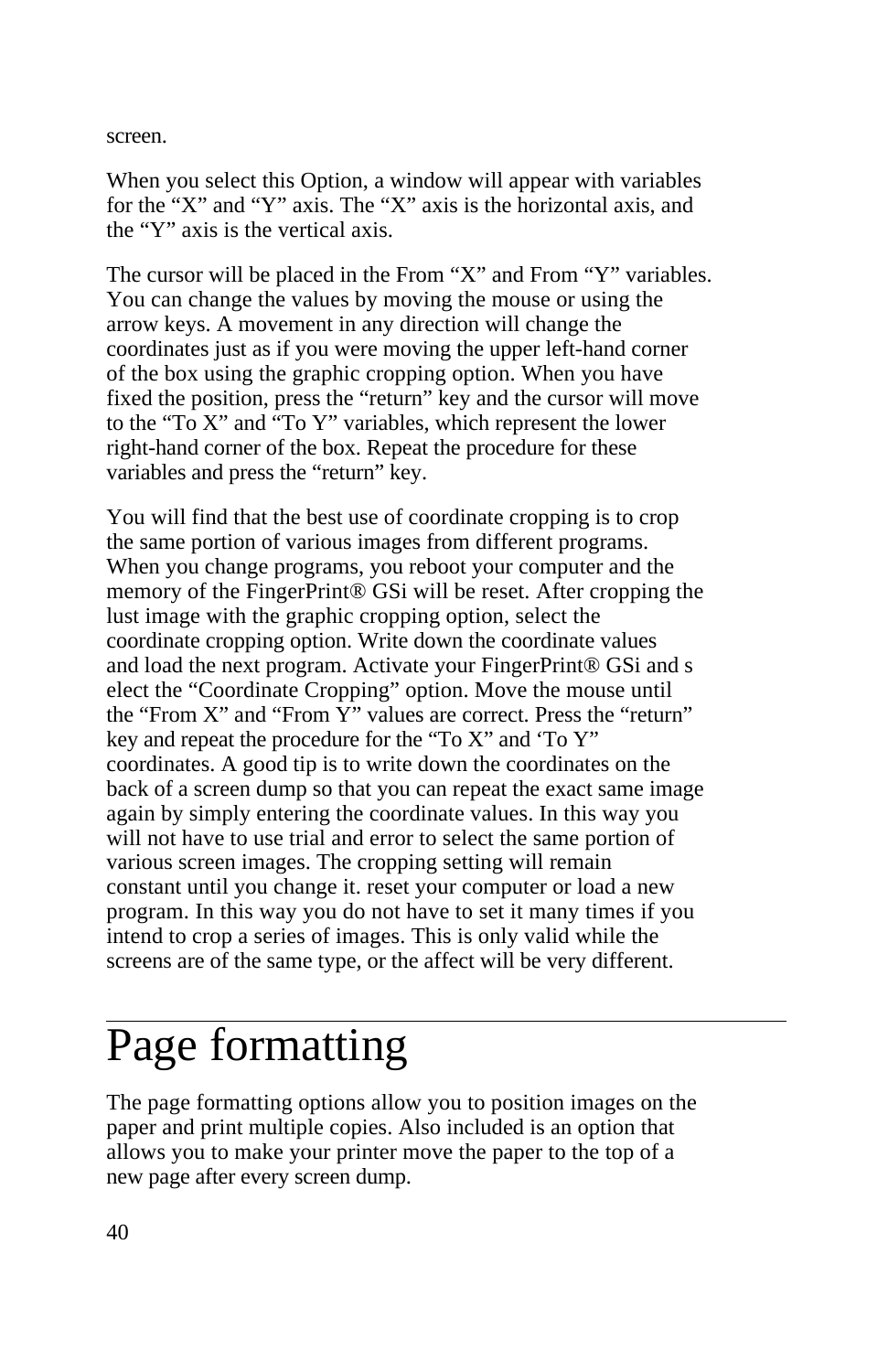#### **Left margin**

The "Left Margin" options allows you to vary the column in which the printer will start printing. When you select this option a window will appear where you can set the position of the left margin by moving the mouse to the left or right. To change the left margin, move the mouse or use the left and right arrow keys. The value in the window will rise or fall depending on the way in which you move the mouse or which arrow keys you press. When the value in the window corresponds to the value you want, click once with the mouse or press the "return" key.

This option is very useful when you want to print images in two or more columns or center an image on the page. T a print two columns of screen images, print the left hand column first, then roll back the paper and set the left margin to print the right column.

### **Copies**

The "Copies" option opens a window where you can specify the number af copies the printer will print of the screen image. Moving the mouse to the left or right, or using the left or right arrow keys will lower or raise the number of copies that will be printed of every screen. This option is useful when you need multiple copies of the same material and will work in all modes except when printing billboards.

### **Top of form**

The "Top of Form" option makes your printer feed the paper to the top of the next page after every screen dump. This is very useful if you are making many screen dumps and do not want to have to move the paper to the top of the page after every time you print.

#### **Line feed**

The "Line Feed" option makes your printer feed a line at the end of every line of text. The default setting is on. This option has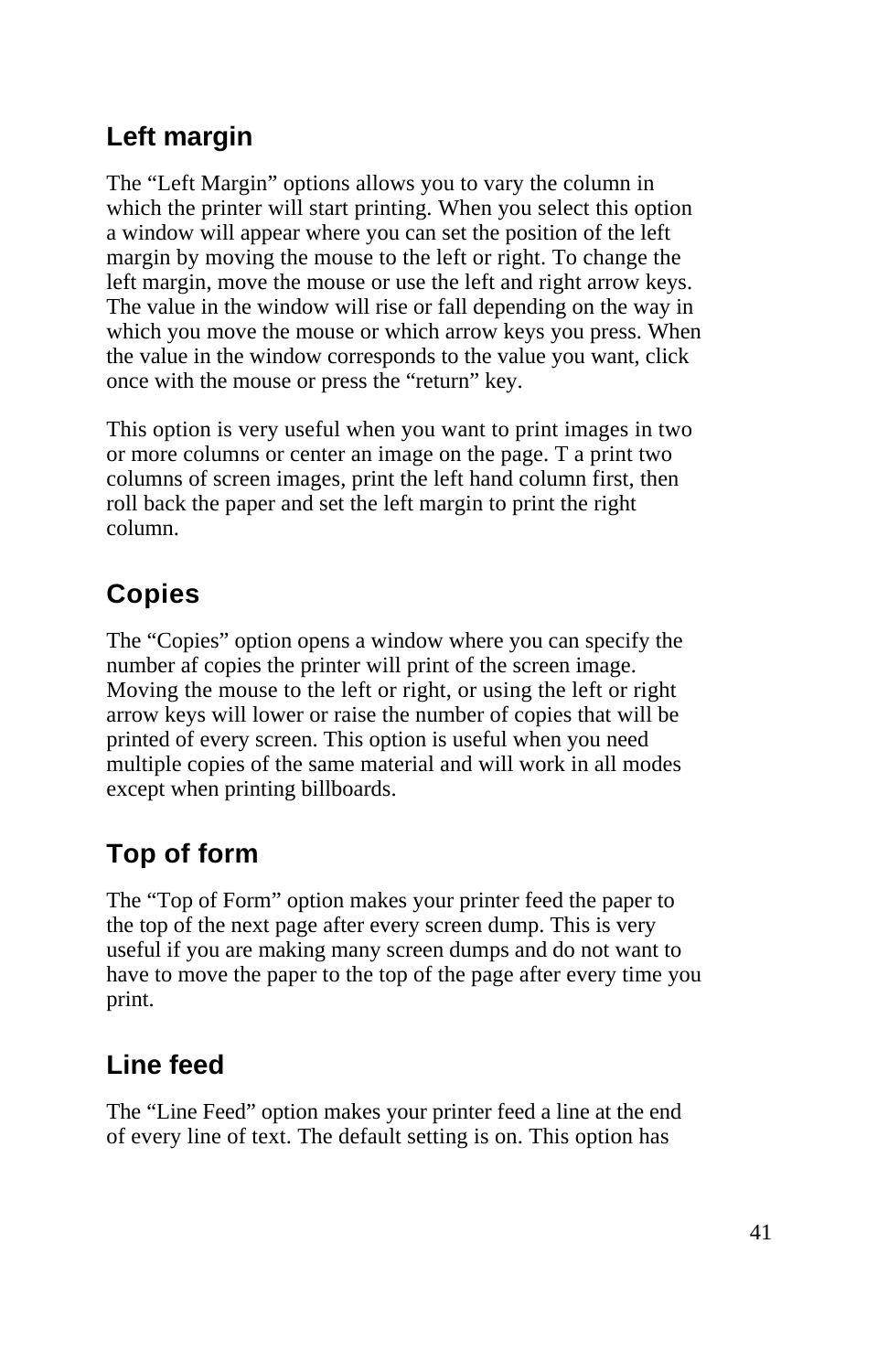little importance unless you wish to print two or more screen images, one after the other. without the printer inserting a blank line between the two or more images. Another use many be that you wish to use the typewriter to type more than 80 characters of text on a line. By turning off the Line Feed option, the typewriter will not send a line feed command to the printer when you reach the 80th column, and you will be able to continue on the same line until the print head reaches the right-hand side.

#### $\overline{a}$ **Printer Text Commands**

This option allows you to reconfigure your printer to print text in either "Pica". "Elite". "Condensed" or "Headline" sizes and either "Bold" or not "Bold" emphasis. Use the "Condensed" option to get better emphasis and proportion when printing graphics or 80 column text screens. Use the "Bold" option to improve graphics darkness. Just select the option you wish to set and click once with the mouse or press the 'return" key. As long as you have the printer powered on and "on-line", the proper configuration code for your printer will be sent.

To reset your printer, you will have to power your printer off and then power it on again.

## **Summary**

By mixing and matching the various unique and powerful options provided by the FingerPrint® GSi to manipulate images, you can easily create printed materials for classroom, work or home. Think of the advantages of being able to create homework materials, worksheets . print graphics , posters and billboards plus much more at the touch of a button.

 $\overline{a}$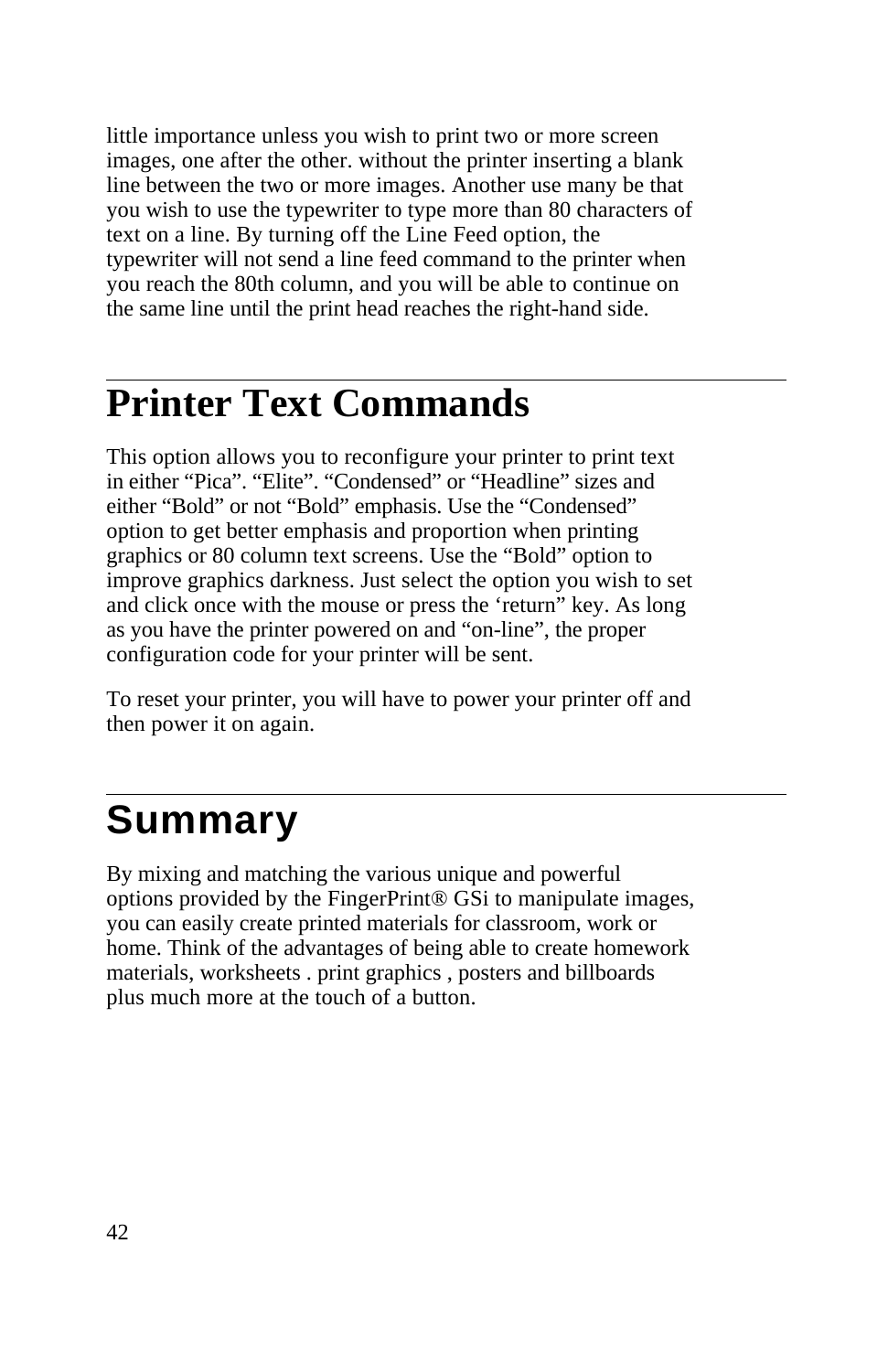# 6. Dump To Super Hires

Dump to Super Hires allows you to convert any Hires or Lowres screen to Super Hires. This is great if you want to import graphic images captured from one program and use them in paint or drawing programs that work in Super Hires. An interesting feature of this option, is that you can use all of the cropping, color and zooming features when you convert screens just as if you were printing the image to a printer.

To use this option. first set the other options, such as color, cropping and zoom. Then, just as if you were going to print the image on a printer, go to "Dump to Super Hires" and click the mouse or press the return" key.

You will see the screen clear and start flashing back and forth from the original image to the super hires image. As the super hires image appears, you might notice that the right-hand side of the screen from the edge of the image to the edge of the screen is white. This is to fill out the screen if the image does not completely fill the screen.

When the dump to super hires is complete, the menu will reappear and you should go to the "Set screen" option and activate the Super hires screen. That done, you can either print the image or s ave it to disk and use it in the Slide-Show program or in other graphic programs.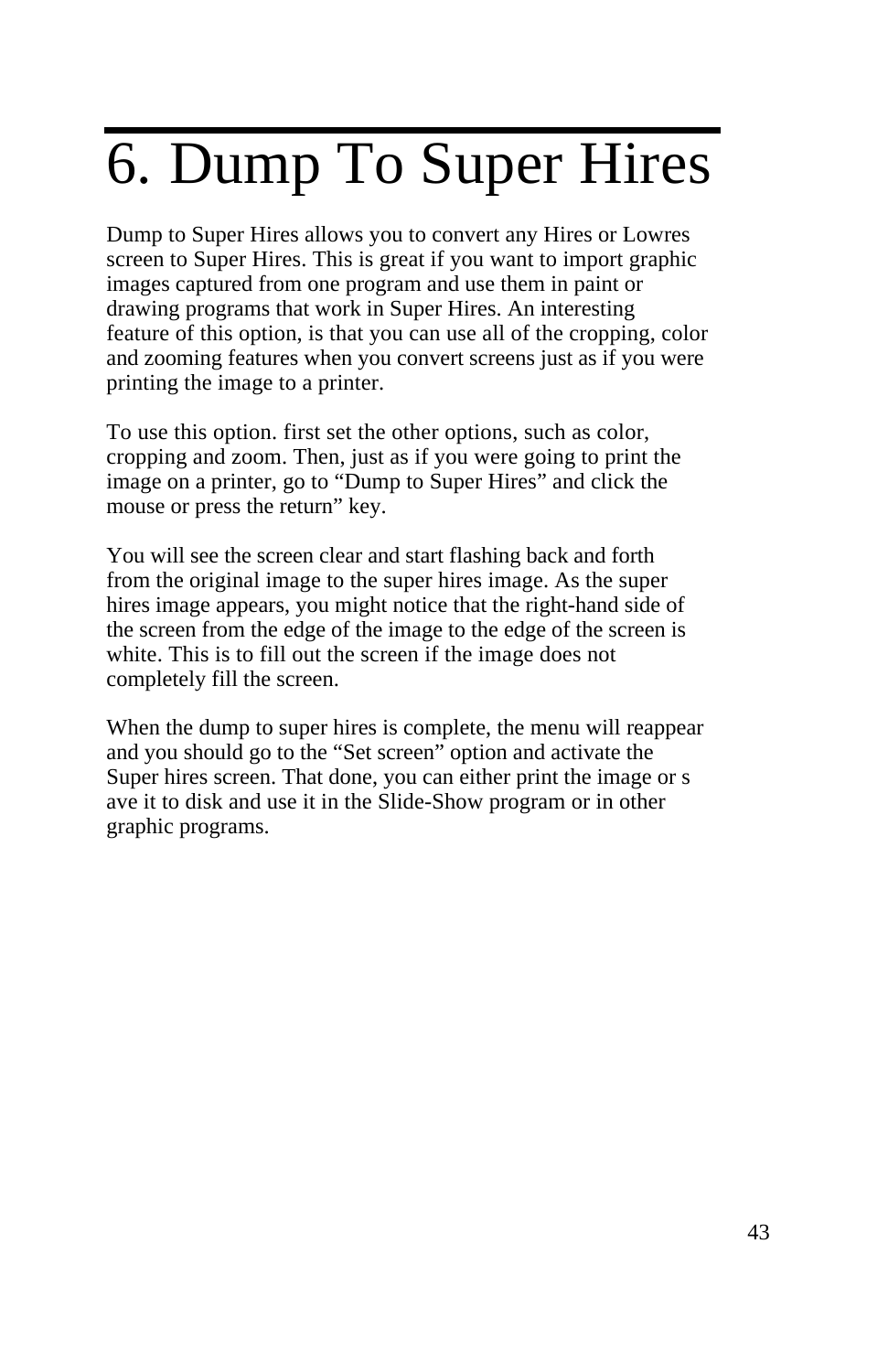### **7. System Selection and Disk Functions**

The FingerPrint® GSi offers a series of very powerfull disk functions which allow you to save and load screens to or from disk, catalog disks, rename, delete, lock and unlock flies and also check the amount of free space remaining on a disk. These functions work in both ProDOS and DOS 3.3 regardless of what operating system you have running in the IIGS computer at the moment you activated the Fingerprint® GSi.

### $\overline{a}$ **System selection**

The FingerPrint® GSi can operate in either DOS 3.3 or ProDOS regardless of the operating system runnin in the IIGS. However you must tell the card when you intend to perform FingerPrint® disk functions in an operating system other than ProDOS which is the default operating system for your FingerPrint® card.

To select an operating system, go to the System selection" option in the "File" menu. A sub menu will appear with a choice of either ProDOS or DOS 3.3. The currently selected operating system will have a check mark to the right. To change the selection, Just click on the right selection and then leave the menu.

By using this option you can save images form ProDOS programs in DOS 3.3 format and visa versa.

Please note that DOS 3.3 only functions with 5 1/4" diskette drives. ProDOS will work with all drives except the second 3 1/2" drive when the RAM disk option in the Apple IIGS Control Panel is configured with more than 0K RAM.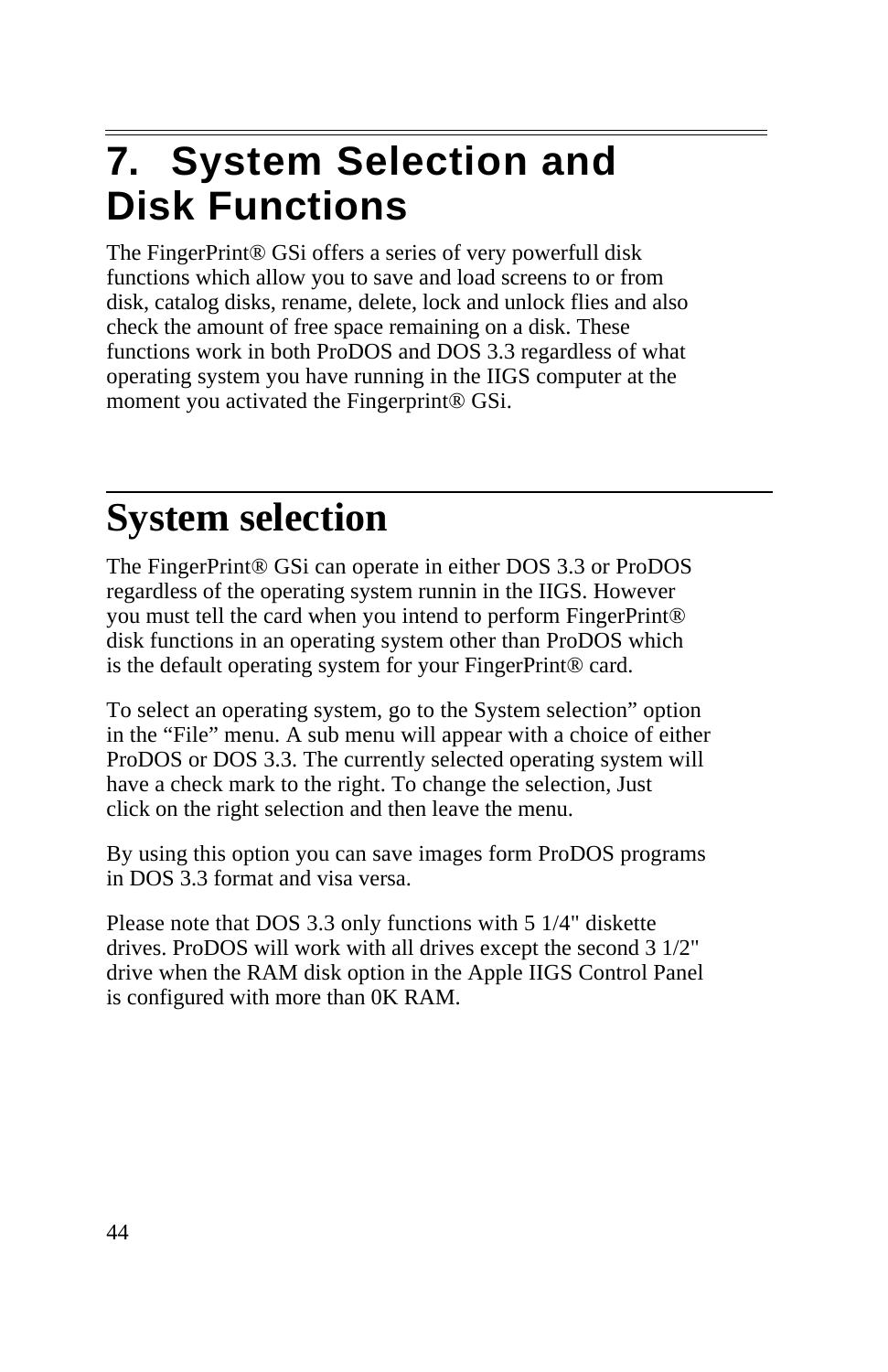### $\overline{a}$ **Disk Functions**

The FingerPrint® GSi offers some very powerfull disk functions which allow you to access flies on disk while inside of programs to check for free space, file names, rename, lock/unlock and delete files, list the disk catalog and more. All of these functions are available in ProDOS and DOS 3.3.

#### **Save screen**

The ability to save images to disk allows you to export graphics and text from one program or application to another as well as capturing images for use in the FingerPrint® Slide-Show program.

Click once with the mouse or press the "return" key with the cursor on the "Save screen" option. A window will appear and you can enter any valid ProDos path and the name or DOS 3.3 filename for the screen that is to be saved provided that that operating system is currently selected in the 'System selection" option. Please note that me names should not have an extension (example .TXT) because Fingerprint® adds an extension which specifies the file and screen type at the moment the screen is saved.

A valid ProDOS path and file name is:

#### /MYVOLUME/MYFILE

When you click the mouse button, or press "return". FingerPrint® will start to search the drives until it finds the correct one. Do not be worried if the drive light goes on in another drive than the drive containing your diskette for saving FingerPrint® screen images as this only the card searching for the correct drive.

If FingerPrint® can not find the correct volume an error message will appear at the bottom of the screen.

A valid DOS 3.3 file name is:

#### **MYFILE** MYFILE,S6,D1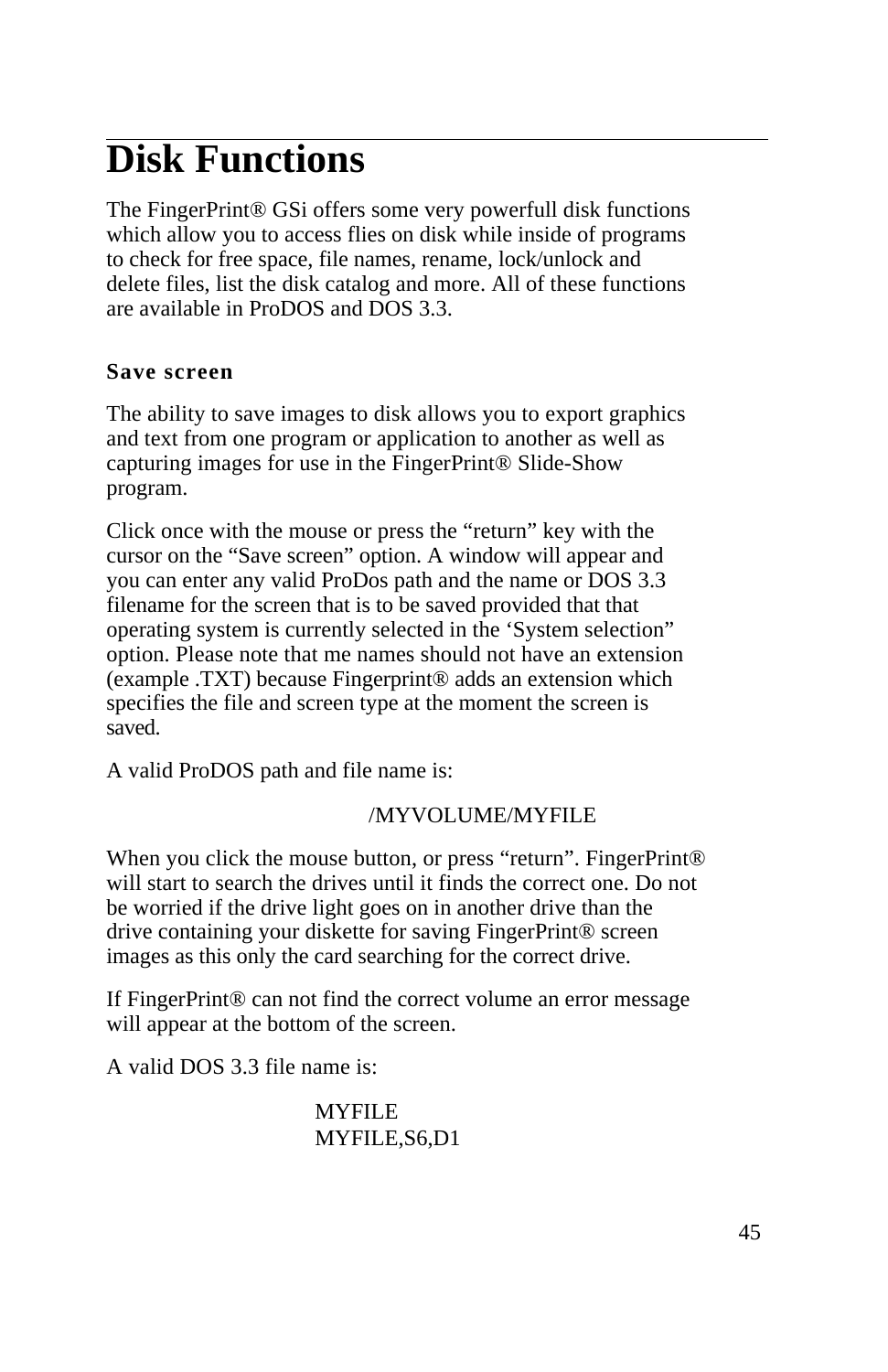The second example contains the added slot and drive designator to redirect the current drive in DOS 33 Either one is a valid file name.

Super hires screens are saved in the Apple standard "C l" file type compatible with Paint Works Gold™ Paint8l6™ and other Apple IIGS paint programs.

Hires screens and other graphic screens are saved in standard binary formats compatible with many graphic and publishing programs.

#### **Load screen**

The "Load screen" option is useful when you wish to print a screen previously saved to disk by FingerPrint®. Activate your Fingerprint® GSi card. Go to the "File" sub menu and select the "load screen" option from the "Disk function" sub menu. A window will appear where you can enter the path and file name of the image you wish to import. The image will be placed into the graphic memory page corresponding to the type of graphic being imported. Got to the "Set Screen" menu of the "File" menu and make sure that the correct screen type has been selected for the screen you wish to reload into memory. If the correct screen type has not been specified, the FingerPrint® GSi will not be able to re-load your screen correctly.

After correctly loading the screen, you can manipulate and print the screen in the normal manner.

You can also use this option to forcefully import screens into certain graphic programs that might not be able to read the FingerPRint® file formats. Some programs react strangely when you import graphic images in this manner. In 816 Paint®, for example. you should select a new blank picture and the full screen option before re-loading a screen. The best thing is to experiment and see if the software you use is compatible with the standard formats before using this option.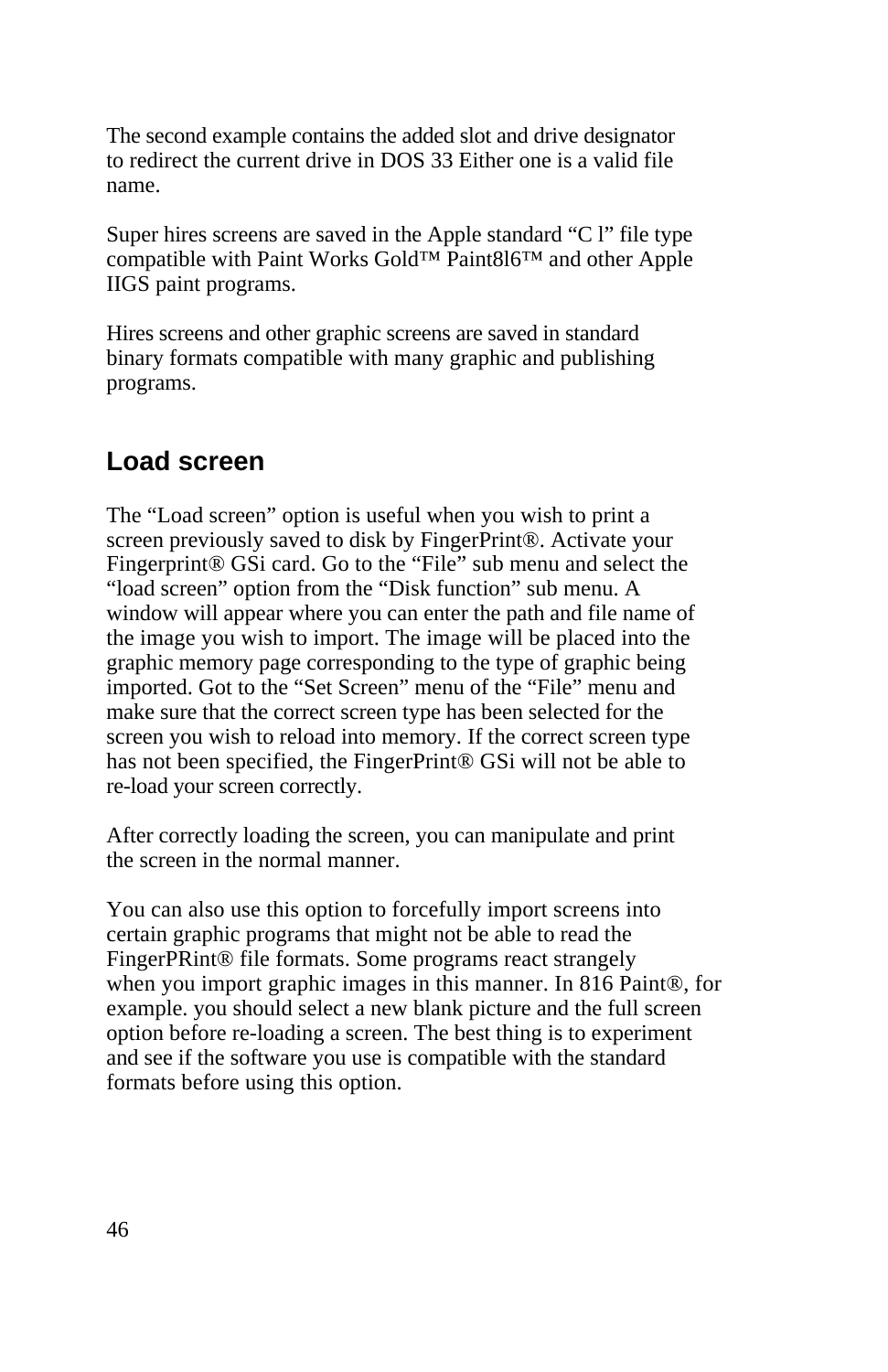### **Catalog**

This function gives you a listing of the flies in the specified volume and pathin ProDOS or files in the DOS 3.3 device.

in ProDOS. Just enter the path you wish to catalog and press return' or click with the mouse. Fingerprint® will search all of the drives until it finds the path you specified. Then it will clear the menu and display the contents of the path. hi case the catalog contains more flies than ft on the screen, the listing will pause until you press any key before displaying the next screen and so on until the last file has been displayed. Press any key to return to the menu.

in DOS 3.3 the window will appear and request that you specify the slot and drive of the device whose catalog you wish to see. Use the arrow keys or mouse to position the cursor on the value you wish to change. Enter the correct value, slot 1-7 or drive 1-2 by pressing one of the number keys and then press the return key or click the mouse. The listing will appear as described above. Press any key to see the next screen of the catalog or after the last file to return to the menu.

#### **Rename**

To rename a file, select this option and a window will appear. Enter the old path and file name or file name and slot/drive if in DOS 3.3. press the "return" key or click the mouse button, Now enter the new name and again press 'return or click the mouse button. FingerPrint® will test the validity and existence of the name before executing the change.

#### **Delete**

To delete a file, select this option and a window will appear where you can enter the correct path and file name or file name and slot/drive if in DOS 3.3. FingerPrint® will test the existence of the name and delete the file.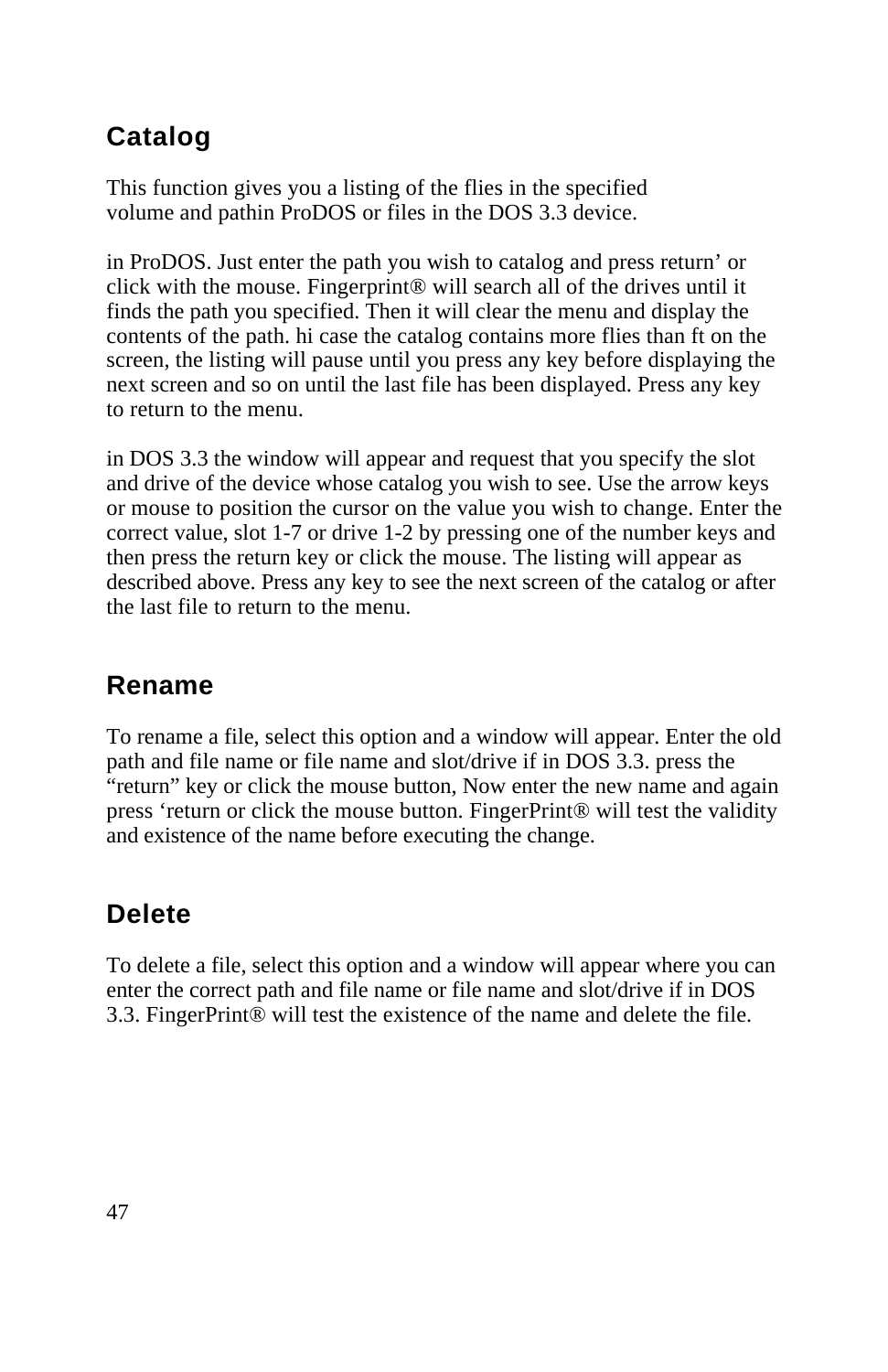#### **Lock/Unlock**

These options will lock/unlock the specified file. Click on the correct option and enter the correct path and file name or file and slot/drive if in DOS 3.3 FingerPrint® will test the existence of the file and lock or unlock it.

#### **Disk Space**

This option tells you how much free space you have on a given path or device and operates just like the "Catalog" option.

In ProDOS, just enter the path you wish to check and press "return" or click with the mouse. FingerPrint® will search all of the drives until it finds the path you specified. Then it will clear the window and display the number of free blocks. Press the "esc" key to return to the menu.

In DOS 3.3 the window will appear and request that you specify the slot and drive of the device whose catalog you wish to see. Use the arrow keys or mouse to position the cursor on the value you wish to change. Enter the correct value, slot 1-7 or drive 1-2 by pressing one of the number keys and then press the "return' key or click the mouse. The window will clear and the number of free sectors will be displayed. Press the "esc" key to return to the menu.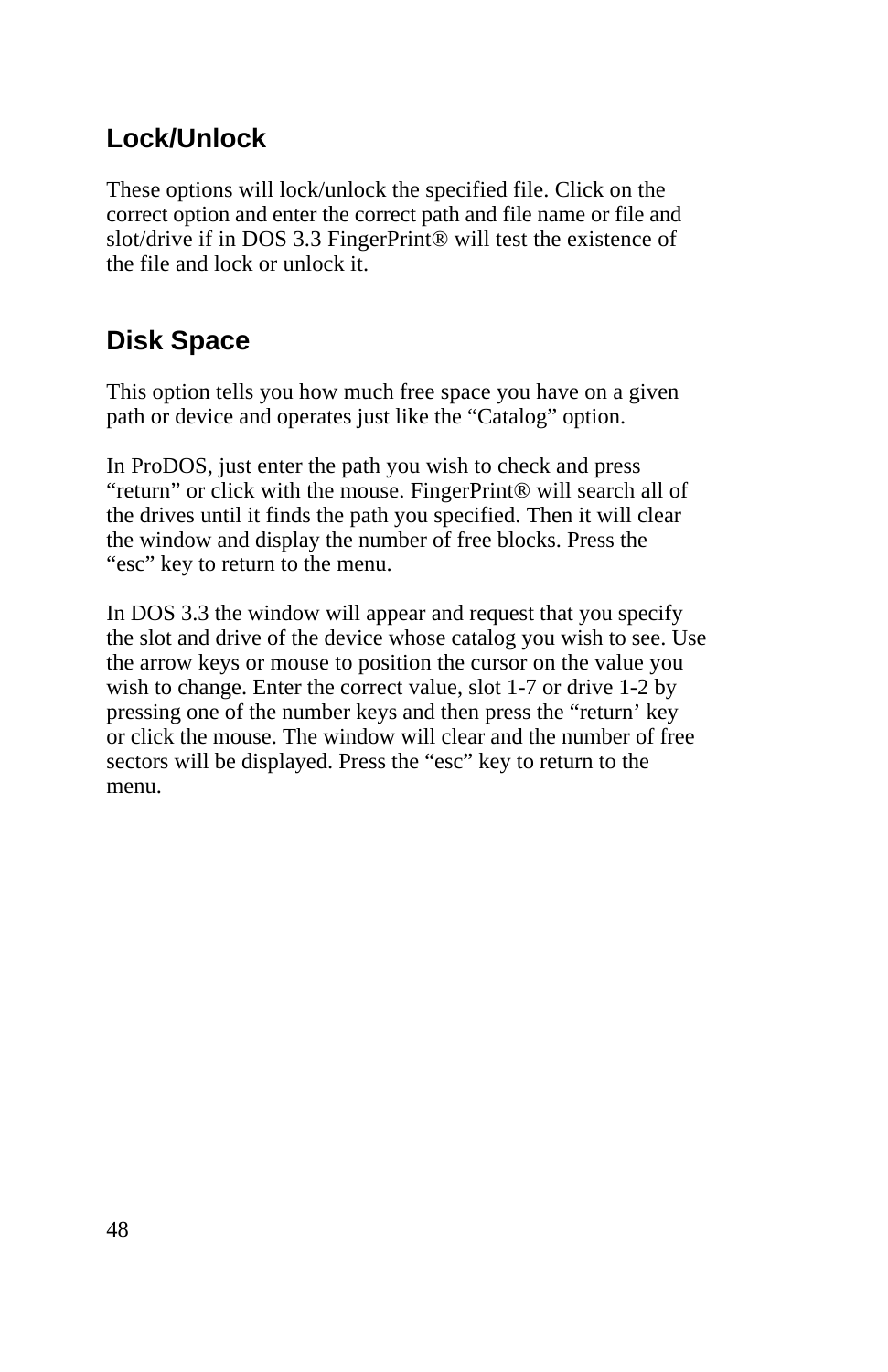# **8. Set/View/Scan Screens**

The FingerPrint® GSi provides you with three commands to set, view and scan the video screens (or memory pages) and their contents. These options are found in the "File" sub menu.

### **Set screen**

 $\overline{a}$ 

This option allows you to select any of the available video memory pages for printing or saving to disk. When you select this option, a list of the Apple IIGS video memory pages will appear on the screen. Simply move the cursor until the screen you wish to use is highlighted and click once with the mouse or press the "return" key. A check mark will appear to the right of the page you have selected. This option is useful when you wish to select a memory page other than the page that was on the screen of your computer at the time you pressed the Fingerprint® GSi activator button. Any use of the "Print Screen" or "Save To Disk" options will be executed using the selected screen.

### $\overline{a}$ **View screen**

This option allows you to view the currently selected video memory page which would normally be the image that was on the screen of your computer when you pressed the FingerPrint® activator button if you haven't used the "Set Screen" option or "Scan Screen" option to change the setting.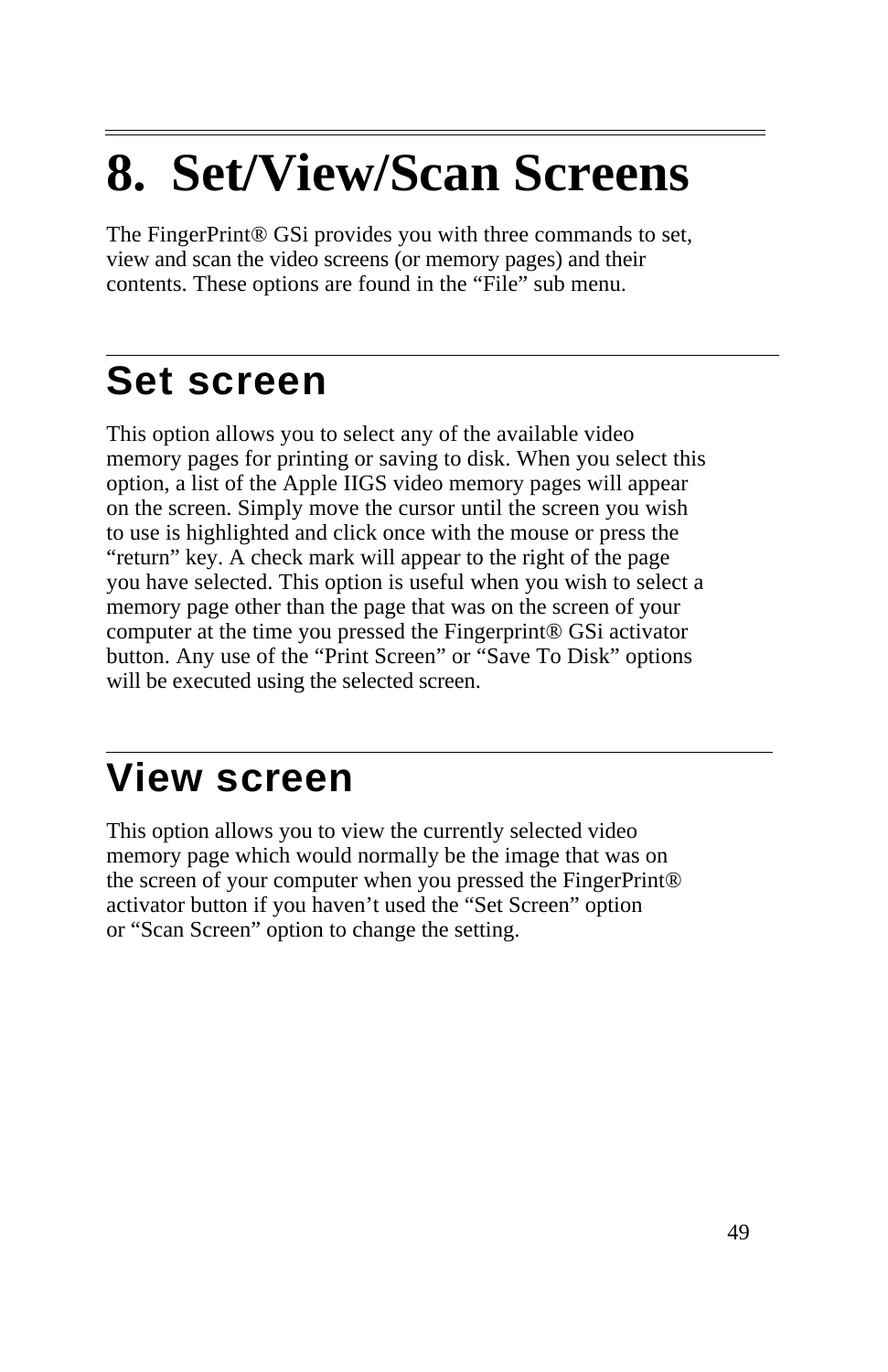### **Scan screen**

This option allows you to scan the contents of the different video memory pages by moving the mouse left or right, pressing the space bar or using the left and right arrow keys. When you have found the screen you wish to select, press the "return" key or click the mouse button and the menu will reappear. The screen has now been selected and any use of the "Print Screen" or "Save To Disk" options will be executed using the selected screen.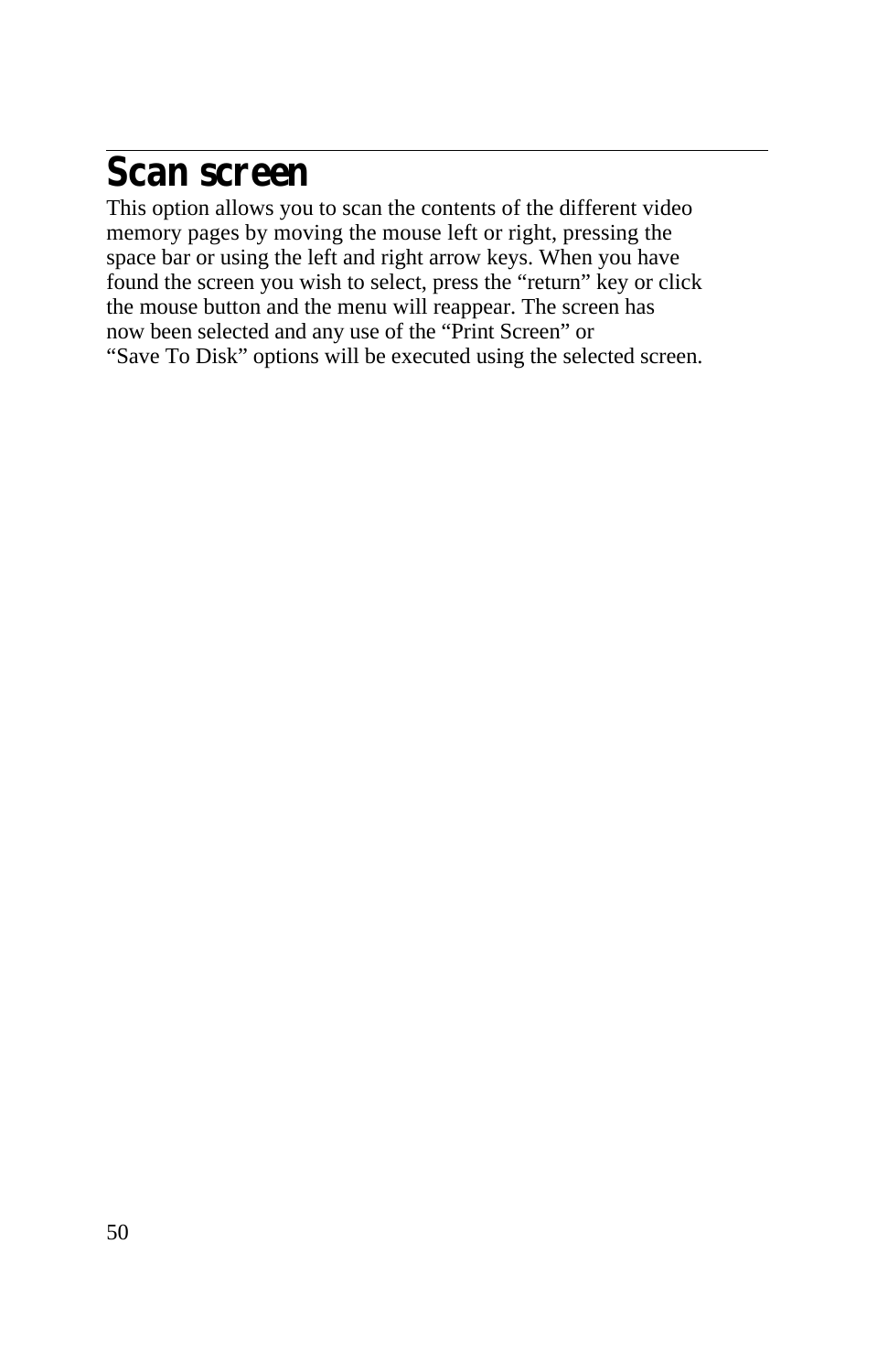# $\overline{a}$ **9. Using The Desktop Accessories**

The " $\blacksquare$ " accessories menu contains the FingerPrint® GSi desktop accessories. These consist of a calendar, calculator, and a typewriter. The accessories can be accessed al any moment, from Inside of any program to make quick calculations, type diskette labels, add explanatory text to screen dumps, check future and past dates and more.

### **Calculator**

Select the "Calculator" option form the menu and a calculator will appear on the screen. The calculator will perform the four basic mathematical operations and calculate percentages. To calculate a value, enter the first number, then the operation ("+"=addition. "-" =subtraction, "/"=division. "•"=multlpltcatton). then the second number. To see the result press the "=" key or enter the next operation to continue the calculation.

To calculate a percentage, enter the first number, the operation, then the second number followed by the "%" key and the "=" key or the next operation.

Numbers can be edited while In the entry display. Use the right/left arrow keys or slowly move the mouse to the right or left to position the cursor on the digit you wish to edit. Use the "Delete" to remove digits or enter the correct digit or decimal point and the old digit will be over written.

The "D" button will completely clear the calculator memory, display and "paper strip".

The "C" button will clear only what was showing In the entry display and will not erase on-going calculations. Use this function to erase incorrectly entered numbers.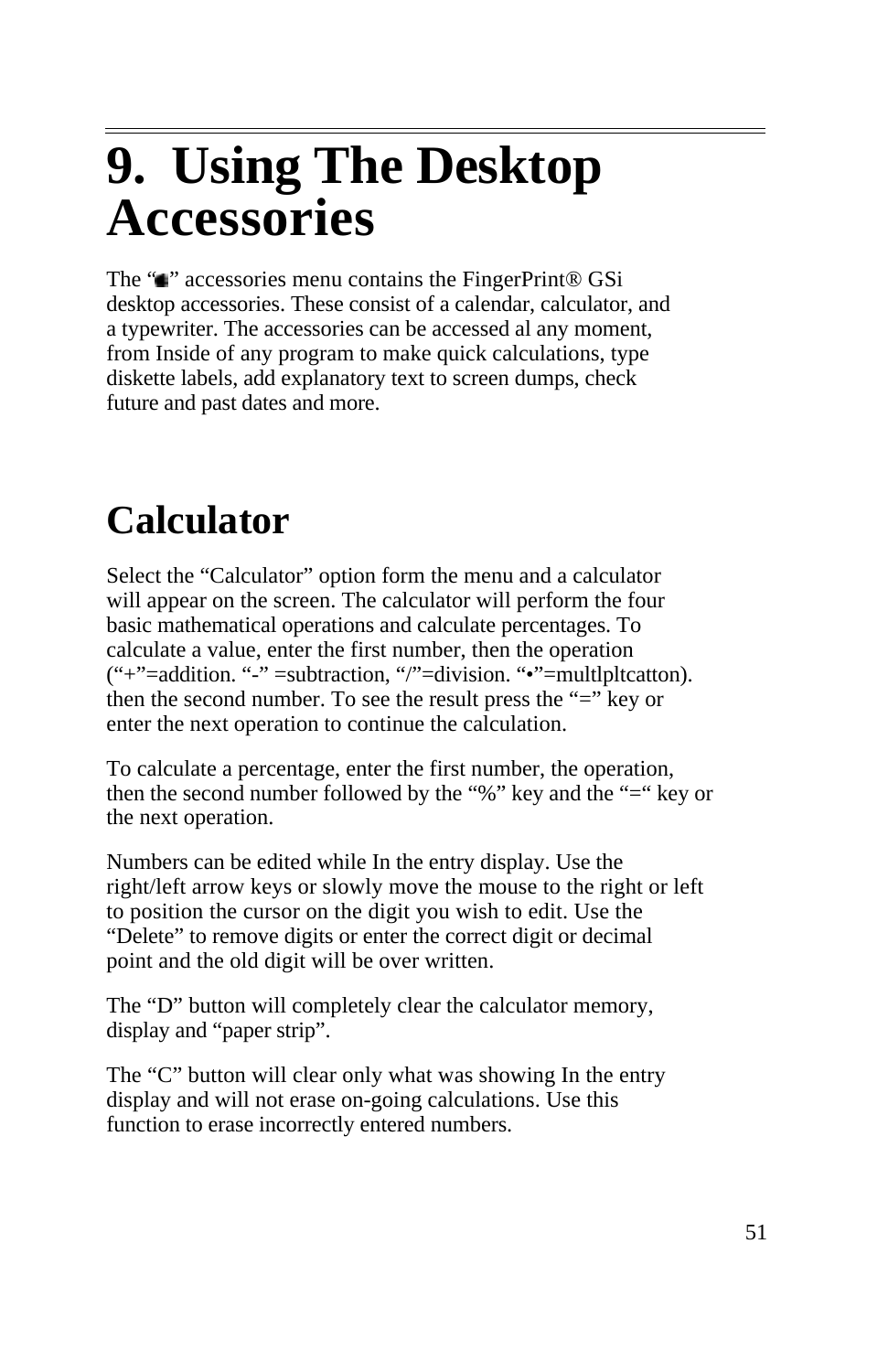To leave the calculator, simply press the "esc" key at any moment.

## **Calendar**

 $\overline{a}$ 

The calendar accessory displays the days of the month for the current month of the current year. provided that your system dock is correctly set. To view other months, move the mouse to the left for past months or to the right for future months. To view other years. move the mouse upwards for future years or backwards for past years. The right/left and up/down arrow keys can also be used to change the month or year.

When you're finished, press the "esc" key and you will return to the menu.

### $\overline{a}$ **Typewriter**

The typewriter function allows you to write diskette labels, add text to screen dumps or even write this manual.

To use the typewriter, just select the option from the menu and enter text. When the text reaches the right margin the text will wrap around to the next line and the completed line will be sent to the printer. To send a short line to the printer simply press the "return" key after the last character in the line. To make sure that the printer has printed every character you entered and to flush the buffer, simply press the "return" key before leaving the typewriter and this will force any remaining text out to the printer.

To correct anything on a line before pressing the "return" key, use the right/left arrow keys to move the cursor and either type over the text or use the 'delete key to erase characters to the right of the cursor.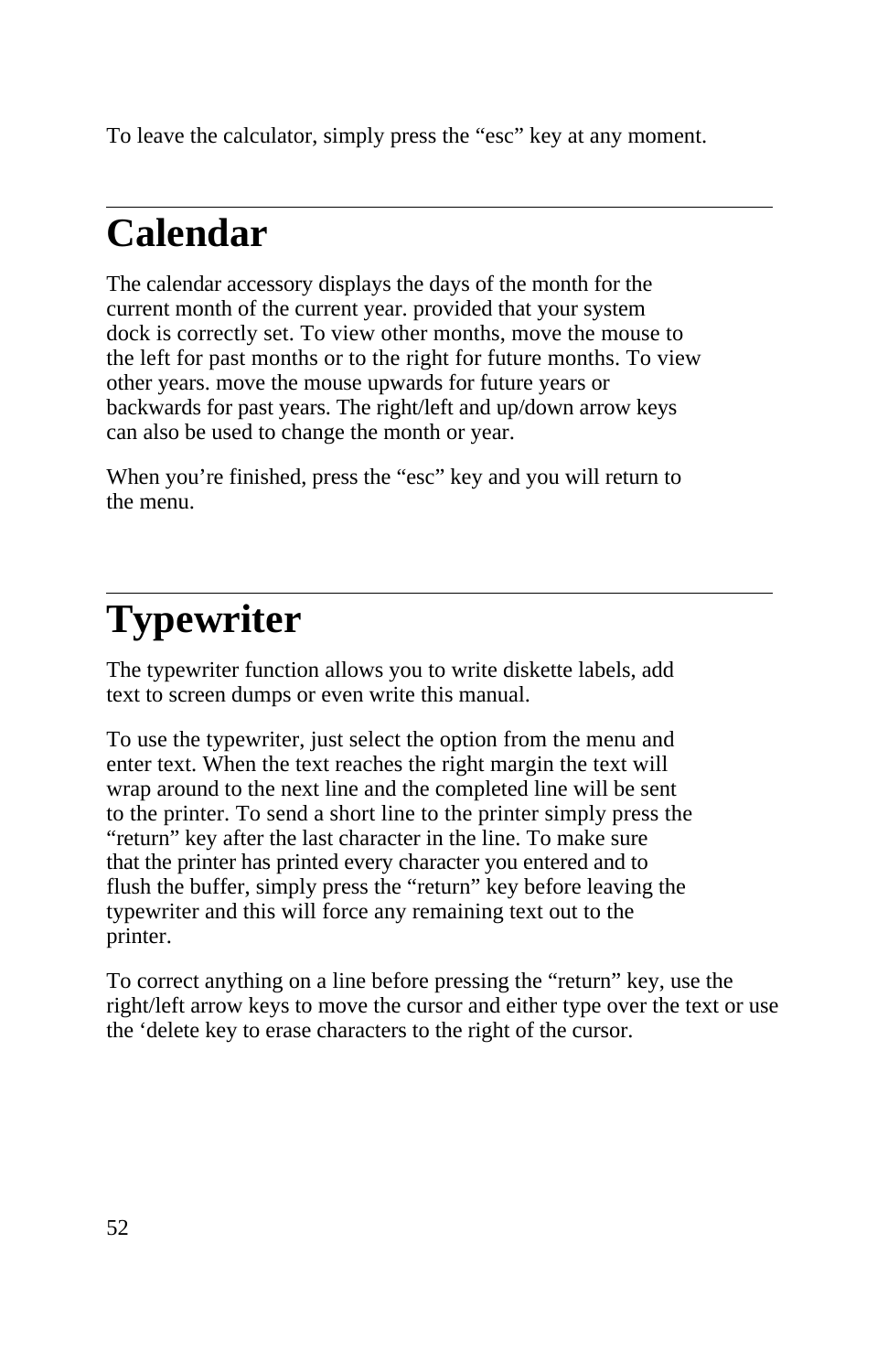You can set the left and right margins like an electric typewriter. To set the left margin, press the option key and, keeping the "option" key pressed, press the right arrow key. Each time you press the right arrow key while the option" key is held down, the left margin indicator." ^ '', will move one position to the right. To move the left margin backwards toward s the left, repeat the procedure but press the left arrow key instead of the right arrow key.

To set the right margin, repeat the procedure described above but use the  $\triangleq$  (open apple) key instead of the "Option' key. The left arrow key will move the margin towards the left and the right arrow key will move backwards towards the right.

When you're finished typing. Just press the  $\triangleq$  (open apple) key and "escape" key at the same time any you will be returned to the menu,

The typewriter accessory can also be used to send special commands to your printer. Control codes can be entered by pressing the "control" key while pressing another key. The resulting characters will appear in inverse video so that you can differentiate them from normal characters, Escape codes can be entered by pressing the "escape" key followed by the number or letter key corresponding to the command. An inverse left bracket will appear to represent "esc" key in the typewriter display. Remember to always end your command line with the "return" key or the command will not be sent to the printer.

A good use of the typewriter is to print screen images on the lefthand side of the page and then add text with the typewriter on the right-hand side. Screen dump an image, then roll back the paper in the printer and set the left margin before entering typing the text. This way, the text will be printed to the right of your image.

The same can be done to center text under a printed image. Set the left arid right margins according to your needs and type the text.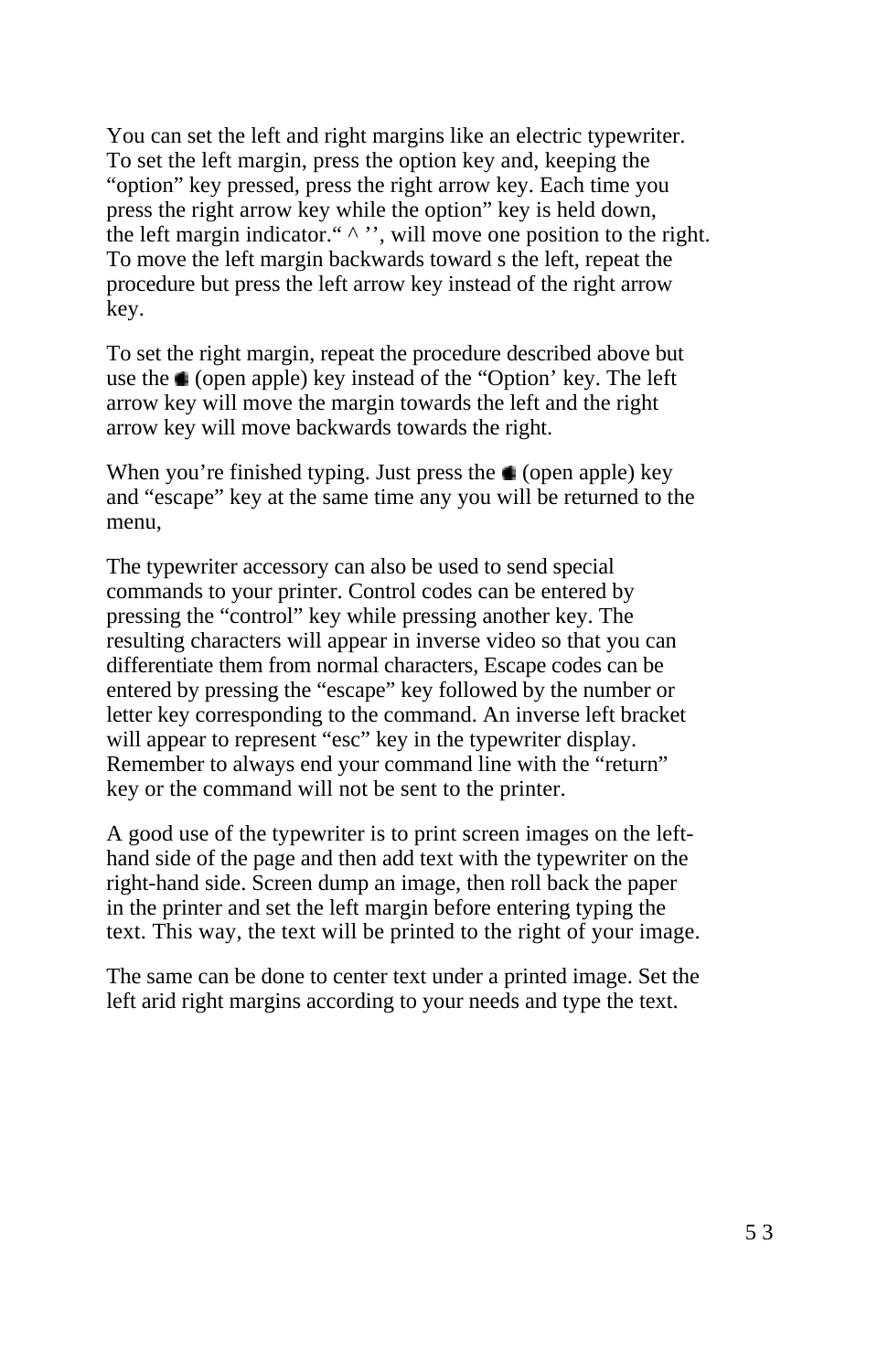## **10. The FingerPrint Slide-Show Program**

The FingerPrint® Slide-Show program allows you to create computer presentations of screens captured and saved to disk using the FingerPrint® GSi card. These presentations can be run either as manual presentations where the operator presses a key to advance/reverse a slide, or as self running presentations for use in store windows, classrooms, exhibitions, board meetings and more. By simply connecting a big screen TV to your computer. a slide-show can be shown to a collection of students, employees or other audience. You can even connect your computer to a video recorder and create video cassettes of your presentations where you can add music and narration. The FingerPrint® Slide-Show is a very powerfull tool and can be utilized for many exciting applications in the home, school, store, exhibit, office. waiting room etc

A slide-show is a collection of slides or captured images. Before we can create a show you must have a few slides on a diskette. Important to note is that the slides must be saved in ProDOS and only images captured using the Fingerprint® GSi card can be used with the Slide-show program. If you wish to use other images or screens, simply get them on the screen of your computer and save the image with FingerPrint®.

The Slide-Show program has six basic features: run a show, modify a show, erase a show previously created, display an individual slide, create a show and create auto start-up versions of the Slide-Show program which will start a specific show automatically when the computer is powered on or booted with that diskette. This is a great tool to use for sending presentations if software or graphic images which run themselves.

*The Slide-Show program diskette is not copy protected and may be copied as many times as you wish provided that you do not sell diskettes containing the FingerPrint® Slide Show program, remove the copyright information or alter the program in any way without the written permission of Third ware Computer products.*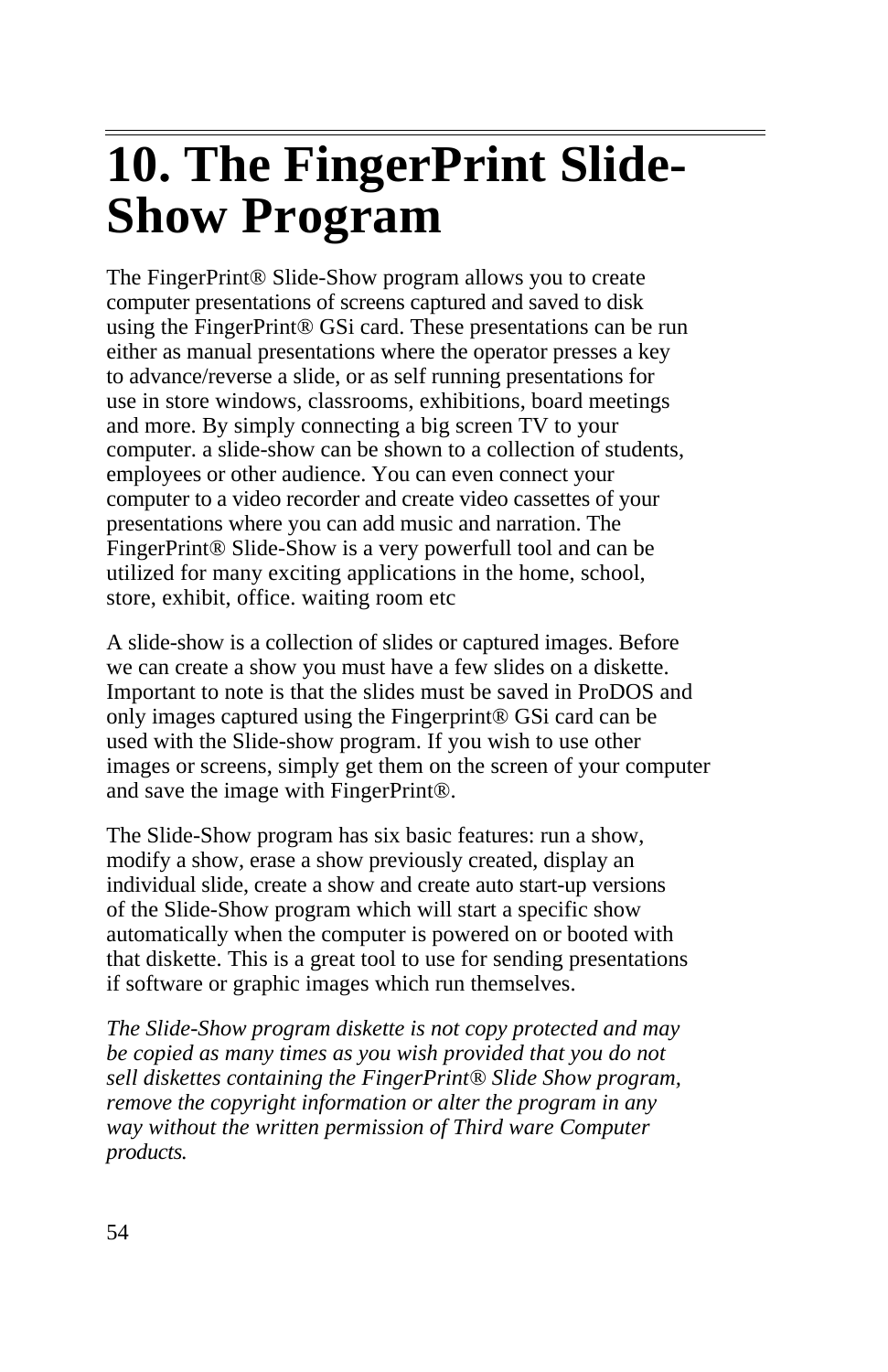Start up the Slide-Show program by booting up the diskette that came with your Fingerprint® GSi. A menu will appear with the different options: Run, Modify, Erase, Display, Create. Startup and Quit at the top of the screen. By moving the highlighted cursor using the right/left arrow keys, you can highlight the different options. As you move from one option to another, a description of the option will appear near the bottom of the screen. The bottom line of the screen contains Information and messages regarding what keys to press at any given time and their respective functions.

Move the highlighted cursor around the different options and read the descriptions. You can also use the first letter of the option to activate the option. First of all, lets create a show. Please make sure that you have a diskette with some captured images at hand.

### $\overline{a}$ **Create**

To create a show, you will be presented with a list of available slides and you eliminate the slides from the list until only the slides you wish to include remain. For this reason it is easiest to copy the slides you intend to include in a slide-show on to one or two diskettes if you have a large Library of captured images.

Move the highlighted cursor to the "Create" option and press "return" or just press the "C" key. The program will ask for a pathname at the bottom of the screen. You have the choice of either writing the pathname corresponding to your captured images or pressing the "return" key and the program will search all of your drives for images captured by FingerPrint®.

If you only wish to work with slides from a given directory or path, enter the pathname when you start this option. If you wish to work with a wide variety of slides from various directories or paths, press the "return" key and the program will search your drives. Please press the "return" key. The program will look at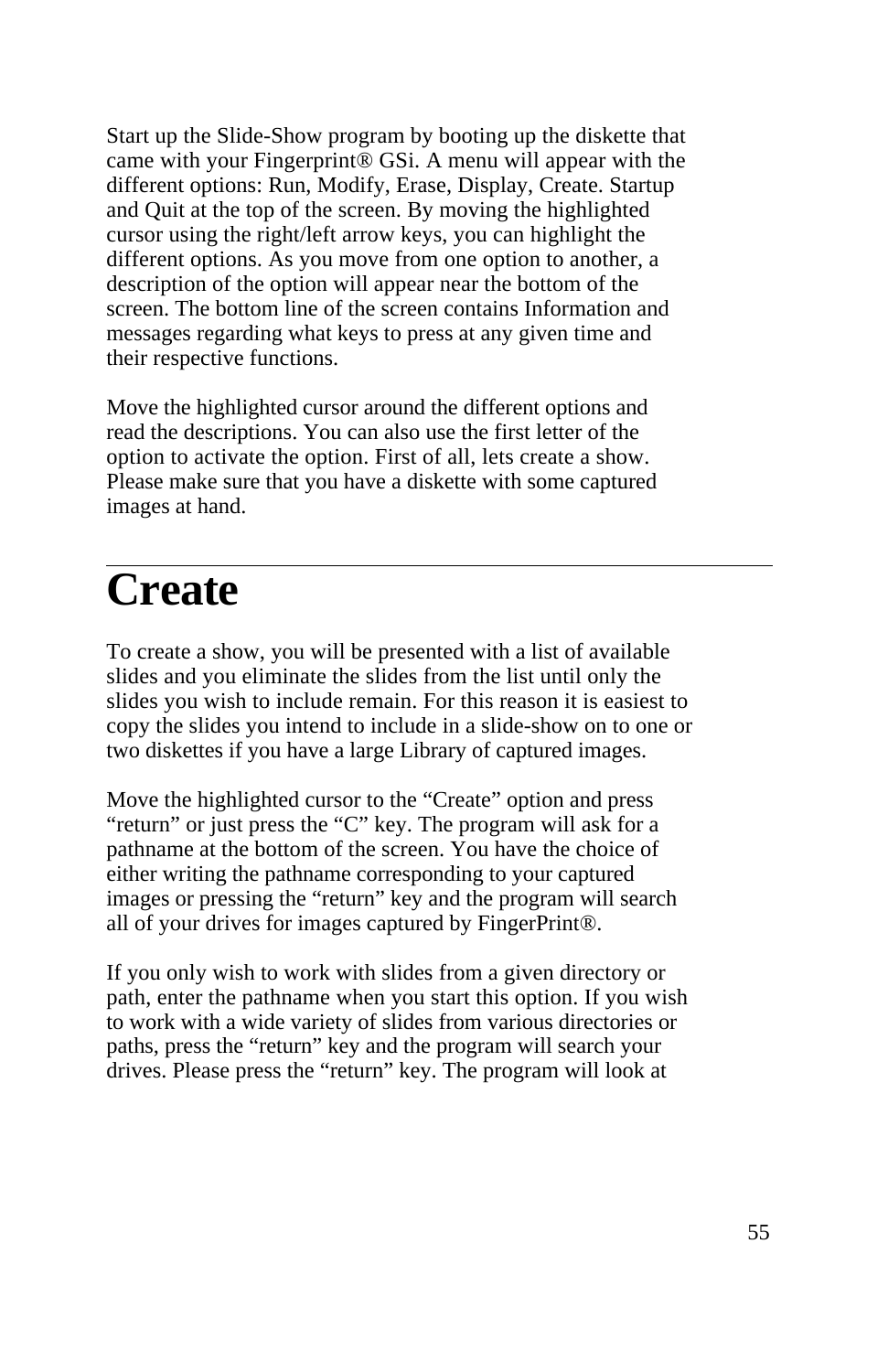your various drives and display a new menu together with a list of all of the slides the program found on all of your drives.

The list of slides contains information regarding the position of the slide in the show (Order), the time the slide will be displayed (time) and the name of the slide.

The new menu, contains a new set of options: Sequence, Time, Erase, Duplicate, Reverse, Break, Pause, Credits and Quit. Sequence is used to change the position of a slide within the show. Time is used to set the display time the slide will have when the show is run in automatic mode. Duplicate is used to copy or repeat a slide in the show. Reverse. Pause and Break are switches which allow or do not allow the user of the finished show to change direction during the show, pause the show or leave the show and return to the menu. Credits is a marker that indicates that a slide will be used for credits and will only be shown once at the beginning of the show.

Lets first eliminate the slides we do not wish to include in this first show.

By moving the up/down arrows, a pair of markers will move up or dawn in the list of slides. When you arrive at a slide which you wish to eliminate . make sure that the marker is correctly positioned and press the "E" key. The program will ask you Are you Sure?". **This process does not delete slides from the diskette, it Only strikes them from the list on the screen.** Press the "Y" key to confirm your command. The slide will disappear from the list. In this way you can eliminate the slides that you do not wish to include in this show.

Now let's rearrange the order of the remaining slides so that they appear in correct order.

By moving the up/down arrows, a pair of markers will move up or down in the list of slides. When you arrive at a slide which you wish to move . make sure that the marker is correctly positioned and press the "S" key. The slide will be highlighted and by using the up/down arrow keys, the slide will be moved upwards or downwards in the list. When the slide is correctly positioned, press the "return" key.

Now let's set the time that the slide will be displayed before the next slide is shown.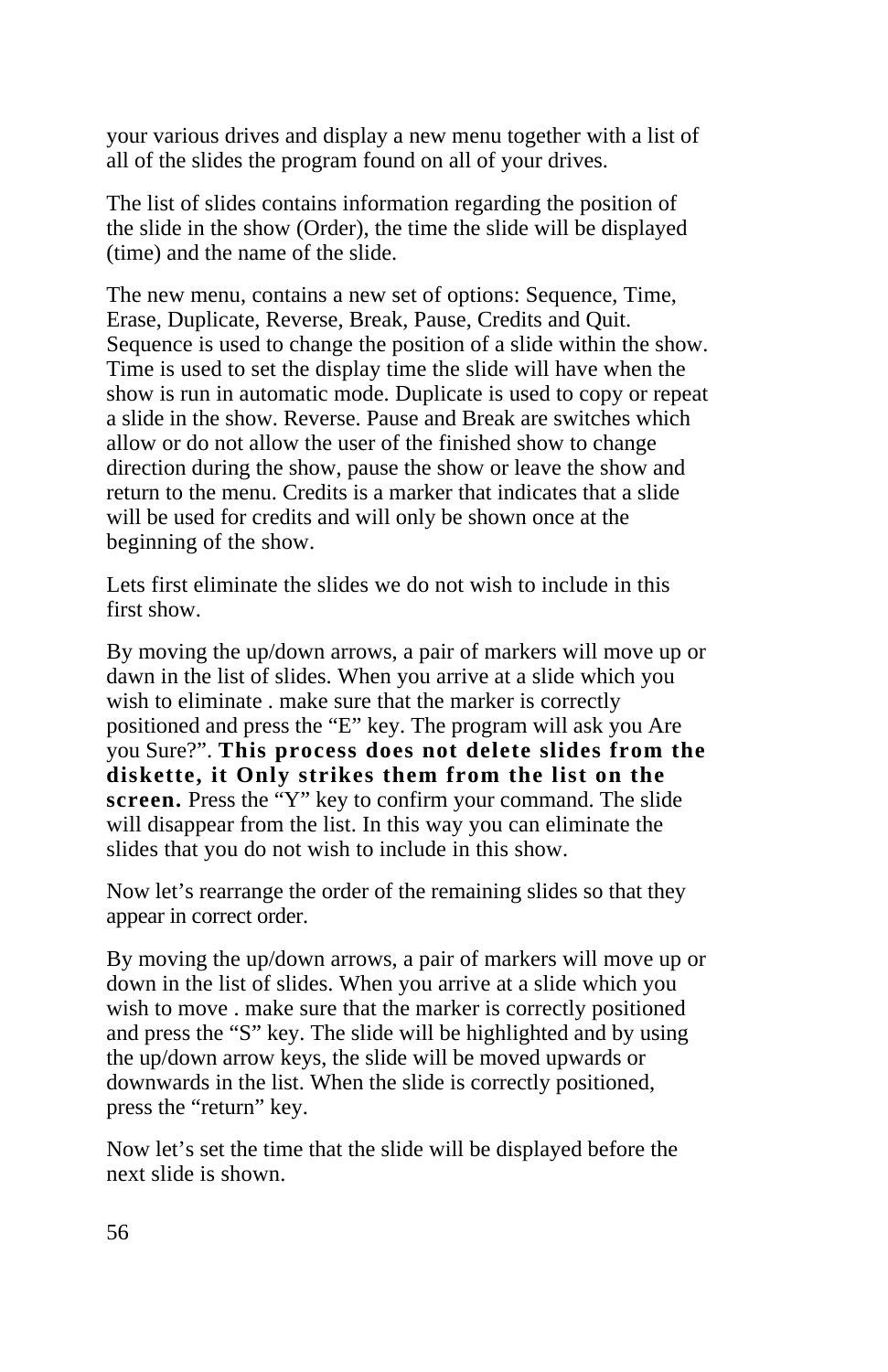By moving the up/down arrows, a pair of markers will move up or down in the list of slides. When you arrive at a slide which you wish to set the time for make sure that the marker is correctly positioned and press the T key. The cursor will highlight the first position of the time value and you can enter any time value from 0-9999 seconds. The shortest time a slide can be displayed varies depending on the captured screen image type. but normally the minimum is approxImately 3-5 seconds. When you finish entering the time value, press the 'return key.

Now jets duplicate a slide, so that we can show it more than once in the same show.

By moving the up/down arrows, a pair of markers will move up or down in the list of slides. When you arrive at a slide which you wish to duplicate . make sure that the marker is correctly positioned and press the "D" key. The duplicate of the slide will appear directly after the slide in the list.

If you wish to provide the user of your show with instructions or credits which will only appear at the beginning of the show, you can create screens in paint or draw programs with instructions or credits and capture them them using FingerPrint®. Move the marker to the slide(s) you wish to use as credit screens and press the "C" key. An asterisk will appear to the left of the slides name. To unassign a slide as a credit slide, repeat the process and the asterisk will disappear.

If you want to enable/disable the user of the show from being able to reverse direction in mid show, pause the show or break the show. Just press the "R" key for reverse, the "P" key for pause and the "B" key for break. At the bottom of the screen you will see the current values for these options. On means that it is enabled and off means that it is disabled. If you run a show endlessly with the break option disabled, the only way to stop the show is to reset or power oil the computer.

To save the show you've created, press the "esc" or "Q" key and the program will ask you for the name you wish to give the show. Enter a name and the program will ask for the name of the volume where you wish to save the show. Press the "return" key to accept the current volume or press the space bar to scan the volumes and use the arrow keys to select from the volumes found during the scan.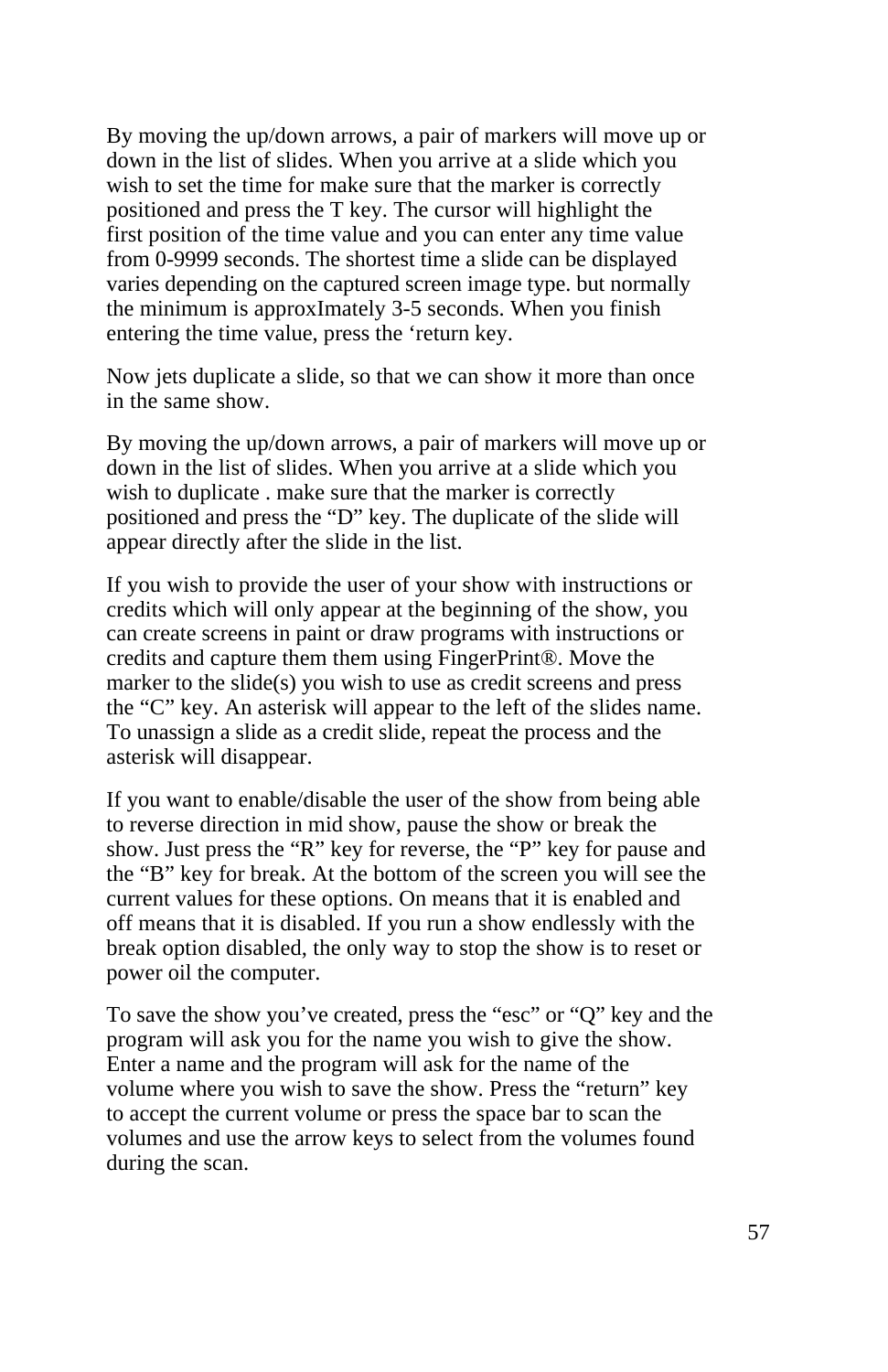Important to note is the fact that the slide-show should be saved in the root of the volume where the program will create a directory called "FPSHOW" where it will save the files.

Now that we've created a show, lets run it!

### $\overline{a}$ **Run**

To run a show you've previously created, press the "R" key and the program will ask you for the name of the volume where the slideshow is located. Press the space bar to search the volumes and use the arrow keys to see which volumes were found, or press "return" to accept the suggested volume.

The program will display a list of the slide-shows it round on the selected volume and you can select the show you wish to run by using the up/down arrow keys to move the marker. Press the "return" key to run the show you've selected.

The program will ask you how many times to run the show. Answer from 1-99 times or press "return" to run the show endlessly.

The program will clear the screen and prompt you to press any key to start the show. Press any key and the first slide or credit screen will appear.

When running the show, you can change direction of the presentation by pressing the "delete" key. Press the "return" key to advance one slide in the current direction. Press the space bar to pause the show and press the space bar again to continue.

To break out of a running show before the end, press the "esc" key and you will return to the program main menu.

Of course. the above options can be disabled by the creator of the show so that you can not change direction, break or pause the show,see "Create" for more details).

Now you know how to create and run a show.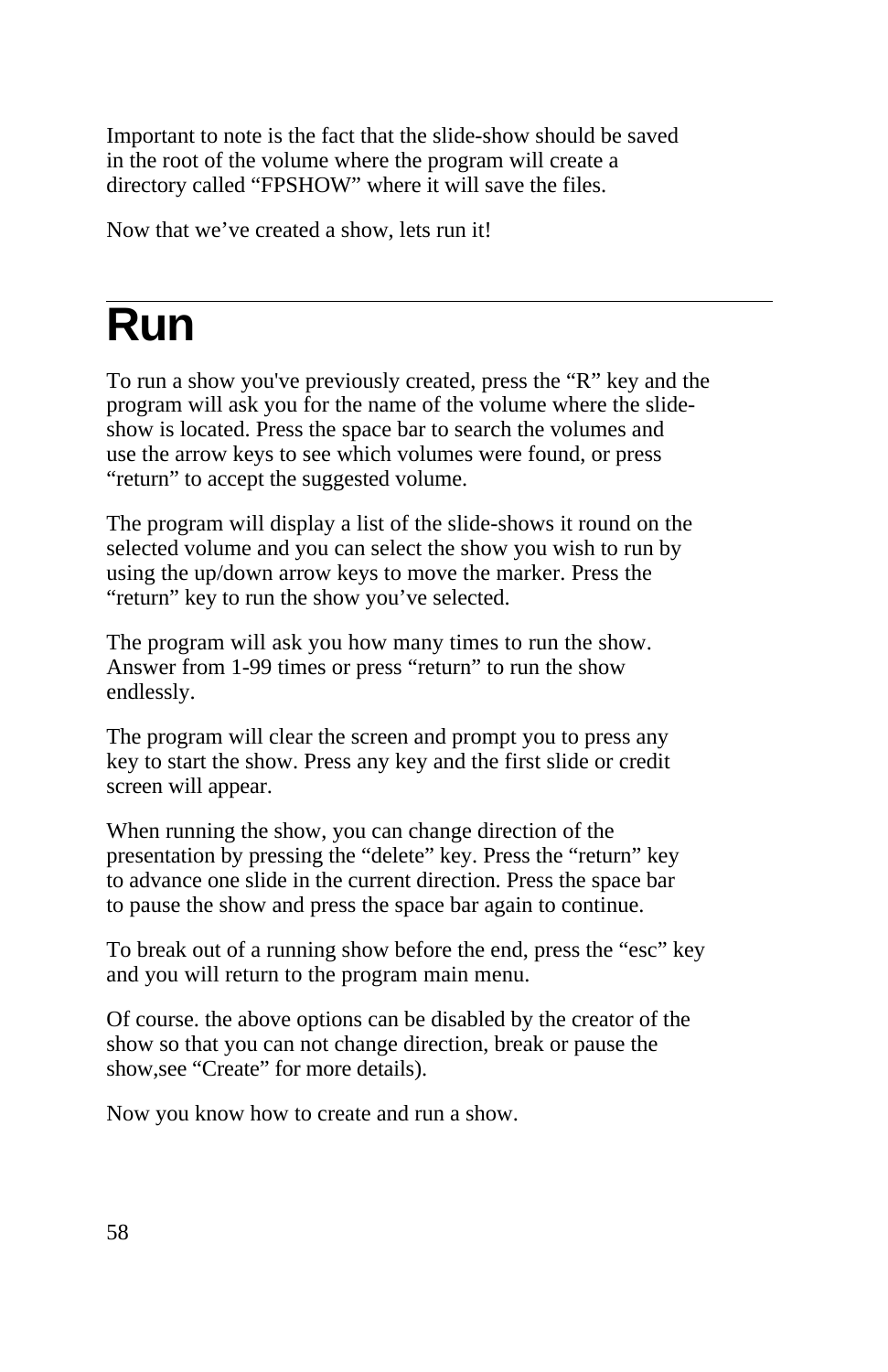## **Modify**

Modifying an existing show is very similar to creating a show. The menu and commands are the same. In this way you can create and modify shows to suit your needs.

To modify a show you've previously created, press the "M" key and the program will ask you for the name of the volume where the slide-show is located. Press the space bar to search the volumes and use the arrow keys to see which volumes were found. or press 'return to accept the suggested volume.

The program will display a list of the slide-shows it found on the selected volume and you can select the show you wish to modify by using the up/down arrow keys to move the marker. Press the return key to modify the show you've selected.

The program will then display the same menu and options as in the "Create" option. See the description on that section for more details on individual commands.

To add additional slides to the show you must create a new show.

### **Erase**

To erase a show you've previously created, press the 'E" key and the program will ask you for the name of the volume where the slide-show is located. Press the space bar to search the volumes and use the arrow keys to see which volumes were found, or press "return" to accept the suggested volume.

program will display a list of the slide-shows it found on the selected volume and you can select the show you wish to erase by using the up/down arrow keys to move the marker. Press the "return" key to erase the show you've selected.

#### **Erasing a show does not in any way delete the slides that made up the show.**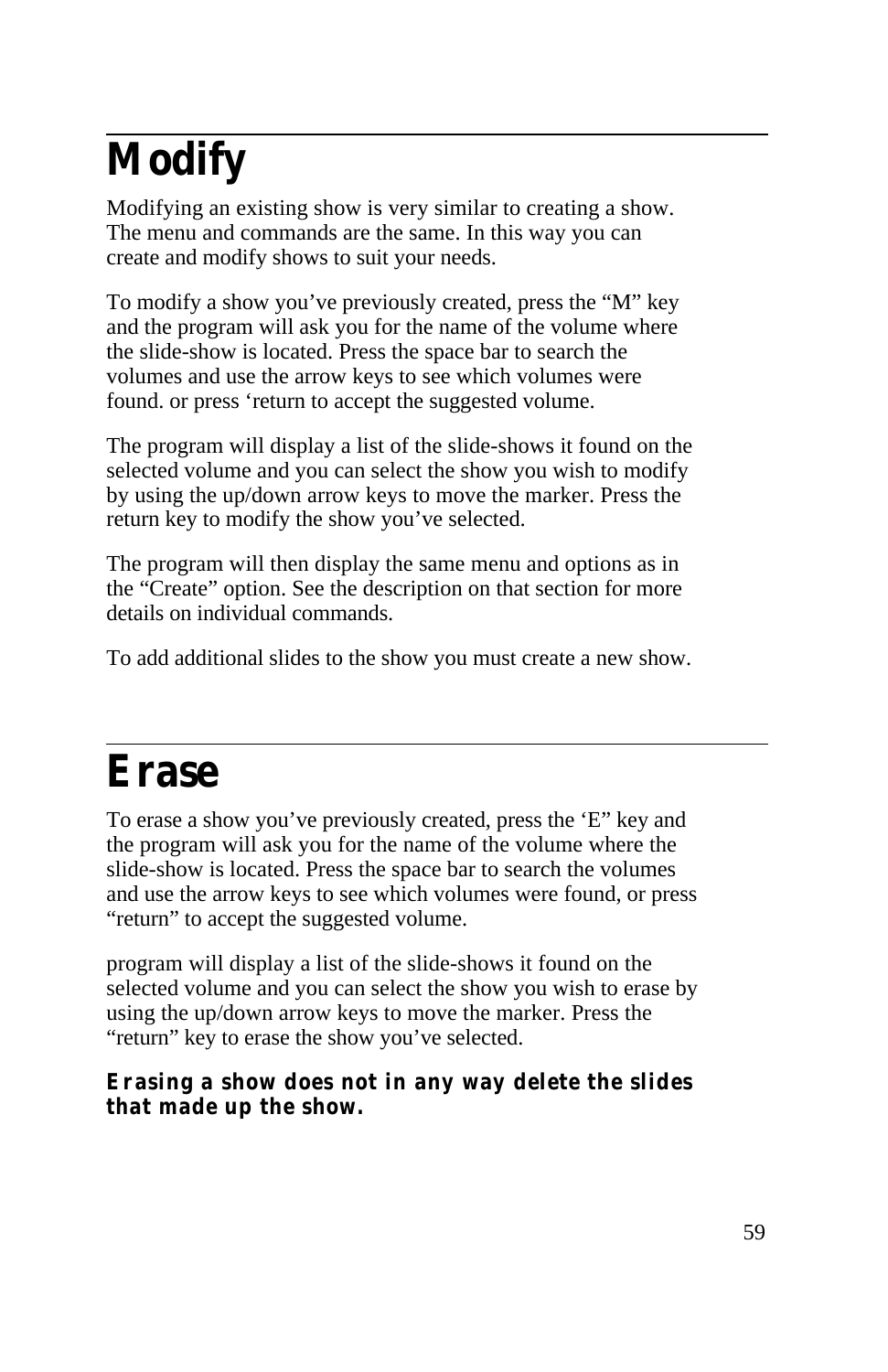### **Display**

To display a slide you've previously saved, press the "D" key and the program will ask you for the path name of the volume where the slide-show is located. Press return to search the volumes or enter the path name.

The program will display a list of the slide it found on the selected volume and you can select the slide you wish to display by using the up/down arrow keys to move the marker. Press the "return" key to display the slide you've selected.

The slide will appear on the screen and you can return to the menu by pressing the "Esc" key.

in this way you can easily check any slide if you forget what it looks like. Also you can use the FingerPrint® GSi "Load screen" option in the "File" menu to load any screen saved with FingerPrint<sup>®</sup> GSi back into memory even if you're in the middle of the Slide-Show program.

## **Startup**

This feature allows you to create disks that will automatically run the first slide-show in the directory when the computer is powered on or the diskette booted.

This a great way to make self-running demos, presentations or instructional disks which the user need only insert into the drive and start the computer to see.

Just press the "S" key and the program will ask you for the name of the volume where the slide-show is located. Press the space bar to search the volumes and use the arrow keys to see which volumes were found, or press "return" to accept the suggested volume.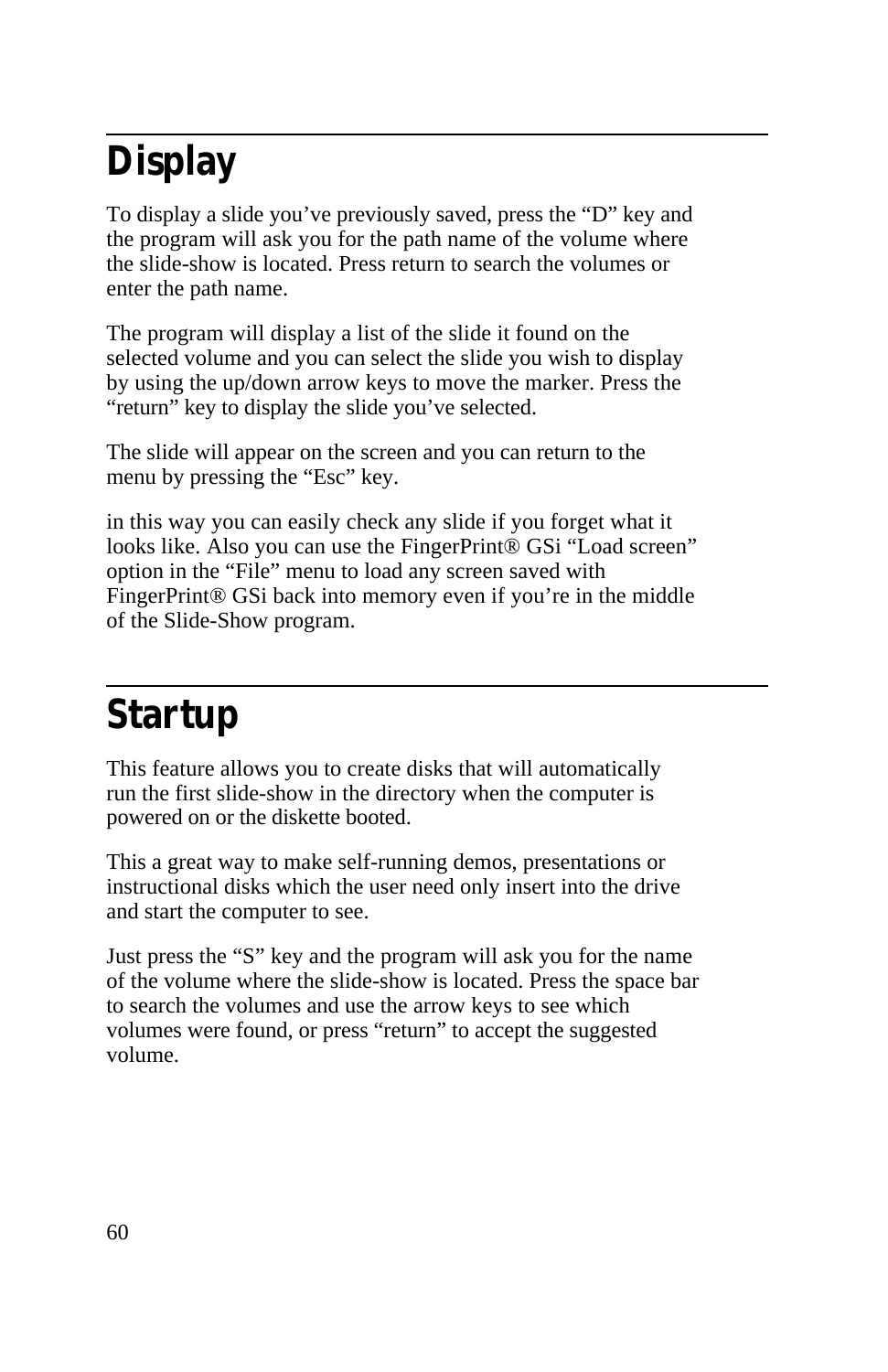The diskette has now been converted to auto-start. If you do this by mistake Just repeat the process before removing the diskette in question. If you have removed the diskette and left the program. Just press the FingerPrint® button and go to the "File" menu. Select the "Disk functions" option and choose 'Catalog". List the files in the path of your slide-show diskette. You will notice two files. "SSHOW" and "ASHOW". The "ASHOW" file appears as "ASHOW.SYSTEM" while the "SSHOW" file does not have the extension ".SYSTEM". Press the "esc" key, and select the "Rename" option. Enter "SSHOW" and press the "return" key. Then enter 'SSHOW.SYSTEM" and press the "return" key. Now the diskette will function normally again.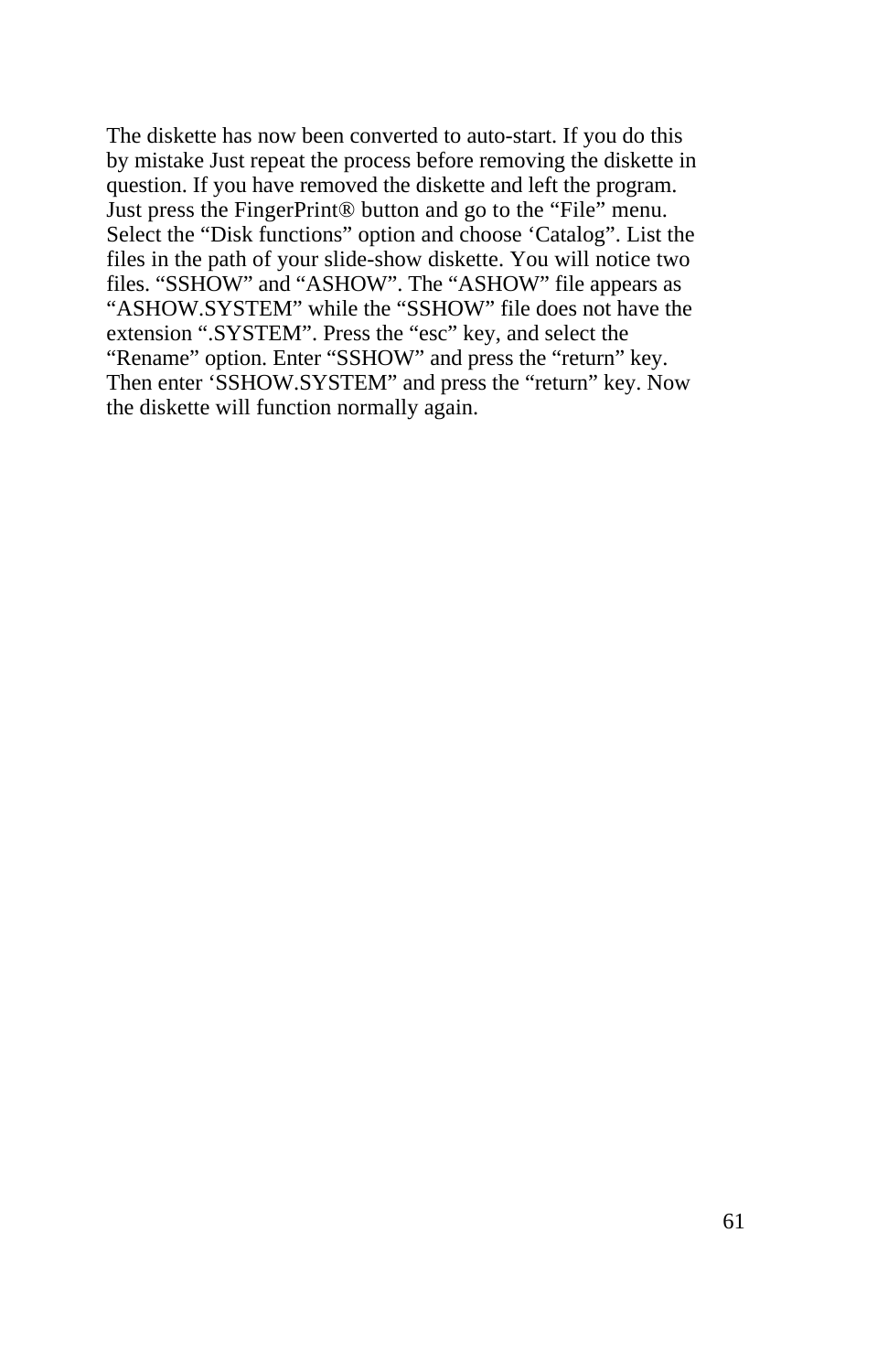# **11. Using Other Printer Interfaces**

The Fingerprint® GSi provides you with the ability to print screens via any of four different printer ports. The first two ports. "Port 1" and "Port 2". are the Apple IIGS two Internal serial ports. The second two ports. "FingerPrint Parallel" and "FingerPrint Serial" are either any Fingerprint parallel or serial interface card placed in slot #1 and declared to the control panel.

You selected your default printer port when you Installed your FingerPrint® GSi card by setting DIP switches 6-7. To select another printer port, use the "Output" option in the "Special" sub menu. Your default printer port, or the currently selected printer port. will be shown with a check mark. To select another port, move the mouse, or use the arrow keys, to position the cursor over the port you wish to select. The click once with the mouse or press the "return" key and a check mark will appear to the right of the port you selected.

In this way . you can use a printer connected to any of the internal ports or an extra parallel or serial printer interface installed in slot # 1 to print your screen dumps.

 $\overline{a}$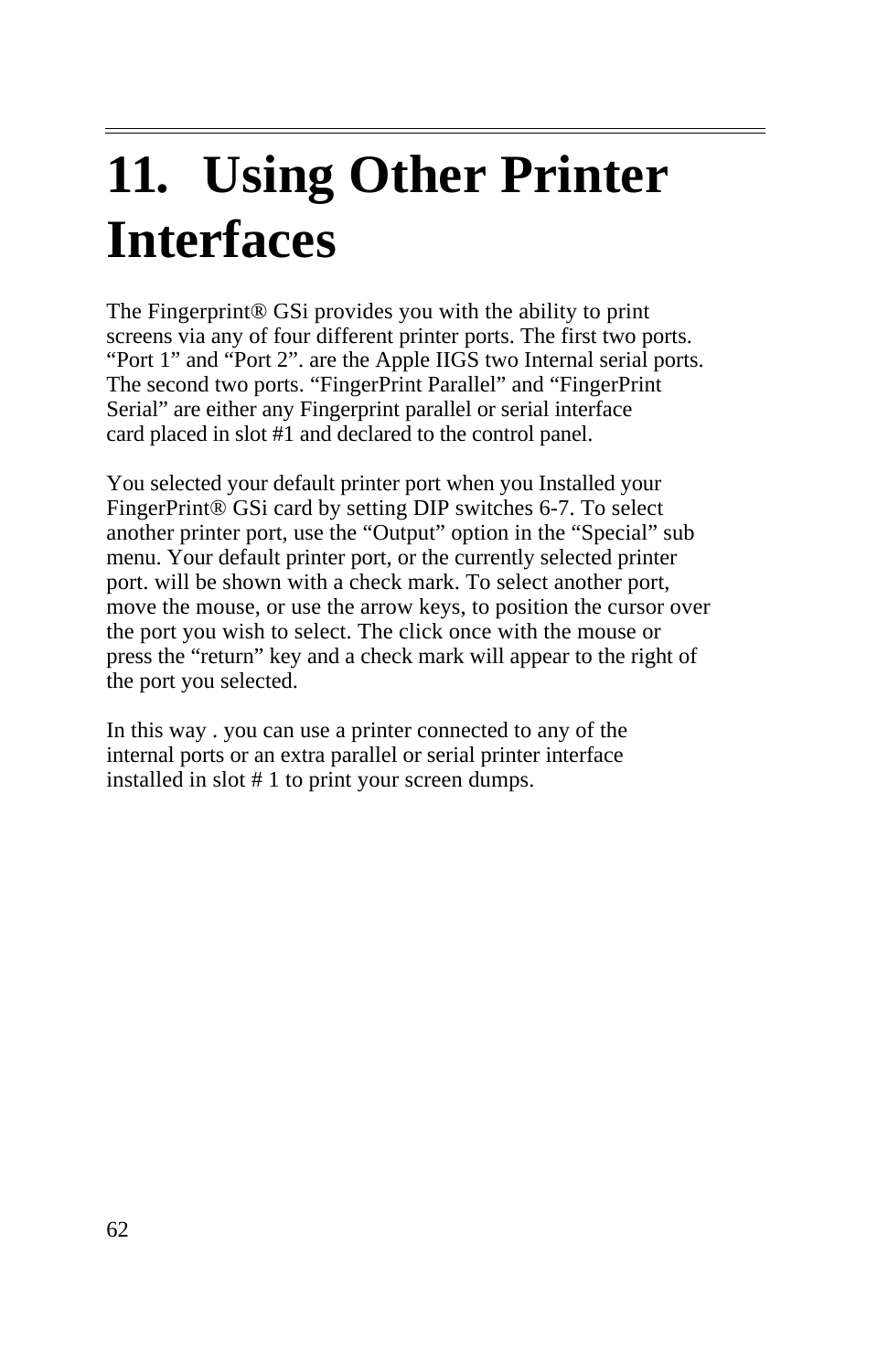# **12. Troubleshooting**

If your Fingerprint® GSi should freeze up or not function properly, follow this procedure and try to do what you were trying to do again. If that fails, please contact Thirdware Computer Products Customer Service Department between 2:00PM-5:00PM EST at telephone number (305) 592-7522 and they will be more than glad to help you.

### **FingerPrint**® **GSi does not print correctly.**

- 1) Check the "Printers" sub menu to see what printer is selected.
- 2) If this is not your printer, change the DIP switches accordingly and try again
- 3) If it is your printer, turn everything off and try again.
- 4) If that does not work, call Thirdware or your dealer.

### **FingerPrint**® **GSi gets stuck**

- 1) Press the "escape" key, "return" key or click the mouse button repeatedly.
- 2) If nothing happens. turn everything oft and stan over again.
- 3) If the error repeats itself, note down the details of what program you were using, where you activated the FingerPrint® GSi and what option you tried to execute.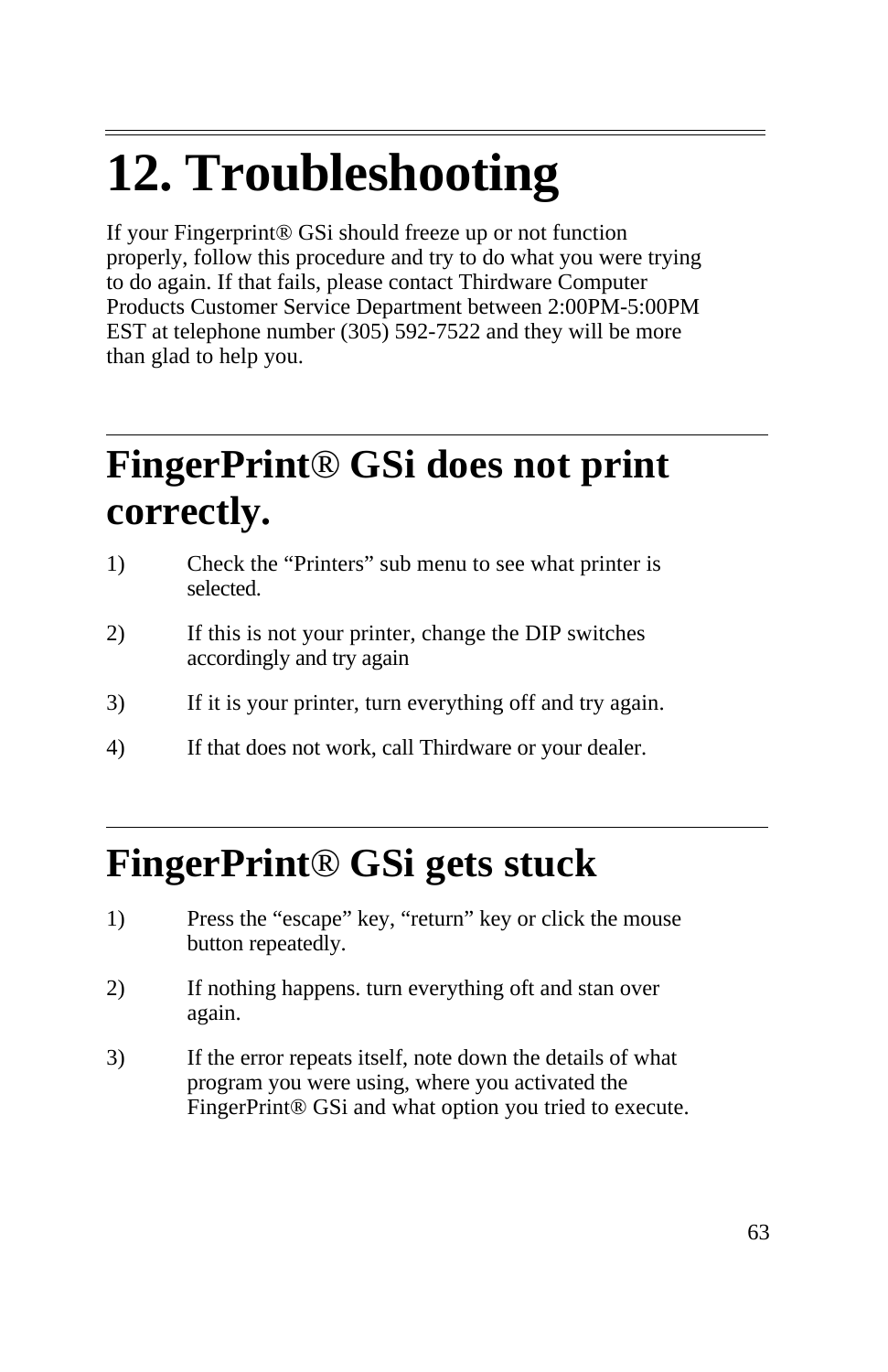4) Contact Thirdware Computer Products and report the problem.

### **FingerPrint® GSi does not interrupt correctly.**

If the Fingerprint® GSi menu does not appear as soon as you release the button and your program continues to run uninterrupted. try pressing the FingerPrint® GSi activator button for a couple of seconds and then release it. Some processes require a couple of seconds for the interrupt to stop the program.

### **How to get help**

If all of the above hints don't help you, call Thirdware Computer Product's Technical support department (305) 592-7522 between the hours of 2:00-5:00PM EST and a service engineer will be more than glad to answer your questions free of charge.

If you can not call, please address any correspondence to:

THIRDWARE COMPUTER PRODUCTS Customer Service Department 4747 NW 72nd Avenue Miami, FL 33166

#### IMPORTANT

DO NOT EVER SEND OR RETURN ANY PRODUCT OR PART OF A PRODUCT TO THIRDWARE COMPUTER PRODUCTS WITHOUT FIRST HAVING RECEIVED A VALID RETURN AUTHORIZATION NUMBER FROM THE TECHNICAL SERVICE DEPARTMENT OR YOUR PACKAGE WILL BE RETURNED UNOPENED.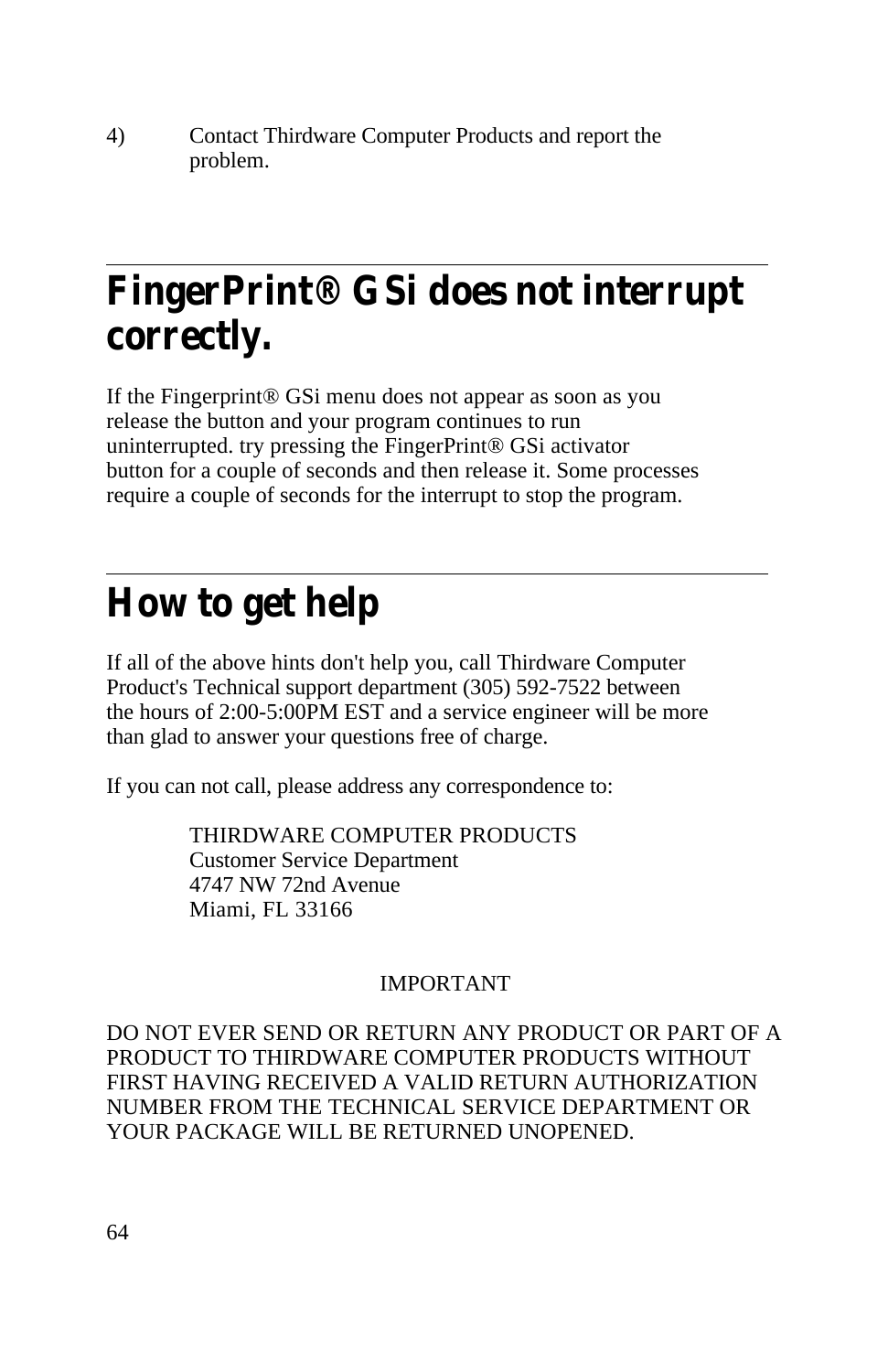Thirdware is not responsible in any way for items lost while in transit.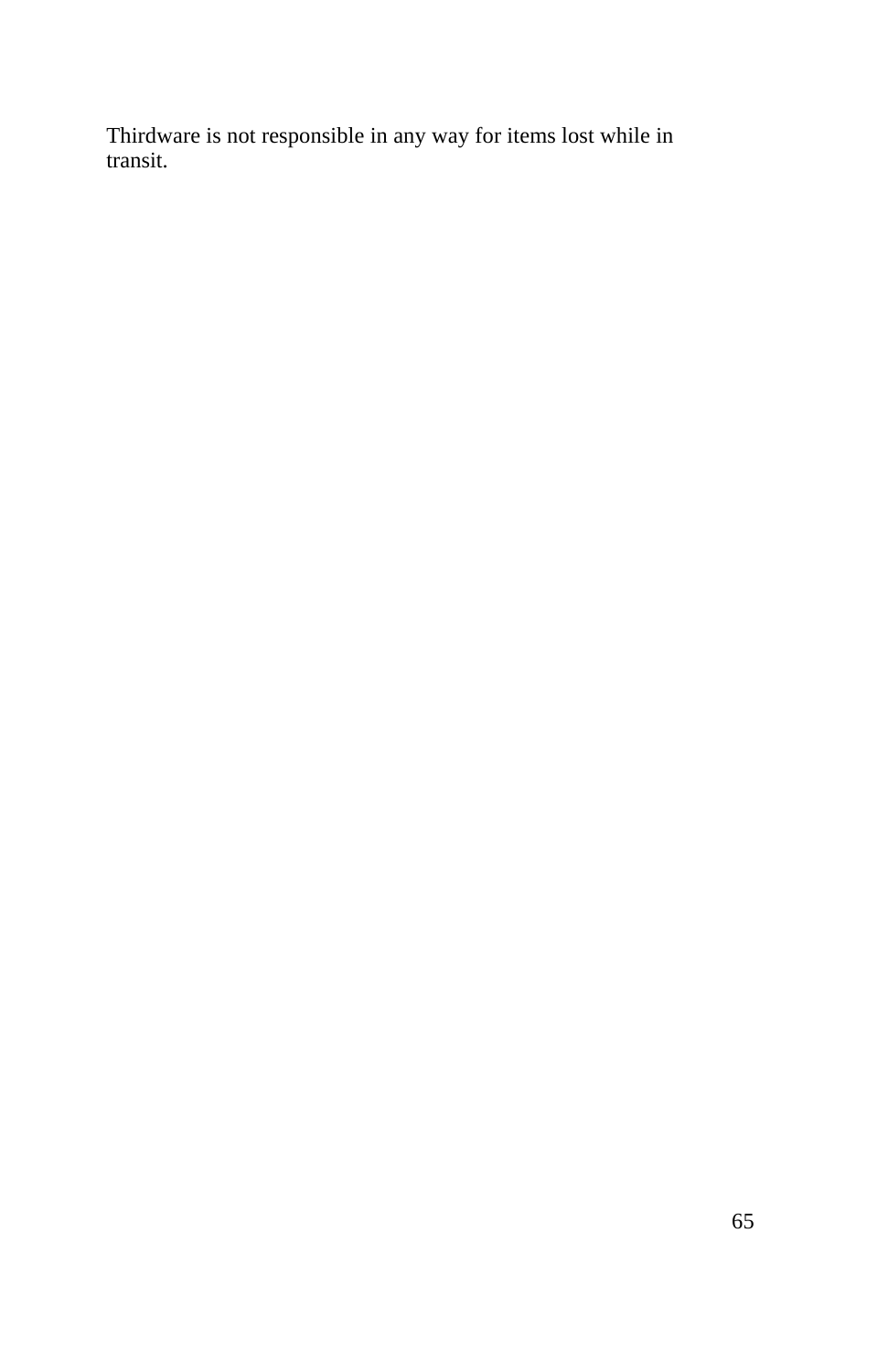# $\overline{a}$ **13. Reference Section**

This section contains technical information regarding DIP switch settings and ideas for applications.

## **DIP Switches**

You only have to read this section if you are using a printer other than the Apple ImageWriter II or if you want to know how change the DIP switches of your Fingerprint® GSi.

Take a look at the following table of printers. There you will find all of the DIP switch settings necessary to use most printers. If your printer is not listed, try the "Epson Generic" settings. If these do not work properly, contact Thirdware Computer Products customer service department and they will tell you how set the switches for your printer. Be sure to write down the setting they give you and fill in one of the blank switch diagrams listed at the end of the list of switch settings. In that way you will know where to find the setting should the need arise in the future.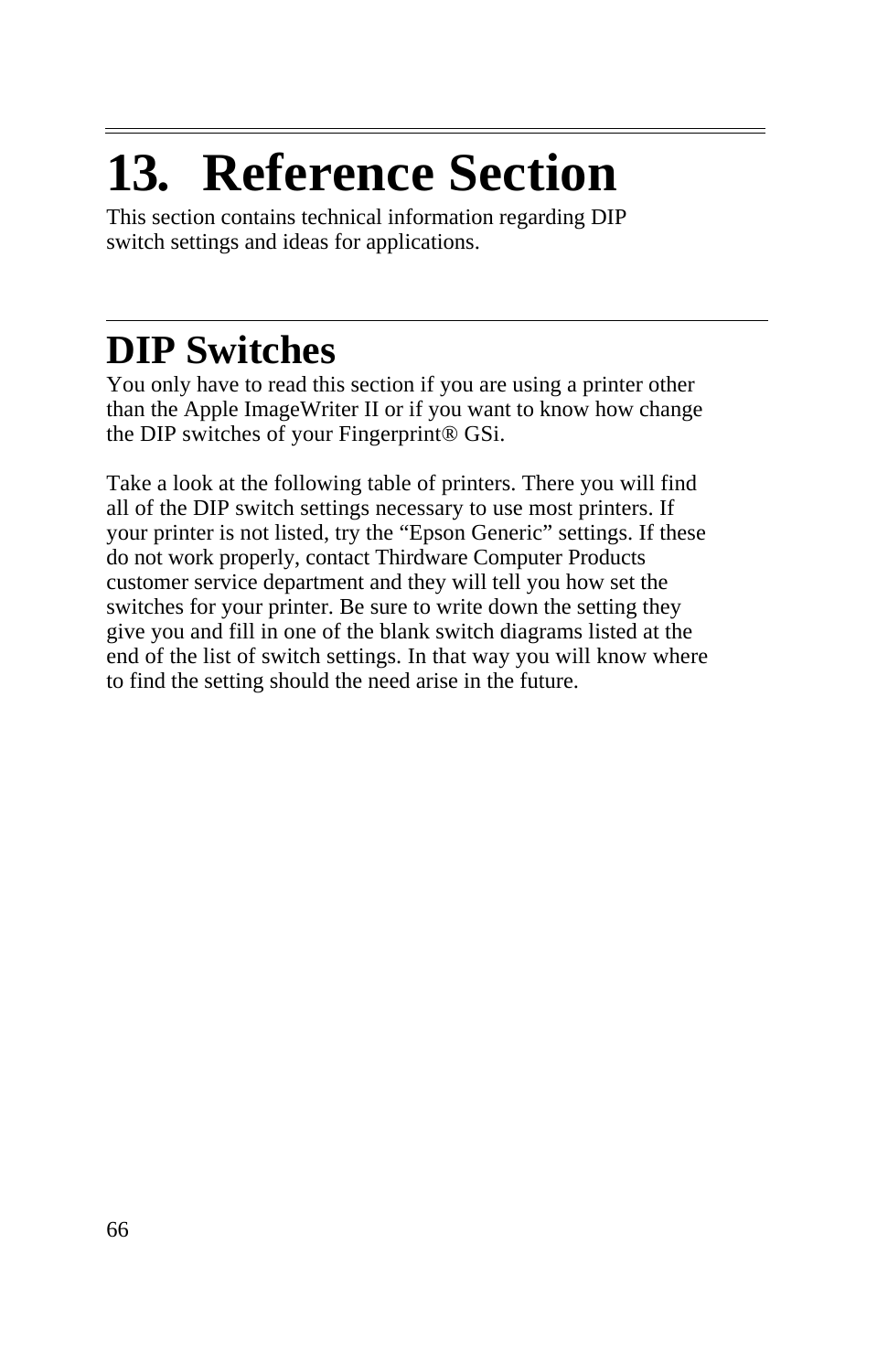

#### Printer DIP Switch Settings

Note: Switches 6-7 set the default poll. Switch 8 has no function and can be ignored.

| 234 567 8<br>1 | <b>PRINTER</b>       |
|----------------|----------------------|
|                | Apple ImageWriter II |
|                | Apple ImageWriter I  |
|                | Apple ImageWriter LQ |
|                | Apple Scribe         |
|                | Cannon               |
|                | Citoh                |
|                | Citoh 8510           |
|                | Epson (newer models) |
|                | Epson (generic)      |
|                | Epson JX             |
|                | <b>IDS</b> Prisma    |
|                | <b>IDS</b> Color     |
|                | Oki 82.83.92, 94     |
|                | Oki 100 & 200 series |
|                | Quadjet              |
|                | Fastext              |
|                | Panasonic            |
|                | Gemini               |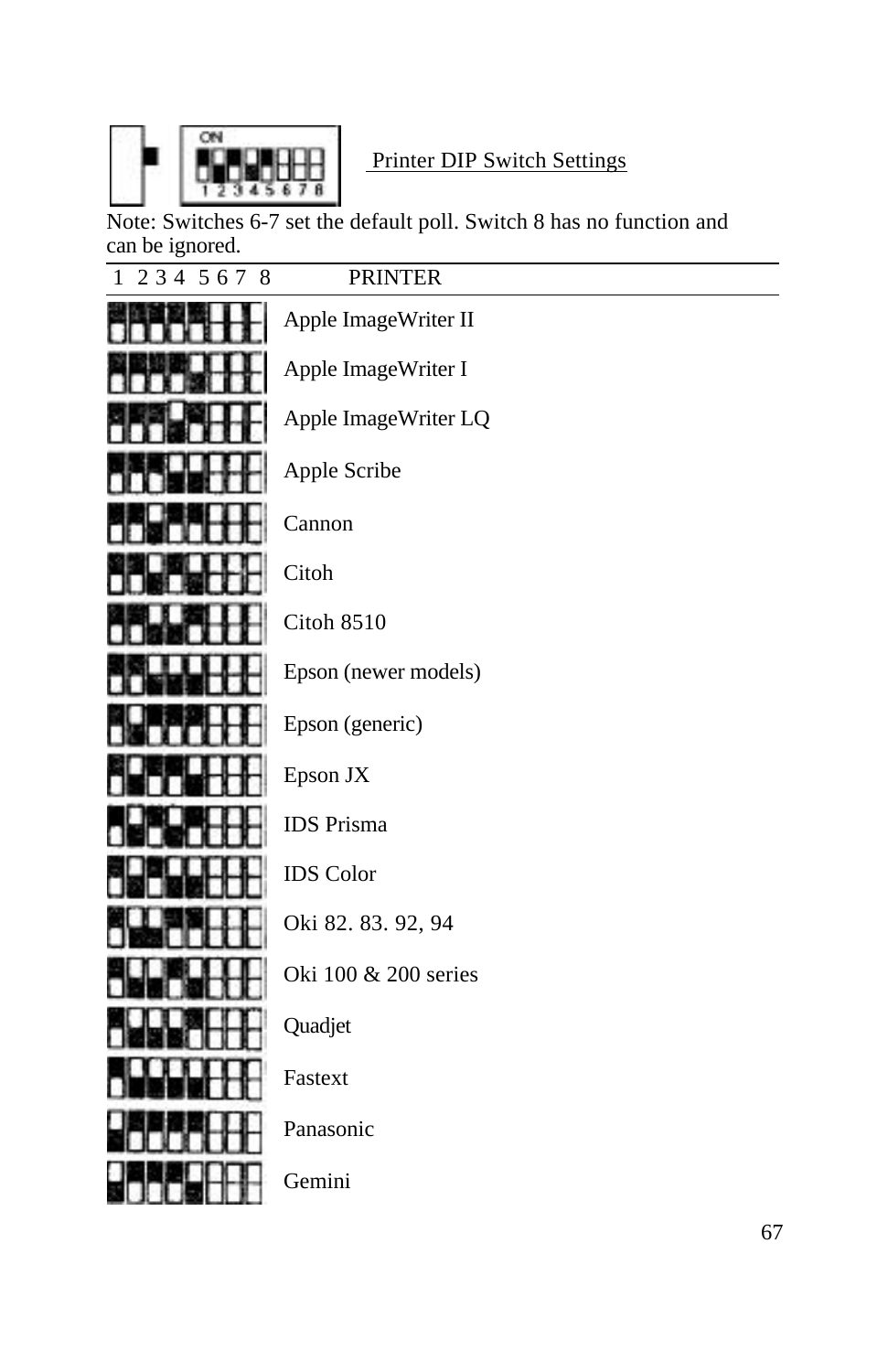

ImageWriter II (HD)

Toshiba P351SX

Epson LQ (NEC Pin Writer)

If you don't have one of the above printers and the customer service department at Thirdware has provided you with alternate DIP switch settings, use the following blank switch diagrams to record the suggested settings.

| (If your printer is not listed, try Epson Generic.)                                                                              |  |
|----------------------------------------------------------------------------------------------------------------------------------|--|
| Other:<br><u> 1980 - Johann Stein, marwolaethau a bhann an t-Albann an t-Albann an t-Albann an t-Albann an t-Albann an t-Alb</u> |  |
|                                                                                                                                  |  |
| Other:<br><u> 1989 - Jan Stein Stein, fransk politik (f. 1918)</u>                                                               |  |
|                                                                                                                                  |  |
| Other:<br><u> 1980 - Antonio Alemania, presidente de la conte</u>                                                                |  |
| Other:<br><u> 1980 - Jan Stein Harry Harry Harry Harry Harry Harry Harry Harry Harry Harry Harry Harry Harry Harry Harry</u>     |  |
| Other:                                                                                                                           |  |

When you know the DIP switch settings for the printer you are using, change the switch settings using your finger or a pen to move the switch, so that switches 1-5 are correctly positioned.

Check the DIP switch setting with the setting in the table or the setting you received from Thirdware Computer Products customer service department. Are they set correctly?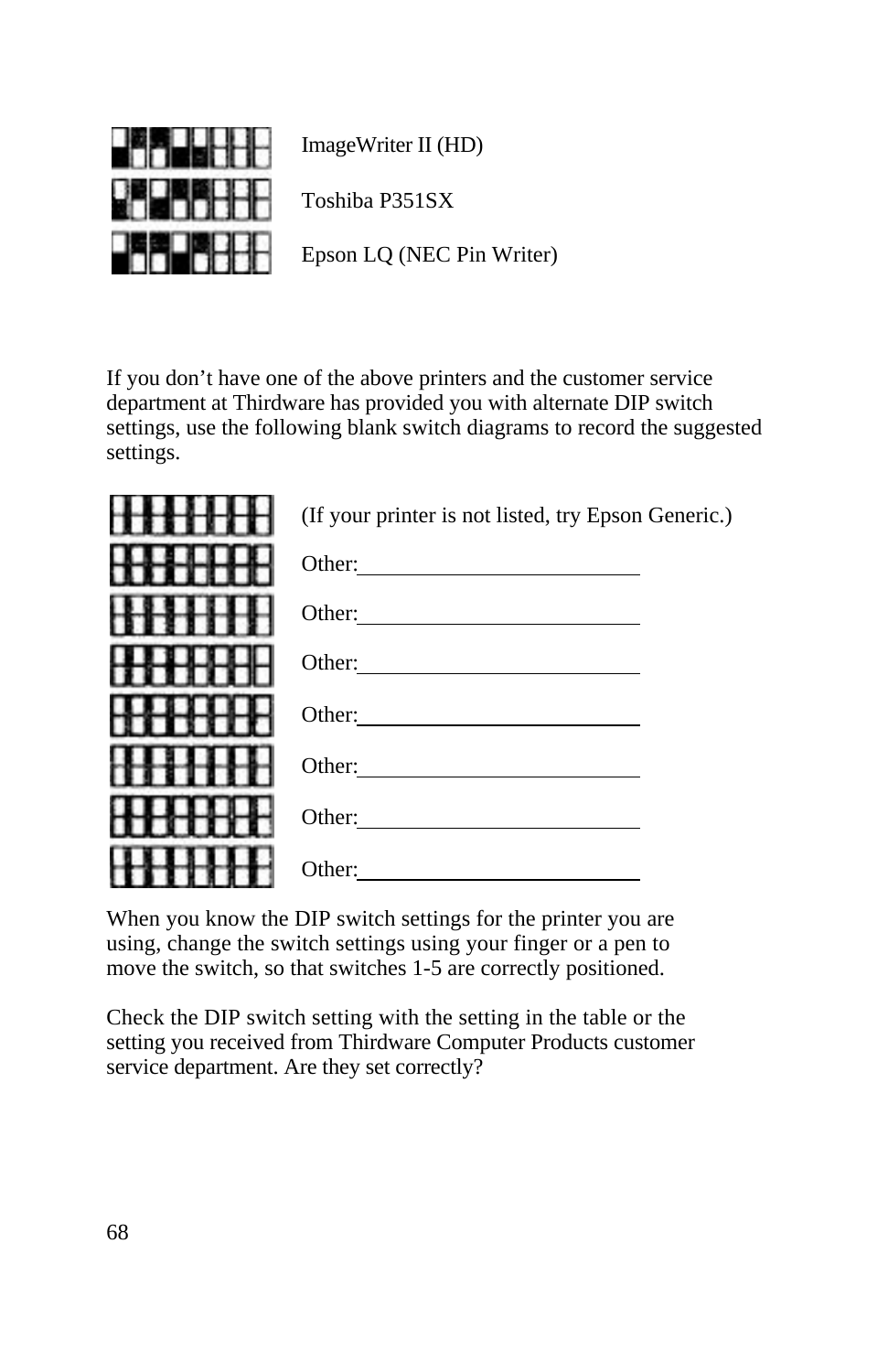Okay, now your ready to reinstall the FingerPrint® GSi in your Apple IIGS. Make sure that you have set switches 6-7 correctly for the port you will be using as your default.

Look at the chart below to see how the switches 6-7 should be set for the port you will be using.



Use your finger or a pen to move switches 6-7 so that they are correctly positioned for the port you will be using.

## $\overline{a}$ **Changing ROMs**

The Fingerprint® GSi comes with either two 128K ROM chips or one 256K ROM chip installed. As Thirdware develops new features and enhancements for the FingerPrint® GSi, new ROM chips will be made available. Owners of FingerPrint® GSi cards wanting to upgrade their FingerPrint® GSi cards can order ROM upgrade kits from Thirdware or your local dealer.

The following will explain how to remove and replace the ROM chips on your Fingerprint® GSi.

First, locate the ROM chips on your FingerPrint® GSi card. Use the diagram on the next page as a guide.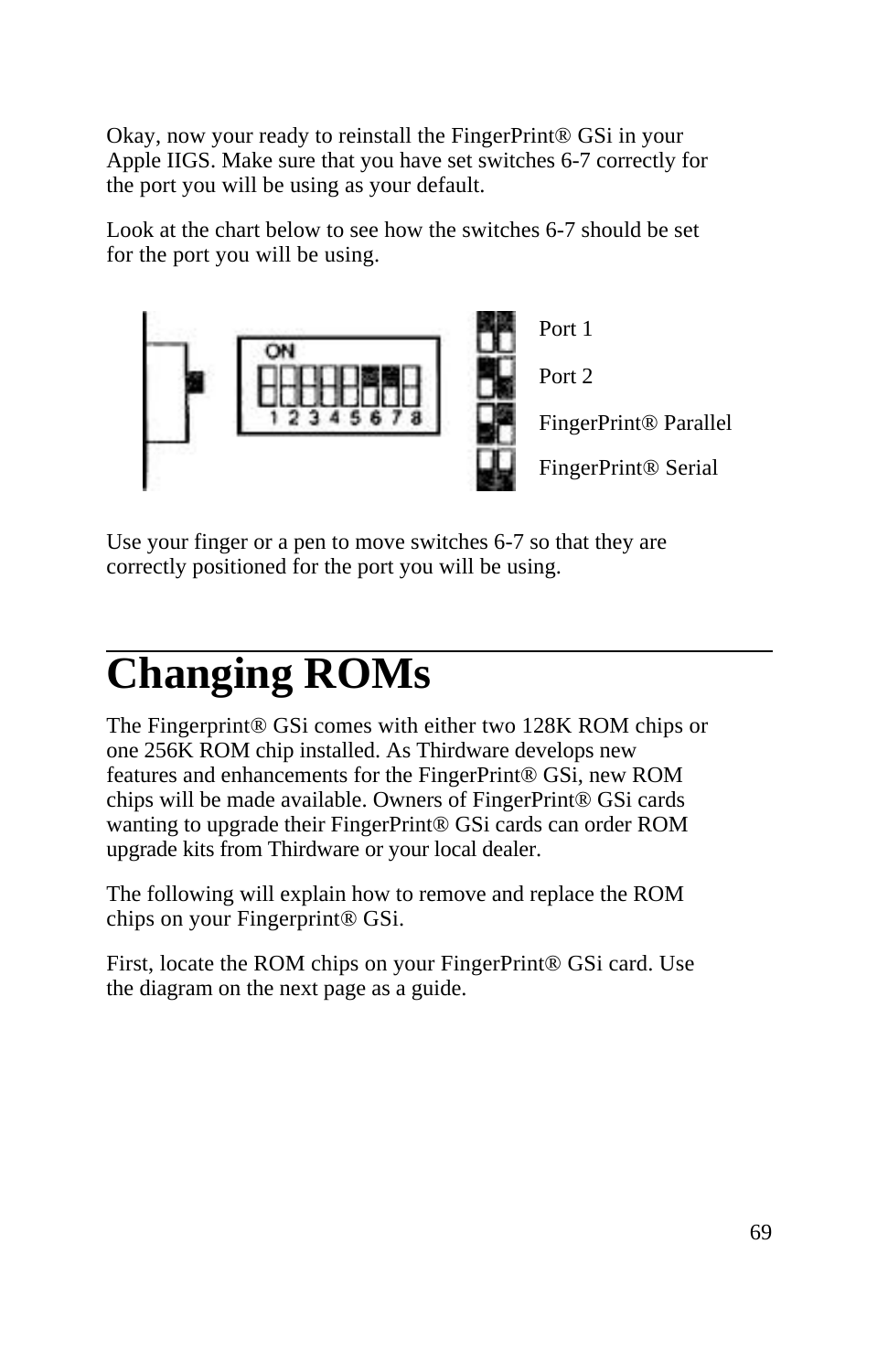

The ROM chip should have a golden label with "Fingerprint® GSi™" written on it. If your FingerPrint® GSi card has two 128K ROM chips, then there should be another chip, labels either 'Thirdware" or "Fingerprint® FK". Just above the ROM chip with the "FingerPrlnt® GSi" label. If your card does not have this second chip, then you have a 256K ROM version.

Before attempting to examine or remove the ROM chips, be sure to turn your computer off and remove the FingerPrint® GSi card. Never insert or remove a card from your computer with the power on!

Use a flat headed screw driver or a narrow knife as a lever to lift up the ROM chip by inserting the knife or screw driver between the ROM chip and Its socket. Lever either side of the chip carefully until all of the legs have come free of the socket. Be very careful not to damage the socket or the ROM chips.

if you examine the replacement ROM chip(s) you will see that they have a notch on the left-hand edge of the chip. Making sure that this notch Is to the left, carefully insert the ROM labeled "FingerPrint® GSi" in the bottom most ROM socket. Make sure that each and every one of the legs are properly positioned, and that the notch is facing the left. before pressing carefully on the chip Make sure that all of the legs entered correctly and that none were bent or damaged. If you received two replacement ROM chips. Insert the second chip In the socket immediately above the ROM chip you Just installed using the same care as with the first chip.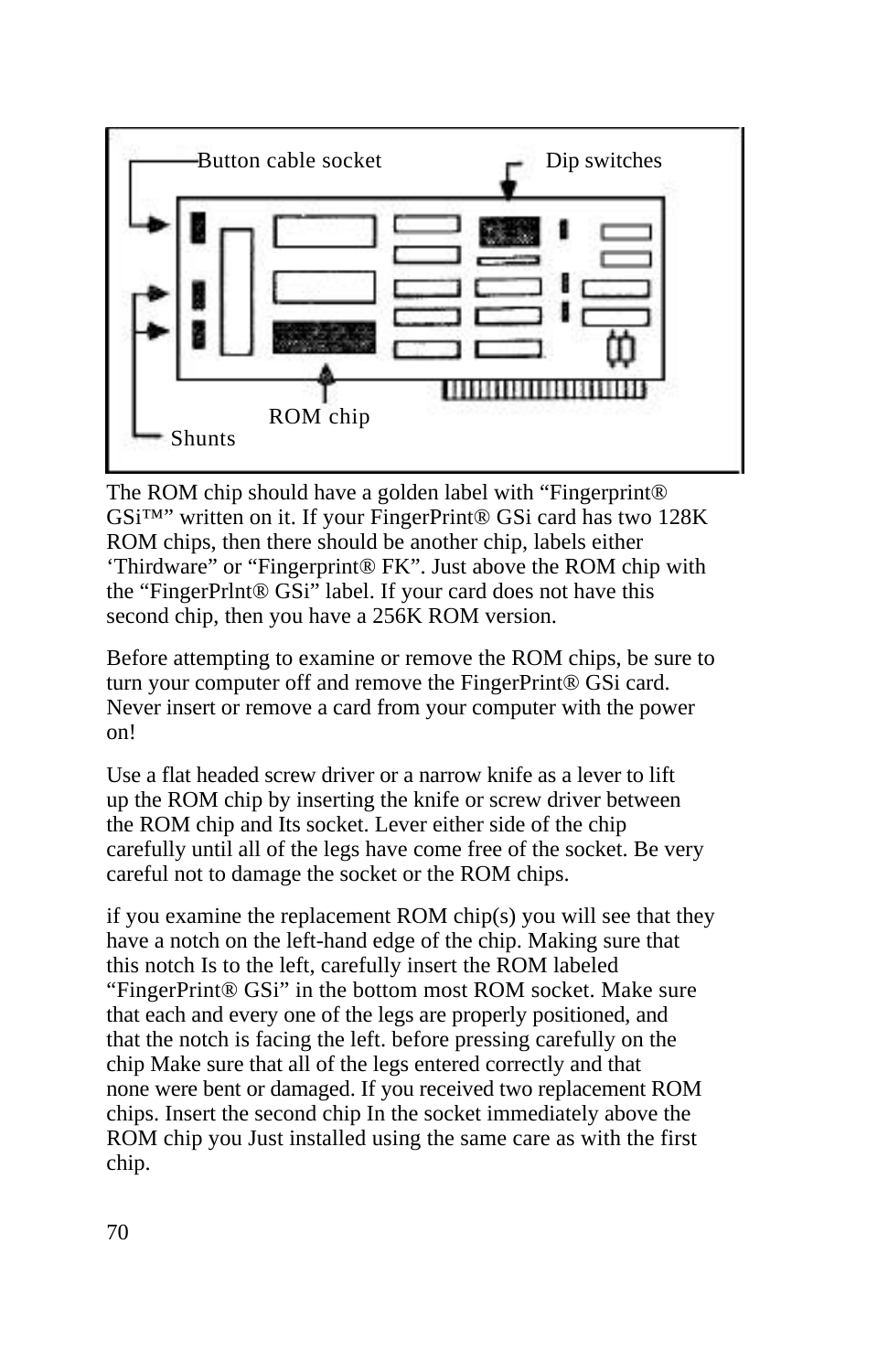Check to make sure that both chips have the notch facing the left and that all of the legs entered their sockets correctly.

Now we have to check the ROM shunts. Look at the diagram of the card on the previous page. You can locate the shunts on the lefthand edge of the card. Use a thin nosed pair of pliers or tweezers to lift the shunt and place them correctly depending on what ROM chips you have installed. See the diagram below for the respective settings.



Make sure that the shunts are correctly positioned before reinstalling your FingerPrint® GSi card in your Apple IIGS. If in doubt as to the exact procedure for installation, see the chapters covering installation earlier in this manual.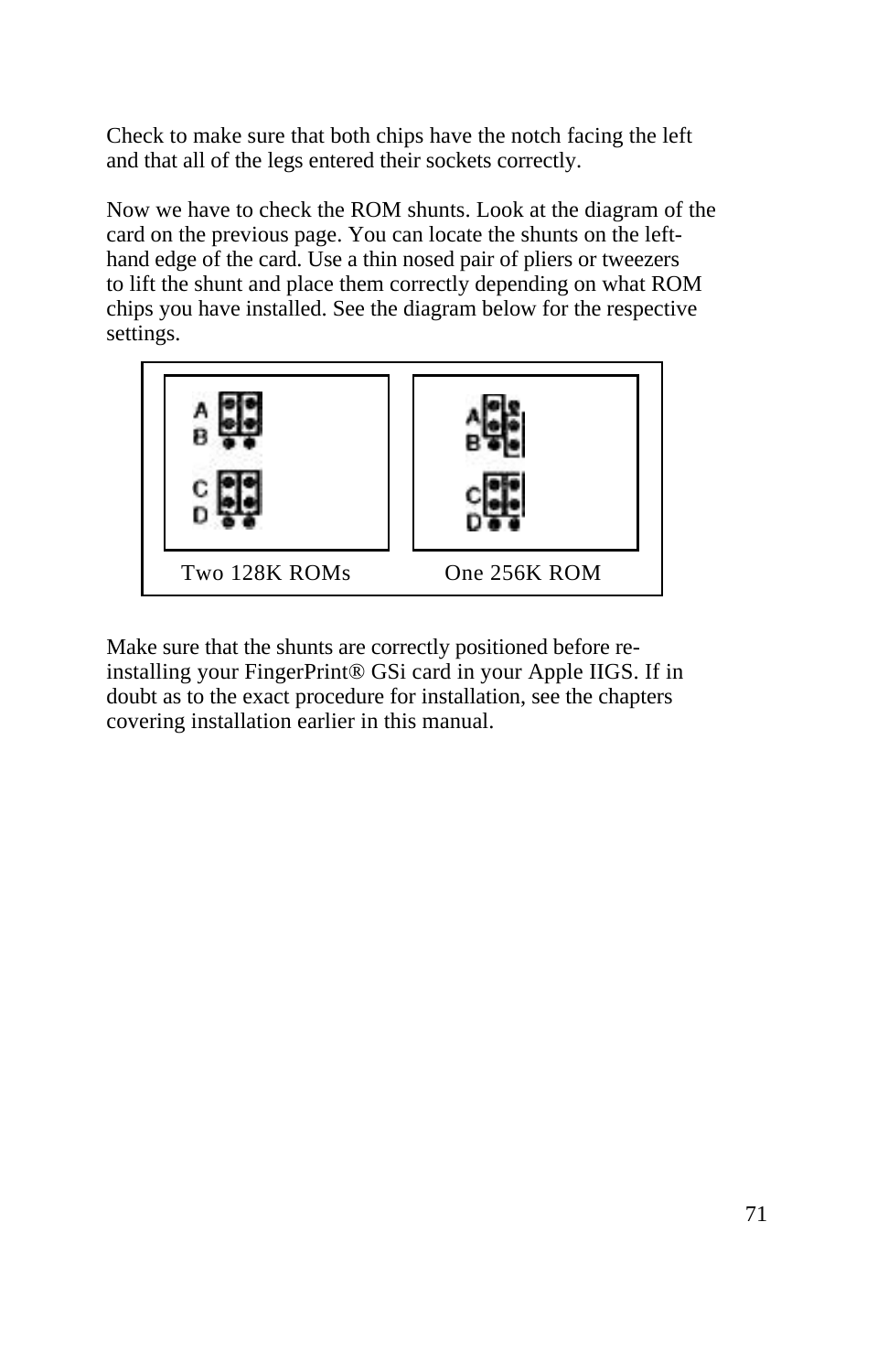## **Dumping the FingerPrint® Menu's**

You can print the Fingerprint® GSi menu screens to your printer by pressing the  $\triangleq$  (open apple) key and the " P" key simultaneously while in the FingerPrint® GSi desktop. This option will not work if the "caps lock" key is not depressed or if you are in the typewriter, calculator or calendar accessories. To print these accessories, return to the accessory menu and while they are still on the screen press the  $\triangleq$  (open apple) key and the "P" key.

## **Ideas for Applications**

More detailed information regarding specific applications of the Fingerprint® GSi in education and at home can be found in Thirdware Computer Products "FingerPrint® User's News Letter", published six times annually. One years subscription costs \$3.00. To subscribe, send us the subscription application you received in the box, or send us a note requesting a subscription. Make sure to include a check for \$3.00 or your subscription will not be processed.

If you have a specific application of the FingerPrint® GSi card that you would like to share with other FingerPrint® users, we would be glad to include it in the "FingerPrint® User's News Letter". Just send us a note with your application and we will publish it on a first come first serve basis.

Address your correspondence to: Thirdware Computer Products. FingerPrint® User's News Letter, 4747 NW 72nd Avenue. Miami, Florida. 33166. telephone (305) 592-7522.

(1988-03-12)